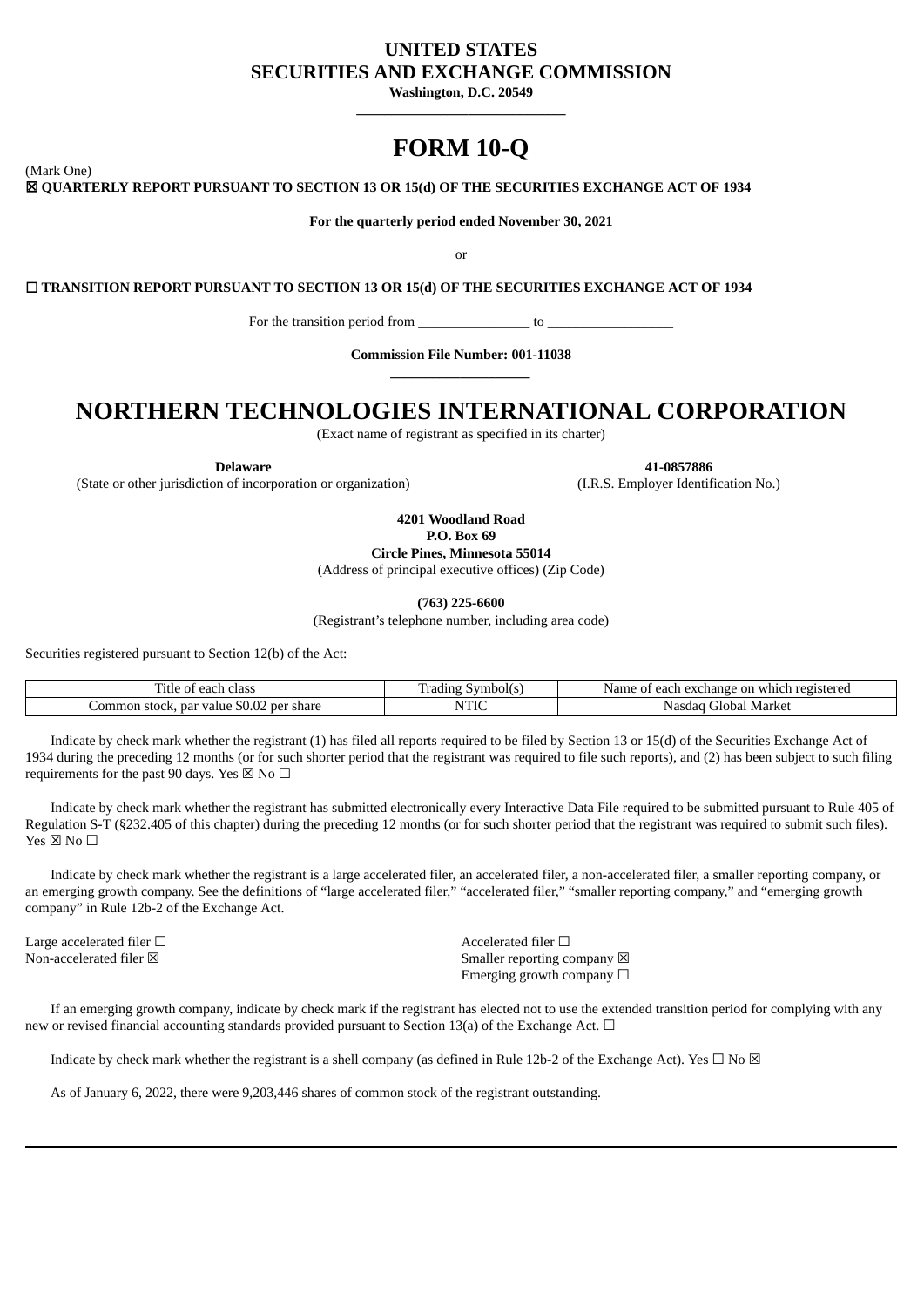## **NORTHERN TECHNOLOGIES INTERNATIONAL CORPORATION FORM 10-Q November 30, 2021**

## **TABLE OF CONTENTS**

#### **Description Page**

|                   | <b>PART I-FINANCIAL INFORMATION</b>                                                                      |                                                                 |
|-------------------|----------------------------------------------------------------------------------------------------------|-----------------------------------------------------------------|
| Item 1.           | <b>Financial Statements</b>                                                                              |                                                                 |
|                   | Consolidated Balance Sheets as of November 30, 2021 (unaudited) and August 31, 2021                      | $\overline{1}$                                                  |
|                   | Consolidated Statements of Operations (unaudited) for the Three Months Ended November 30, 2021 and 2020  | $\overline{2}$                                                  |
|                   | Consolidated Statements of Comprehensive Income (unaudited) for the Three Months Ended November 30, 2021 |                                                                 |
|                   | and 2020                                                                                                 | 3                                                               |
|                   | Consolidated Statements of Equity (unaudited) for the Three Months Ended November 30, 2021 and 2020      |                                                                 |
|                   | Consolidated Statements of Cash Flows (unaudited) for the Three Months Ended November 30, 2021 and 2020  |                                                                 |
|                   | <b>Notes to Consolidated Financial Statements (unaudited)</b>                                            | $6 - 17$                                                        |
| Item 2.           | <b>Management's Discussion and Analysis of Financial Condition and Results of Operations</b>             | 18-34                                                           |
| Item 3.           | <b>Quantitative and Qualitative Disclosures About Market Risk</b>                                        | 35                                                              |
| Item 4.           | <b>Controls and Procedures</b>                                                                           | 35                                                              |
| <b>PART II-</b>   | <b>-OTHER INFORMATION</b>                                                                                |                                                                 |
| Item 1.           | <b>Legal Proceedings</b>                                                                                 | 36                                                              |
| Item 1A.          | <b>Risk Factors</b>                                                                                      |                                                                 |
| Item 2.           | <b>Unregistered Sales of Equity Securities and Use of Proceeds</b>                                       |                                                                 |
| Item 3.           | <b>Defaults Upon Senior Securities</b>                                                                   |                                                                 |
| Item 4.           | <b>Mine Safety Disclosures</b>                                                                           |                                                                 |
| Item 5.           | <b>Other Information</b>                                                                                 | $\frac{36}{36}$ $\frac{36}{36}$ $\frac{36}{37}$ $\frac{37}{37}$ |
| Item 6.           | <b>Exhibits</b>                                                                                          |                                                                 |
| <b>SIGNATURES</b> |                                                                                                          | 38                                                              |
|                   |                                                                                                          |                                                                 |

This quarterly report on Form 10-Q contains certain forward-looking statements that are within the meaning of Section 27A of the Securities Act of 1933, as amended, and Section 21E of the Securities Exchange Act of 1934, as amended, and are subject to the safe harbor created by those sections. For more information, see "Part I. Financial Information - Item 2. Management's Discussion and Analysis of Financial Condition and Results of Operations -*Forward-Looking Statements.*"

 $\overline{\phantom{a}}$  , where  $\overline{\phantom{a}}$ 

i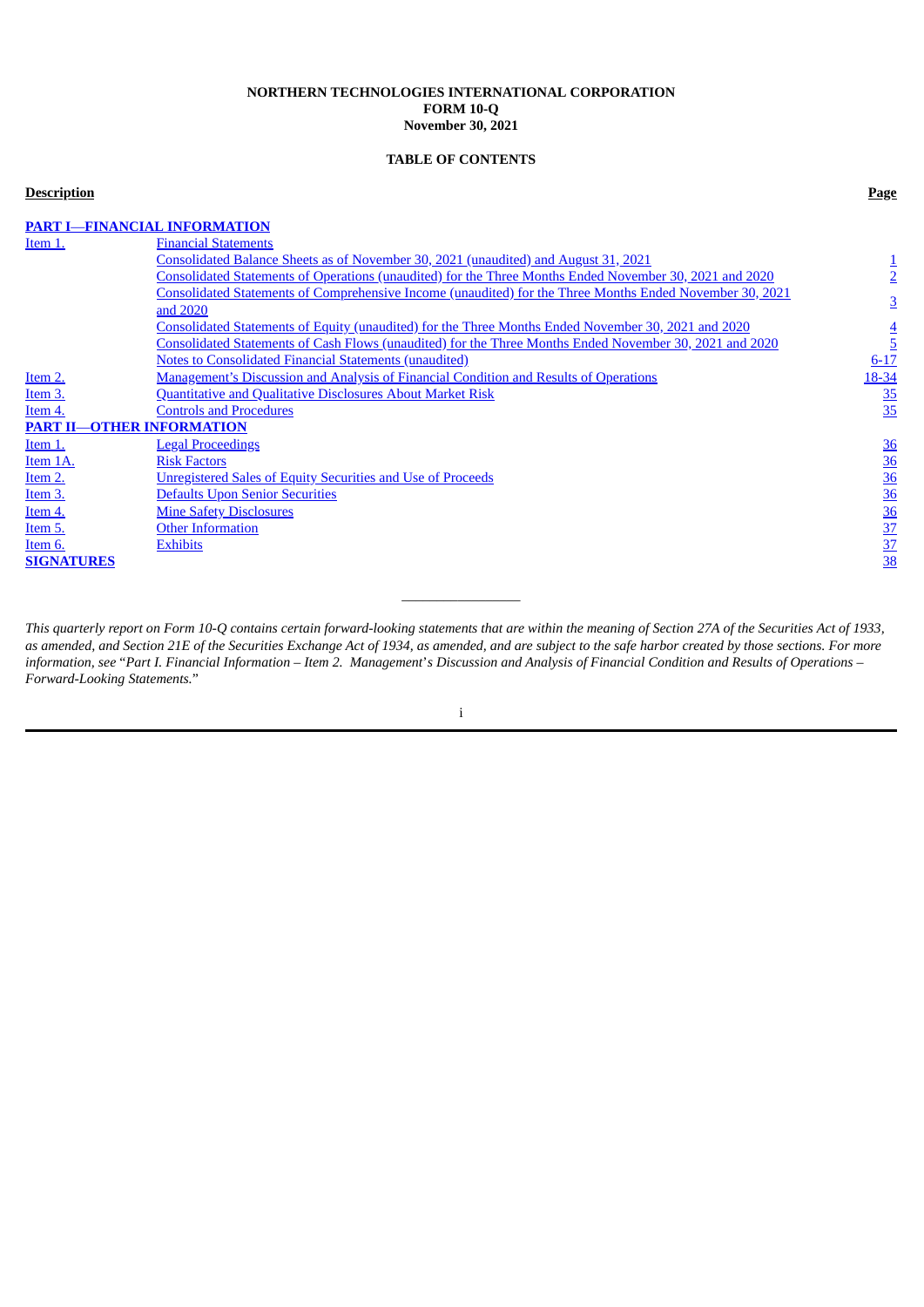As used in this report, references to "NTIC," the "Company," "we," "our" or "us," unless the context otherwise requires, refer to Northern Technologies International Corporation and its wholly-owned and majority-owned subsidiaries, all of which are consolidated on NTIC's consolidated financial *statements.*

 $\overline{\phantom{a}}$  , where  $\overline{\phantom{a}}$ 

As used in this report, references to: (1) "NTIC China" refer to NTIC's wholly-owned subsidiary in China, NTIC (Shanghai) Co., Ltd.; (2) "NTI Europe" refer to NTIC's wholly-owned subsidiary in Germany, NTIC Europe GmbH; (3) "Zerust Mexico" refer to NTIC's wholly-owned subsidiary in Mexico, ZERUST-EXCOR MEXICO, S. de R.L. de C.V; (4) "Zerust India" refer to NTIC's wholly-owned subsidiary in India effective as of September 1, 2021, Harita-NTI Limited; and (5)"NTI Asean" refer to NTIC's majority-owned holding company subsidiary, NTI Asean LLC, which holds investments in certain entities that operate in the Association of Southeast Asian Nations (ASEAN) region, including the following countries: Indonesia, South Korea, Malaysia, *Philippines, Singapore, Taiwan, Thailand and Vietnam.*

NTIC's consolidated financial statements do not include the accounts of any of its joint ventures. Except as otherwise indicated, references in this report to *NTIC*'*s joint ventures do not include any of NTIC*'*s wholly-owned or majority-owned subsidiaries.*

As used in this report, references to "EXCOR" refer to NTIC's joint venture in Germany, Excor Korrosionsschutz - Technologien und Produkte GmbH.

All trademarks, trade names or service marks referred to in this report are the property of their respective owners.

ii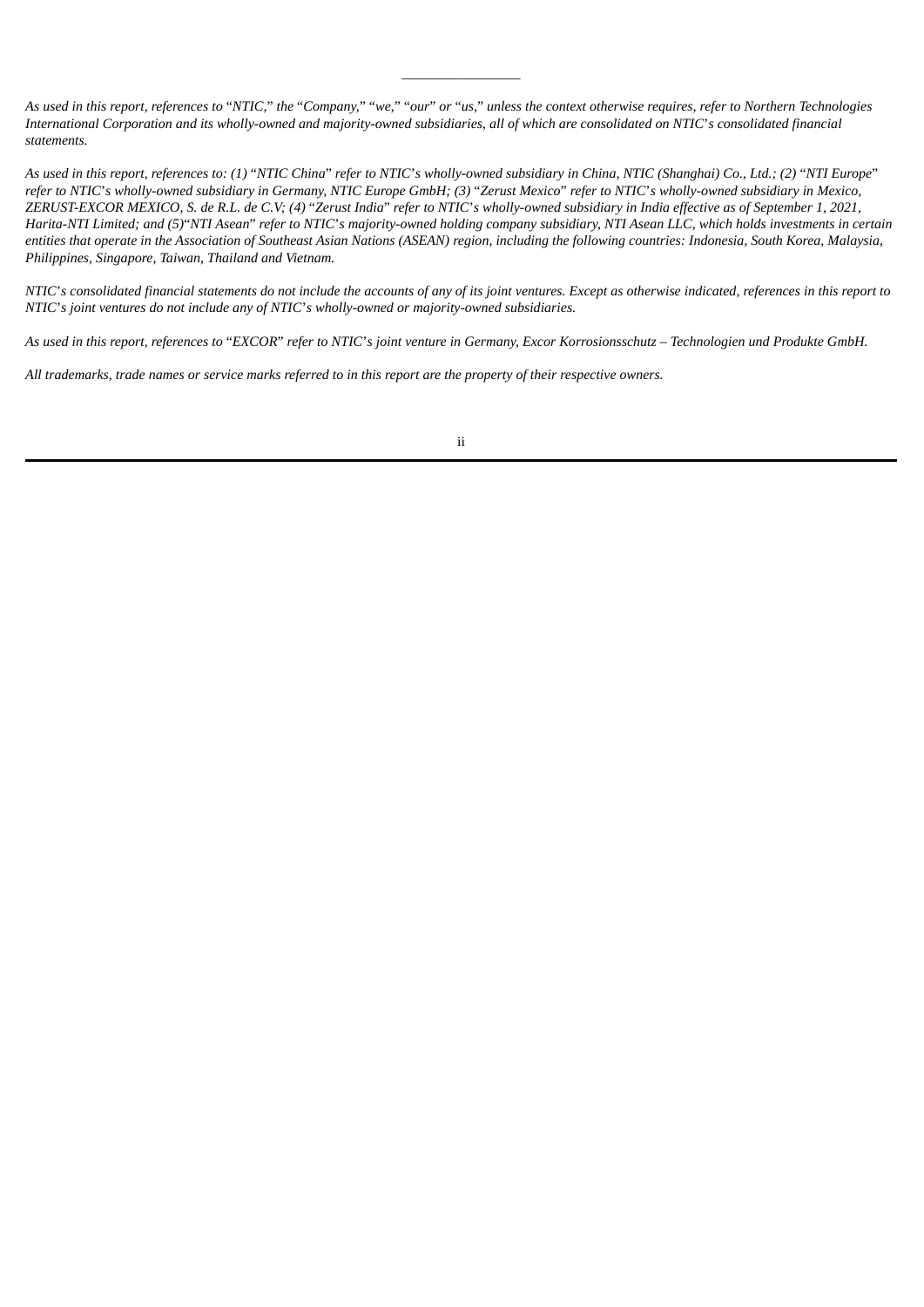## <span id="page-3-1"></span><span id="page-3-0"></span>**ITEM 1. FINANCIAL STATEMENTS**

## <span id="page-3-2"></span>**NORTHERN TECHNOLOGIES INTERNATIONAL CORPORATION AND SUBSIDIARIES CONSOLIDATED BALANCE SHEETS AS OF NOVEMBER 30, 2021 (UNAUDITED) AND AUGUST 31, 2021 (AUDITED)**

|                                                                                                       | November 30, |                        |    |                         |  |
|-------------------------------------------------------------------------------------------------------|--------------|------------------------|----|-------------------------|--|
|                                                                                                       |              | 2021                   |    | <b>August 31, 2021</b>  |  |
| <b>ASSETS</b>                                                                                         |              |                        |    |                         |  |
| <b>CURRENT ASSETS:</b>                                                                                |              |                        |    |                         |  |
| Cash and cash equivalents                                                                             | \$           | 8,047,565              | \$ | 7,680,641               |  |
| Available for sale securities                                                                         |              | 4,634                  |    | 4,634                   |  |
| Receivables:                                                                                          |              |                        |    |                         |  |
| Trade, excluding joint ventures, less allowance for doubtful accounts of \$382,000 as of November 30, |              |                        |    |                         |  |
| 2021 and August 31, 2021                                                                              |              | 13,107,126             |    | 11,128,805              |  |
| Trade, joint ventures                                                                                 |              | 791,246                |    | 624,808                 |  |
| Fees for services provided to joint ventures                                                          |              | 1,200,869              |    | 1,505,127               |  |
| Income taxes<br>Inventories                                                                           |              | 500,061<br>11,439,738  |    | 386,574                 |  |
|                                                                                                       |              | 2,173,851              |    | 11,114,207<br>1,302,293 |  |
| Prepaid expenses                                                                                      |              |                        |    |                         |  |
| Total current assets                                                                                  |              | 37,265,090             |    | 33,747,089              |  |
|                                                                                                       |              |                        |    |                         |  |
| PROPERTY AND EQUIPMENT, NET                                                                           |              | 12,194,674             |    | 11,821,458              |  |
| <b>OTHER ASSETS:</b>                                                                                  |              |                        |    |                         |  |
| Investments in joint ventures                                                                         |              | 21,357,911             |    | 27,623,768              |  |
| Deferred income taxes                                                                                 |              |                        |    | 92,554                  |  |
| Patents and trademarks, net                                                                           |              | 709,875                |    | 709,572                 |  |
| Goodwill                                                                                              |              | 4,782,376<br>6,279,000 |    |                         |  |
| Intangible asset, net                                                                                 |              | 655,819                |    | 376,438                 |  |
| Operating lease right of use asset                                                                    |              | 33,784,981             |    | 28,802,332              |  |
| Total other assets                                                                                    |              |                        |    |                         |  |
| <b>Total assets</b>                                                                                   | \$           | 83,244,745             | \$ | 74,370,879              |  |
|                                                                                                       |              |                        |    |                         |  |
| <b>LIABILITIES AND EQUITY</b>                                                                         |              |                        |    |                         |  |
| <b>CURRENT LIABILITIES:</b>                                                                           |              |                        |    |                         |  |
| Accounts payable                                                                                      | \$           | 5,466,381              | \$ | 4,290,972               |  |
| Line of credit                                                                                        |              | 2,500,000              |    |                         |  |
| Income taxes payable                                                                                  |              | 96,596                 |    | 178,923                 |  |
| Accrued liabilities:                                                                                  |              |                        |    |                         |  |
| Payroll and related benefits<br>Other                                                                 |              | 1,604,109              |    | 2,879,468               |  |
|                                                                                                       |              | 1,407,724<br>314,918   |    | 894,497<br>272,336      |  |
| Current portion of operating lease                                                                    |              | 11,389,728             |    | 8,516,196               |  |
| Total current liabilities                                                                             |              |                        |    |                         |  |
| LONG-TERM LIABILITIES:<br>Deferred income tax, net                                                    |              | 1,883,272              |    |                         |  |
| Operating lease, less current portion                                                                 |              | 340,901                |    | 104,102                 |  |
| Total long-term liabilities                                                                           |              | 2,224,173              |    | 104, 102                |  |
|                                                                                                       |              |                        |    |                         |  |
| <b>COMMITMENTS AND CONTINGENCIES (Note 14)</b>                                                        |              |                        |    |                         |  |
|                                                                                                       |              |                        |    |                         |  |
| EQUITY:                                                                                               |              |                        |    |                         |  |
| Preferred stock, no par value; authorized 10,000 shares; none issued and outstanding                  |              |                        |    |                         |  |
| Common stock, \$0.02 par value per share; authorized 15,000,000 shares as of November 30, 2021 and    |              |                        |    |                         |  |
| August 31, 2021; issued and outstanding 9,203,446 and 9,184,811, respectively                         |              | 184,069                |    | 183,696                 |  |
| Additional paid-in capital                                                                            |              | 19,146,510             |    | 18,736,268              |  |
| Retained earnings                                                                                     |              | 50,823,730             |    | 46,973,092              |  |
| Accumulated other comprehensive loss                                                                  |              | (3,862,085)            |    | (3,525,030)             |  |
| Stockholders' equity                                                                                  |              | 66,292,224             |    | 62,368,026              |  |
| Non-controlling interests                                                                             |              | 3,338,620              |    | 3,382,555               |  |
| Total equity                                                                                          |              | 69,630,844             |    | 65,750,581              |  |
| Total liabilities and equity                                                                          | \$           | 83,244,745             | \$ | 74,370,879              |  |
|                                                                                                       |              |                        |    |                         |  |

See notes to consolidated financial statements.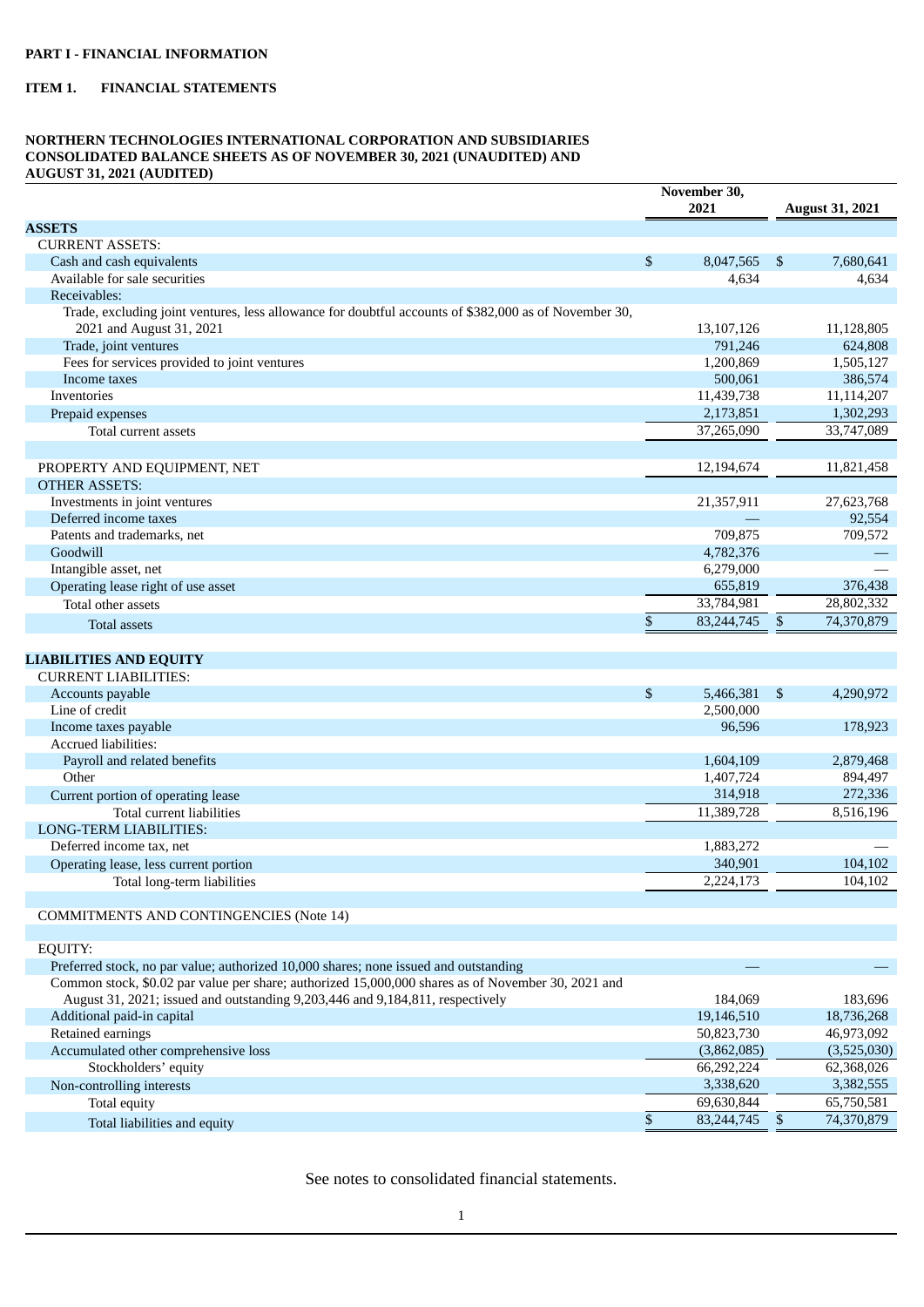## <span id="page-4-0"></span>**NORTHERN TECHNOLOGIES INTERNATIONAL CORPORATION AND SUBSIDIARIES CONSOLIDATED STATEMENTS OF OPERATIONS (UNAUDITED) FOR THE THREE MONTHS ENDED NOVEMBER 30, 2021 AND 2020**

|                                                             | <b>Three Months Ended</b> |                      |                         |                      |
|-------------------------------------------------------------|---------------------------|----------------------|-------------------------|----------------------|
|                                                             |                           | November 30,<br>2021 |                         | November 30,<br>2020 |
| <b>NET SALES:</b>                                           |                           |                      |                         |                      |
| Net sales, excluding joint ventures                         | \$                        | 17,352,974 \$        |                         | 12,198,808           |
| Net sales, to joint ventures                                |                           | 840,439              |                         | 580,304              |
| Total net sales                                             |                           | 18,193,413           |                         | 12,779,112           |
| Cost of goods sold                                          |                           | 12,490,483           |                         | 8,313,321            |
| Gross profit                                                |                           | 5,702,930            |                         | 4,465,791            |
| <b>JOINT VENTURE OPERATIONS:</b>                            |                           |                      |                         |                      |
| Equity in income from joint ventures                        |                           | 1,374,749            |                         | 1,825,712            |
| Fees for services provided to joint ventures                |                           | 1,258,858            |                         | 1,336,561            |
| Total joint venture operations                              |                           | 2,633,607            |                         | 3,162,273            |
| <b>OPERATING EXPENSES:</b>                                  |                           |                      |                         |                      |
| Selling expenses                                            |                           | 3,237,758            |                         | 2,741,768            |
| General and administrative expenses                         |                           | 2,596,347            |                         | 2,093,982            |
| Research and development expenses                           |                           | 1,235,821            |                         | 1,075,737            |
| Total operating expenses                                    |                           | 7,069,926            |                         | 5,911,487            |
| OPERATING INCOME                                            |                           | 1,266,611            |                         | 1,716,577            |
| REMEASUREMENT GAIN ON ACQUISITION OF EQUITY METHOD INVESTEE |                           | 3,951,550            |                         |                      |
| <b>INTEREST INCOME</b>                                      |                           | 10,943               |                         | 69,538               |
| <b>INTEREST EXPENSE</b>                                     |                           | (2,891)              |                         | (2,368)              |
| <b>INCOME BEFORE INCOME TAX EXPENSE</b>                     |                           | 5,226,213            |                         | 1,783,747            |
| <b>INCOME TAX EXPENSE</b>                                   |                           | 504,380              |                         | 378,590              |
| <b>NET INCOME</b>                                           |                           | 4,721,833            |                         | 1,405,157            |
| NET INCOME ATTRIBUTABLE TO NON-CONTROLLING INTERESTS        |                           | 228,074              |                         | 142,758              |
|                                                             | \$                        | 4,493,759 \$         |                         | 1,262,399            |
| NET INCOME ATTRIBUTABLE TO NTIC                             |                           |                      |                         |                      |
| NET INCOME ATTRIBUTABLE TO NTIC PER COMMON SHARE:           |                           |                      |                         |                      |
| <b>Basic</b>                                                | \$                        | 0.49                 | \$                      | 0.14                 |
| <b>Diluted</b>                                              |                           | 0.46                 | $\overline{\mathbb{S}}$ | 0.13                 |
| WEIGHTED AVERAGE COMMON SHARES ASSUMED OUTSTANDING:         |                           |                      |                         |                      |
| <b>Basic</b>                                                |                           | 9,199,976            |                         | 9,104,623            |
| Diluted                                                     |                           | 9,779,770            |                         | 9,644,630            |
| CASH DIVIDENDS DECLARED PER COMMON SHARE                    | \$                        | 0.07                 | S                       | 0.00                 |
|                                                             |                           |                      |                         |                      |

See notes to consolidated financial statements.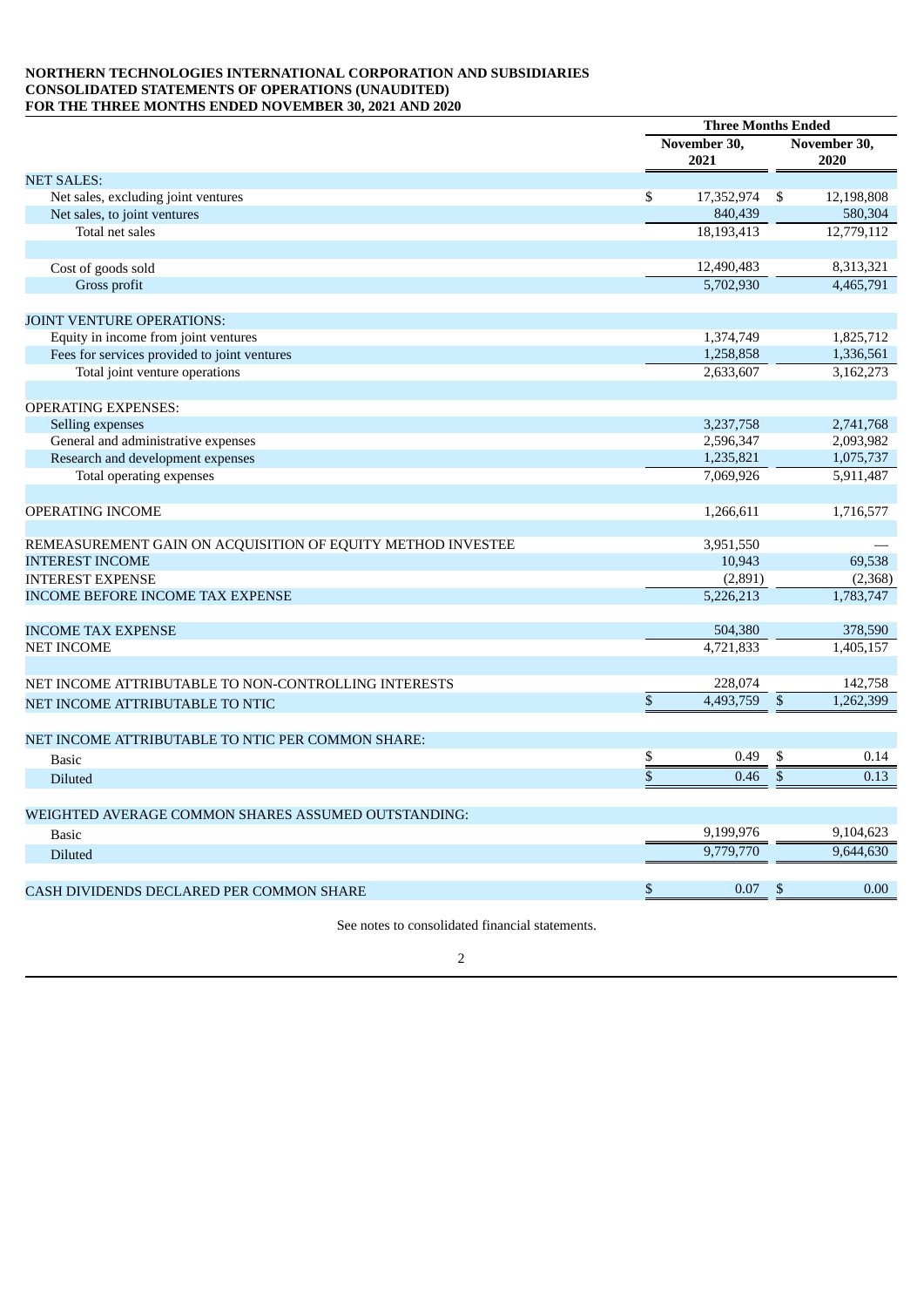## <span id="page-5-0"></span>**NORTHERN TECHNOLOGIES INTERNATIONAL CORPORATION AND SUBSIDIARIES CONSOLIDATED STATEMENTS OF COMPREHENSIVE INCOME (UNAUDITED) FOR THE THREE MONTHS ENDED NOVEMBER 30, 2021 AND 2020**

|                                                                       | <b>Three Months Ended</b> |            |  |                      |
|-----------------------------------------------------------------------|---------------------------|------------|--|----------------------|
|                                                                       | November 30,<br>2021      |            |  | November 30,<br>2020 |
| <b>NET INCOME</b>                                                     |                           | 4,721,833  |  | 1,405,157            |
| OTHER COMPREHENSIVE INCOME (LOSS) - FOREIGN CURRENCY TRANSLATION      |                           |            |  |                      |
| <b>ADJUSTMENT</b>                                                     |                           | (409, 064) |  | 298,665              |
| <b>COMPREHENSIVE INCOME</b>                                           |                           | 4,312,769  |  | 1,703,822            |
| COMPREHENSIVE INCOME (LOSS) ATTRIBUTABLE TO NON-CONTROLLING INTERESTS |                           | (156, 065) |  | 210,663              |
| COMPREHENSIVE INCOME ATTRIBUTABLE TO NTIC                             |                           | 4.468.834  |  | 1,493,159            |

See notes to consolidated financial statements.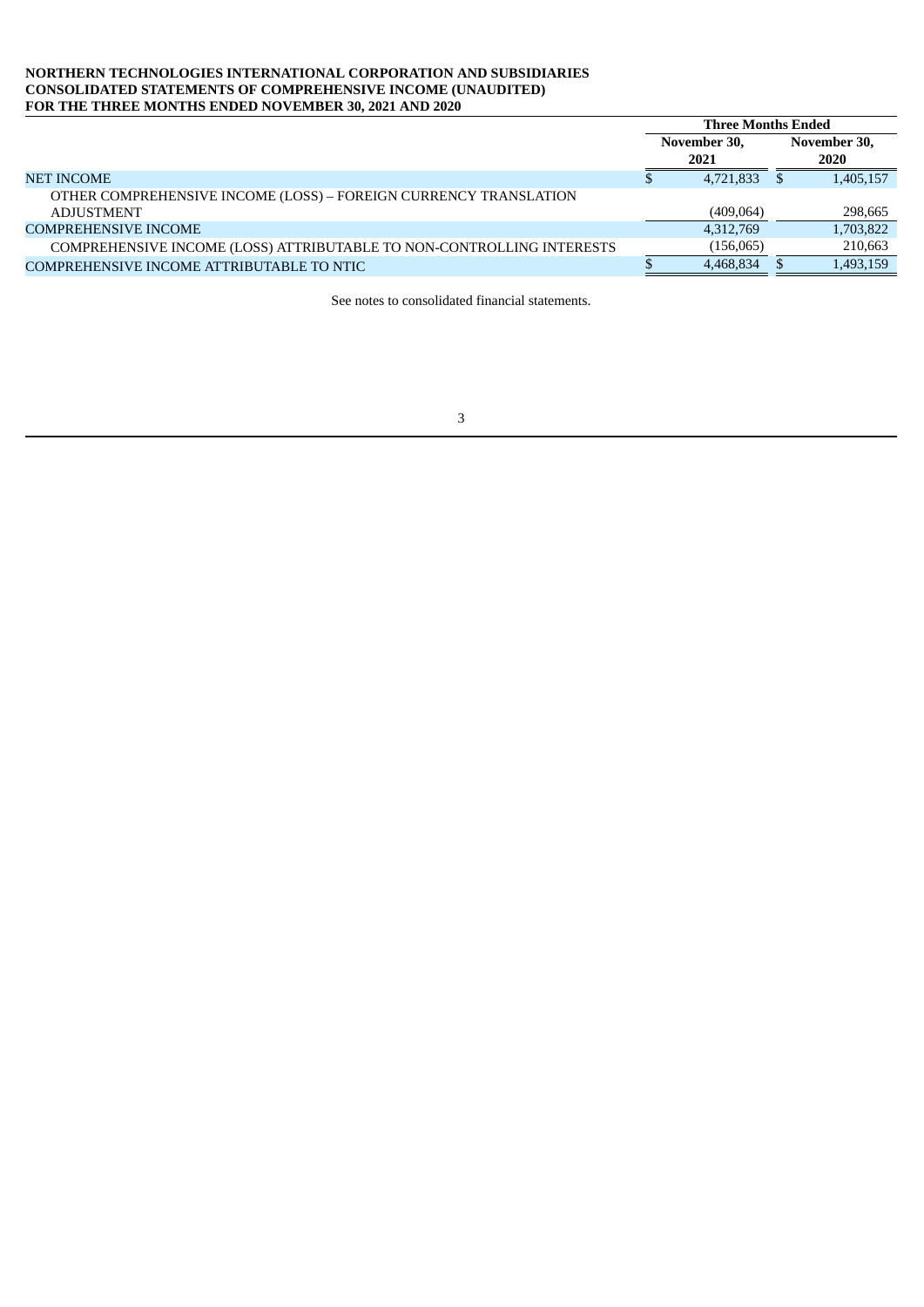## <span id="page-6-0"></span>**NORTHERN TECHNOLOGIES INTERNATIONAL CORPORATION AND SUBSIDIARIES CONSOLIDATED STATEMENTS OF EQUITY (UNAUDITED) FOR THE THREE MONTHS ENDED NOVEMBER 30, 2021 AND 2020**

| <b>STOCKHOLDERS' EQUITY</b>               |                     |    |               |                              |                 |                                              |                                |               |              |  |  |                     |              |
|-------------------------------------------|---------------------|----|---------------|------------------------------|-----------------|----------------------------------------------|--------------------------------|---------------|--------------|--|--|---------------------|--------------|
|                                           | <b>Common Stock</b> |    |               | <b>Additional</b><br>Paid-in | Retained        | <b>Accumulated</b><br>Other<br>Comprehensive |                                | Income (Loss) |              |  |  | Non-<br>Controlling | <b>Total</b> |
|                                           | <b>Shares</b>       |    | <b>Amount</b> | <b>Capital</b>               | <b>Earnings</b> |                                              |                                |               |              |  |  |                     |              |
| <b>BALANCE AS OF AUGUST 31, 2020</b>      | 9,099,990           | S. | 182,000       | \$17,415,043                 | \$42,472,810    | S                                            | (3,410,438)                    | \$3,045,026   | \$59,704,441 |  |  |                     |              |
| Stock issued for employee stock purchase  |                     |    |               |                              |                 |                                              |                                |               |              |  |  |                     |              |
| plan                                      | 4.646               |    | 93            | 36,099                       |                 |                                              |                                |               | 36.192       |  |  |                     |              |
| Stock option expense                      |                     |    |               | 181.669                      |                 |                                              |                                |               | 181,669      |  |  |                     |              |
| Net income                                |                     |    |               |                              | 1,262,399       |                                              | $\overbrace{\hspace{25mm}}^{}$ | 142,758       | 1,405,157    |  |  |                     |              |
| Comprehensive income                      |                     |    |               |                              |                 |                                              | 230,760                        | 67,905        | 298,665      |  |  |                     |              |
| <b>BALANCE AS OF NOVEMBER 30,</b><br>2020 | 9.104.636           | S. | 182,093       | \$17,632,811                 | \$43,735,209    |                                              | (3, 179, 678)                  | \$ 3,255,689  | \$61,626,124 |  |  |                     |              |

| BALANCE AS OF AUGUST 31, 2021            | 9,184,811 | 183,696 | \$18,736,268 | \$46,973,092 | (3,525,030) | \$ 3,382,555 | \$65,750,581 |
|------------------------------------------|-----------|---------|--------------|--------------|-------------|--------------|--------------|
| Stock options exercised                  | 16.000    | 320     | 138,880      |              |             |              | 139,200      |
| Stock issued for employee stock purchase |           |         |              |              |             |              |              |
| plan                                     | 2,635     | 53      | 38,479       |              |             |              | 38,532       |
| Stock option expense                     |           |         | 232,883      |              |             |              | 232,883      |
| Investment by non-controlling interest   |           |         |              |              |             | (200,000)    | (200,000)    |
| Dividends paid to shareholders           |           |         |              | (643, 121)   |             |              | (643, 121)   |
| Net income                               |           |         |              | 4,493,759    |             | 228,074      | 4,721,833    |
| Comprehensive loss                       |           |         |              |              | (337,055)   | (72,009)     | (409, 064)   |
| <b>BALANCE AS OF NOVEMBER 30,</b>        |           |         |              |              |             |              |              |
| 2021                                     | 9.203.446 | 184.069 | \$19,146,510 | \$50,823,730 | (3,862,085) | \$ 3,338,620 | \$69,630,844 |

See notes to consolidated financial statements.

$$
\mathbf{4} \\
$$

<u> 1980 - Johann Barn, mars an t-Amerikaansk kommunister (</u>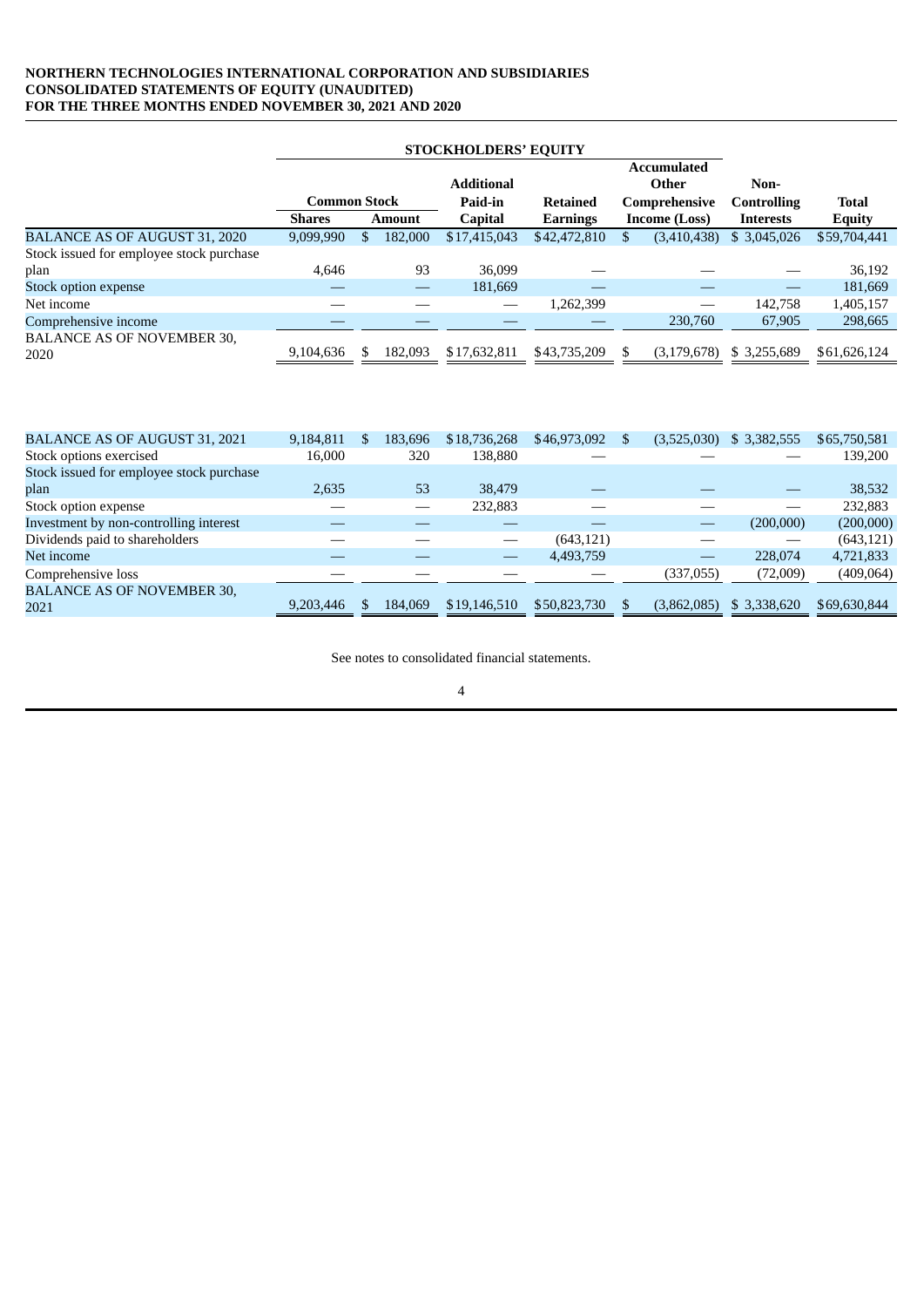## <span id="page-7-0"></span>**NORTHERN TECHNOLOGIES INTERNATIONAL CORPORATION AND SUBSIDIARIES CONSOLIDATED STATEMENTS OF CASH FLOWS (UNAUDITED) FOR THE THREE MONTHS ENDED NOVEMBER 30, 2021 AND 2020**

|                                                                                   | <b>Three Months Ended</b> |    |                          |  |
|-----------------------------------------------------------------------------------|---------------------------|----|--------------------------|--|
|                                                                                   | <b>November 30, 2021</b>  |    | <b>November 30, 2020</b> |  |
| <b>CASH FLOWS FROM OPERATING ACTIVITIES:</b>                                      |                           |    |                          |  |
| Net income                                                                        | \$<br>4,721,833           | \$ | 1,405,157                |  |
| Adjustments to reconcile net income to net cash provided by operating activities: |                           |    |                          |  |
| Stock-based compensation                                                          | 232,883                   |    | 181,669                  |  |
| Depreciation expense                                                              | 215,306                   |    | 211,932                  |  |
| Amortization expense                                                              | 119,894                   |    | 49,989                   |  |
| Change in allowance for doubtful accounts                                         |                           |    | 30,000                   |  |
| Remeasurement gain on acquisition of equity method investee                       | (3,951,550)               |    |                          |  |
| Equity in income from joint ventures                                              | (1,374,749)               |    | (1,825,712)              |  |
| Dividends received from joint ventures                                            | 5,042,271                 |    | 1,125,361                |  |
| Deferred income taxes                                                             | 126,852                   |    | 338                      |  |
| Changes in current assets and liabilities:                                        |                           |    |                          |  |
| Receivables:                                                                      |                           |    |                          |  |
| Trade, excluding joint ventures                                                   | (308, 325)                |    | (1,334,199)              |  |
| Trade, joint ventures                                                             | (166, 438)                |    | (199, 491)               |  |
| Fees for services provided to joint ventures                                      | 304,258                   |    | (221, 879)               |  |
| Income taxes                                                                      | (119, 978)                |    | 10,001                   |  |
| Inventories                                                                       | 516,283                   |    | 1,242,101                |  |
| Prepaid expenses and other                                                        | (418, 888)                |    | (108, 751)               |  |
| Accounts payable                                                                  | 98,545                    |    | 1,046,577                |  |
| Income tax payable                                                                | (102, 074)                |    | 156,951                  |  |
| <b>Accrued liabilities</b>                                                        | (1,617,099)               |    | (168, 924)               |  |
| Net cash provided by operating activities                                         | 3,319,024                 |    | 1,601,120                |  |
|                                                                                   |                           |    |                          |  |
| <b>CASH FLOWS FROM INVESTING ACTIVITIES:</b>                                      |                           |    |                          |  |
| Acquisition of Zerust India business, net of cash acquired (see Note 3)           | (5,062,003)               |    |                          |  |
| Purchase of available for sale securities                                         |                           |    | (838,063)                |  |
| Purchases of property and equipment                                               | (315, 390)                |    | (309, 400)               |  |
|                                                                                   | (52, 197)                 |    | (30, 406)                |  |
| Investments in patents                                                            | (5,429,590)               |    | (1, 177, 869)            |  |
| Net cash used in investing activities                                             |                           |    |                          |  |
|                                                                                   |                           |    |                          |  |
| CASH FLOWS FROM FINANCING ACTIVITIES:                                             |                           |    |                          |  |
| Proceeds from line of credit                                                      | 2,500,000                 |    |                          |  |
| Dividends paid on NTIC common stock                                               | (643, 121)                |    |                          |  |
| Proceeds from the exercise of stock options                                       | 139,200                   |    |                          |  |
| Dividends received by non-controlling interest                                    | (200,000)                 |    |                          |  |
| Proceeds from employee stock purchase plan                                        | 38,532                    |    | 36,192                   |  |
| Net cash provided by financing activities                                         | 1,834,611                 |    | 36,192                   |  |
|                                                                                   |                           |    |                          |  |
| EFFECT OF EXCHANGE RATE CHANGES ON CASH AND CASH EQUIVALENTS:                     | 642,879                   |    | 90,866                   |  |
|                                                                                   |                           |    |                          |  |
|                                                                                   |                           |    |                          |  |
| NET INCREASE IN CASH AND CASH EQUIVALENTS                                         | 366,924                   |    | 550,309                  |  |
| CASH AND CASH EQUIVALENTS AT BEGINNING OF PERIOD                                  | 7,680,641                 |    | 6,403,032                |  |
|                                                                                   |                           |    |                          |  |
| CASH AND CASH EQUIVALENTS AT END OF PERIOD                                        | \$<br>8,047,565           | S  | 6,953,341                |  |
|                                                                                   |                           |    |                          |  |
|                                                                                   |                           |    |                          |  |

See notes to consolidated financial statements.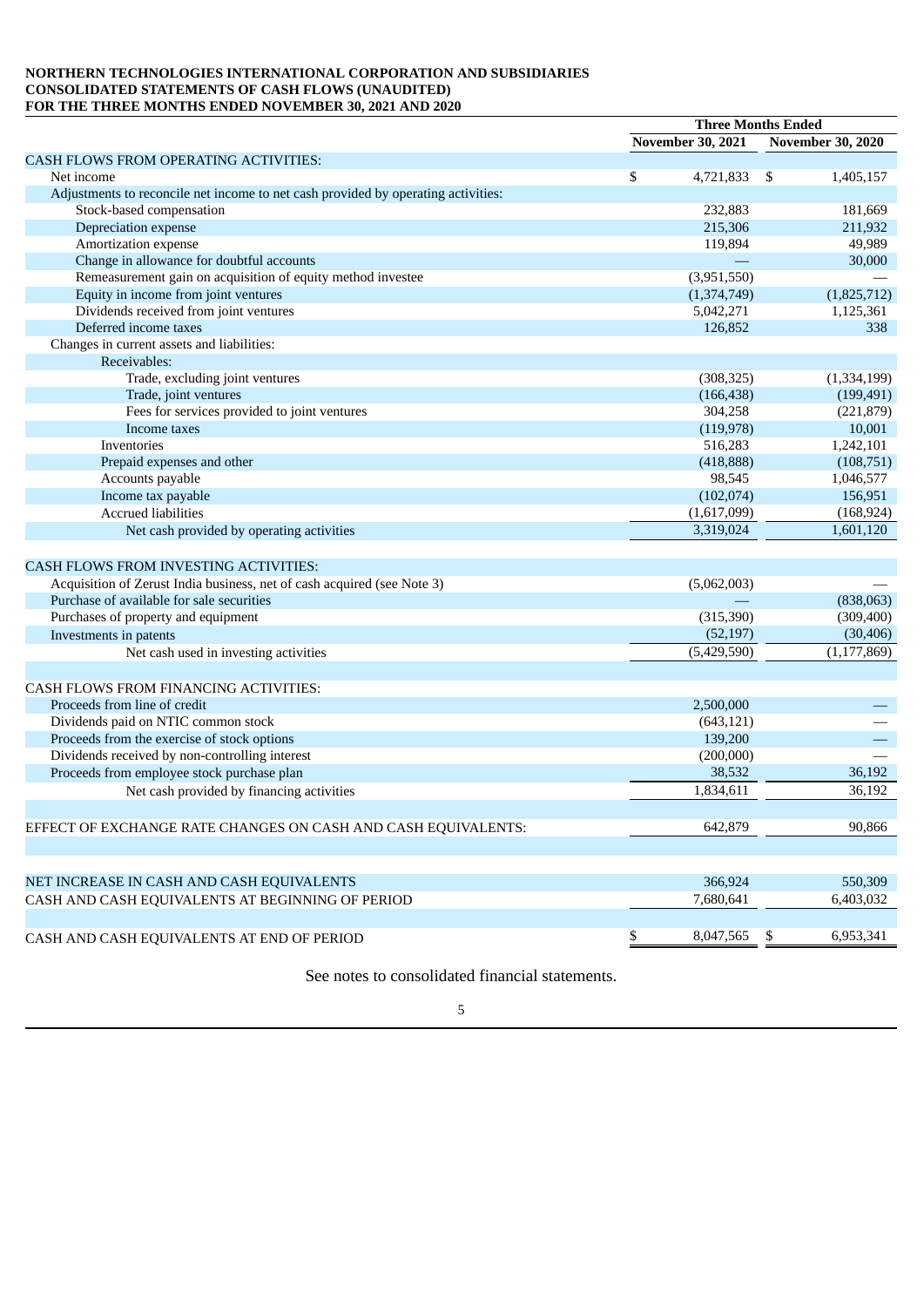## <span id="page-8-0"></span>**1. INTERIM FINANCIAL INFORMATION**

In the opinion of management, the accompanying unaudited consolidated financial statements contain all necessary adjustments, which are of a normal recurring nature, and present fairly the consolidated financial position of Northern Technologies International Corporation and its subsidiaries (the Company) as of November 30, 2021 and August 31, 2021 and the results of the Company's operations for the three months ended November 30, 2021 and 2020, the changes in stockholders' equity for the three months ended November 30, 2021 and 2020 and the Company's cash flows for the three months ended November 30, 2021 and 2020, in conformity with accounting principles generally accepted in the United States of America (U.S. GAAP).

These consolidated financial statements should be read in conjunction with the consolidated financial statements and related notes contained in the Company's annual report on Form 10-K for the fiscal year ended August 31, 2021. These consolidated financial statements also should be read in conjunction with the "Management's Discussion and Analysis of Financial Condition and Results of Operations" section appearing in this report.

Operating results for the three months ended November 30, 2021 are not necessarily indicative of the results that may be expected for the full fiscal year ending August 31, 2022.

The Company evaluates events occurring after the date of the consolidated financial statements requiring recording or disclosure in the consolidated financial statements.

#### *Impact of COVID-19 Pandemic*

In March 2020, the World Health Organization declared the novel coronavirus (COVID-19) outbreak a global pandemic. As a result of the COVID-19 pandemic and related government mandated restrictions on the Company's business as well as the businesses of its joint ventures, customers and suppliers, disruption to the Company's business and the manufacture and sale of its products and services has occurred in the first quarter of fiscal 2022 and is expected to continue during the remainder of fiscal 2022. In the first quarter of fiscal 2022, the Company was impacted by shipping issues, including freight container shortages, shipping delays, and increased costs, and supply chain issues, including longer lead times and raw material cost increases.

## **2. ACCOUNTING PRONOUNCEMENTS**

#### *Recently Issued Accounting Pronouncements*

In June 2016, the Financial Accounting Standards Board (FASB) issued Accounting Standards Update (ASU) No. 2016-13, *Measurement of Credit Losses on Financial Instruments*, which revises guidance for the accounting for credit losses on financial instruments within its scope, and in November 2018, issued ASU No. 2018-19 and in April 2019, issued ASU No. 2019-04 and in May 2019, issued ASU No. 2019-05, and in November 2019, issued ASU No. 2019-11, which amended the standard. The new standard introduces an approach, based on expected losses, to estimate credit losses on certain types of financial instruments and modifies the impairment model for available-for-sale debt securities. The new approach to estimating credit losses (referred to as the current expected credit losses model) applies to most financial assets measured at amortized cost and certain other instruments, including trade and other receivables, loans, held-to-maturity debt securities, net investments in leases and off-balance-sheet credit exposures. This ASU is effective for fiscal years beginning after December 15, 2022, including interim periods within those fiscal years, with early adoption permitted. Entities are required to apply the standard's provisions as a cumulative-effect adjustment to retained earnings as of the beginning of the first reporting period in which the guidance is adopted. The Company is still evaluating the impact of this ASU.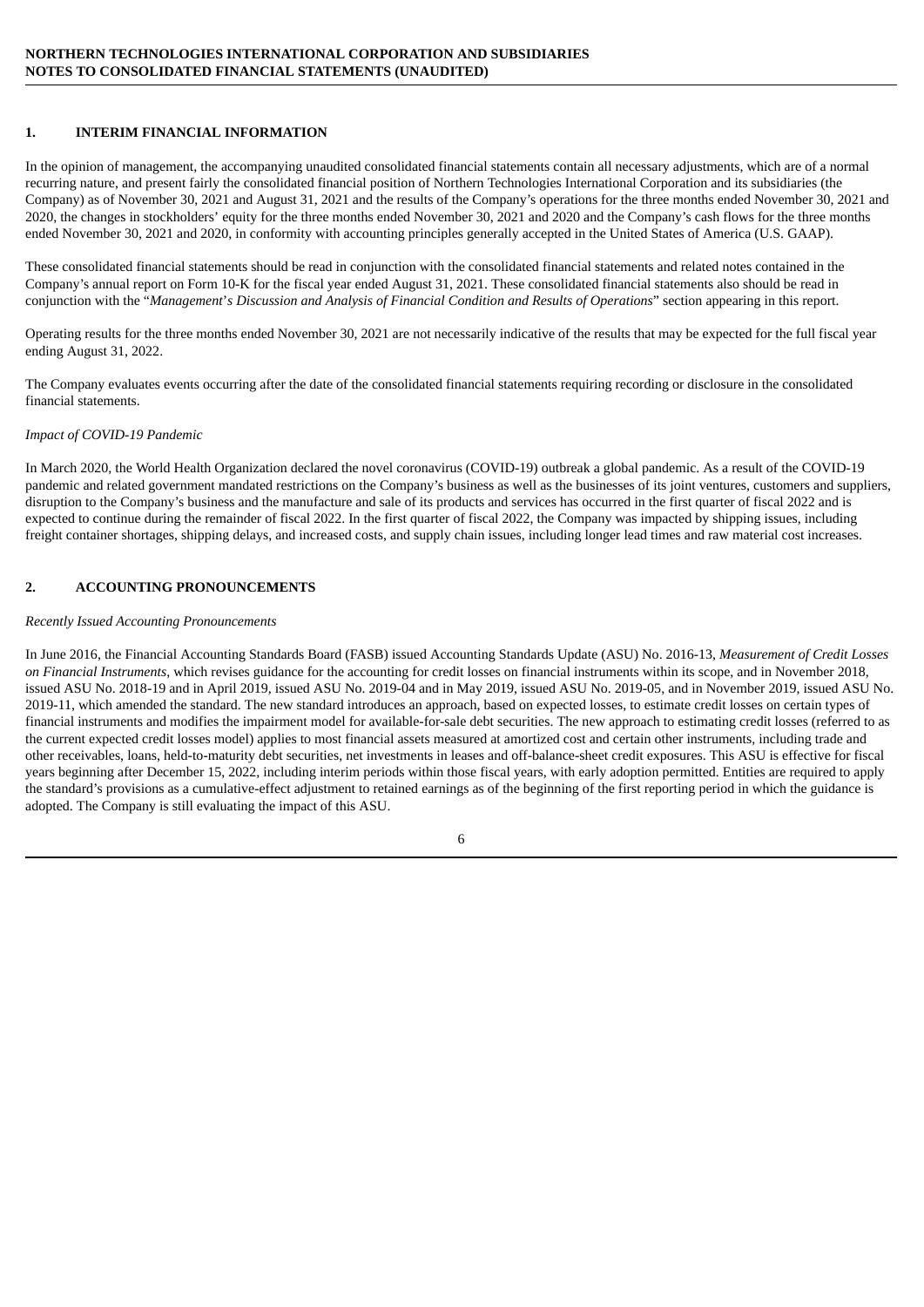Although there are several other new accounting pronouncements issued or proposed by the FASB, which the Company has adopted or will adopt, as applicable, the Company does not believe any of these accounting pronouncements has had or will have a material impact on the Company's consolidated financial position or operating results.

#### **3. BUSINESS COMBINATION**

On September 21, 2021, the Company announced that it acquired the remaining 50% ownership interest in its Indian joint venture, Harita-NTI Limited (Zerust India), for \$6.25 million in cash, effective as of September 1, 2021, the date the Company obtained control. Prior to September 1, 2021, the Company owned 50% of the outstanding capital stock of Zerust India. The Company had historically accounted for this investment under the equity method of accounting. This purchase was funded with cash on hand and borrowings under the Company's revolving line of credit. The Company undertook the acquisition to enhance its Zerust business in India.

The purchase price of \$6.25 million was funded with cash on hand and borrowings under the Company's revolving line of credit, which was increased in connection with the transaction to \$5.0 million.

Because the Company increased its ownership interest in Zerust India to 100%, the acquisition of Zerust India has been accounted for in accordance with Accounting Standards Codification (ASC) 805, Business Combinations, by using the acquisition method of accounting. Effective September 1, 2021, Zerust India is now a consolidated subsidiary within the Company's financial statements.

The following table summarizes the preliminary purchase price allocation that includes the fair values of the separately identifiable assets acquired and liabilities assumed as of September 1, 2021:

| Cash and cash equivalents                              | \$<br>1,187,997  |
|--------------------------------------------------------|------------------|
| Trade account receivable                               | 1,954,769        |
| <b>Inventories</b>                                     | 886,650          |
| Prepaid expenses and other                             | 396,545          |
| Property, plant and equipment                          | 219,077          |
| Operating lease, right of use asset                    | 355,000          |
| <b>Customer relationships</b>                          | 6,347,000        |
| Goodwill                                               | 4,782,376        |
| <b>Current liabilities</b>                             | (1,370,314)      |
| Deferred tax liability                                 | (1,904,100)      |
| <b>Operating lease</b>                                 | (355,000)        |
| Net assets acquired                                    | \$<br>12,500,000 |
| Less:                                                  |                  |
| Fair value of previously held equity method investment | (1,637,362)      |
| Cumulative foreign currency translation                | (661,088)        |
| Gain recognized on acquisition                         | (3,951,550)      |
|                                                        | (6,250,000)      |
| Cash paid for acquisition                              | \$<br>6,250,000  |

The excess of the fair value of purchase consideration over the fair value of net tangible and identifiable intangible assets acquired was recorded as goodwill. The fair values assigned to tangible and identifiable intangible assets acquired and liabilities assumed are based on management's estimates and assumptions. The fair values of assets acquired and liabilities assumed may be subject to change as additional information is received. The Company expects to finalize the purchase price allocation as soon as practicable, but not later than one year from the acquisition date.

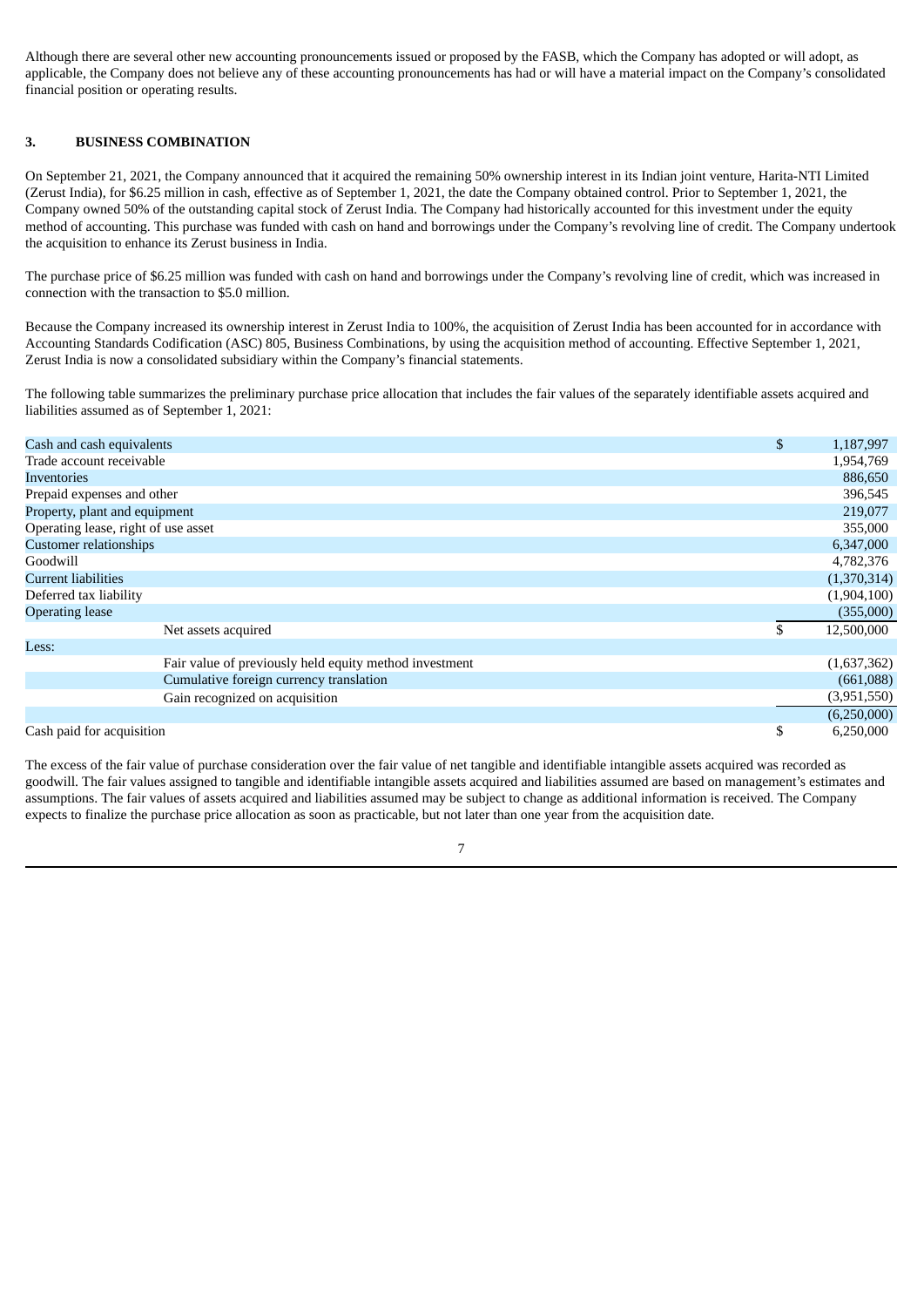The fair value of the intangible asset associated with customer relationships was estimated using a discounted cash flow method with the application of the multi-period excess earnings method. Under this method, an intangible asset's fair value is equal to the present value of the incremental after-tax cash flows attributable to only the subject intangible asset after deducting contributory asset charges.

The rate used to discount the estimated future net cash flows to their present values for the intangible assets was based upon a weighted average cost of capital calculation. The discount rate was determined after consideration of market rates of return on debt and equity capital, the weighted average return on invested capital and the risk associated with achieving forecasted sales related to the assets acquired from Zerust India. The weighted average discount rate used to determine the fair value of the customer relationships was 15.3%.

The amortization period for the intangible assets is 15 years. The intangible assets are being amortized on a straight-line basis, which is consistent with the pattern that the economic benefits of the intangible assets are expected to be utilized based upon estimated cash flows generated from such asset. Goodwill associated with the acquisition was primarily attributable to the expansion opportunity of the Company's ZERUST business in India.

Authoritative guidance on accounting for business combinations requires that an acquirer re-measure its previously held equity interest in the acquisition at its acquisition date fair value and recognize the resulting gain or loss in earnings. As such, since the Company acquired the remaining 50% ownership interest of Zerust India effective September 1, 2021, the Company recognized a gain of \$3,951,550 during the three months ended November 30, 2021. This gain is included in "Remeasurement gain on acquisition of equity method investee" on the Company's consolidated statements of operations for the three months ended November 30, 2021.

The Company has included the financial results of Zerust India in the consolidated financial statements from September 1, 2021. Net revenue and net income related to Zerust India since the date of acquisition totaled \$2,452,812 and \$292,528, respectively. The transaction costs associated with the acquisition were approximately \$50,000 and are recorded in general and administrative expense as incurred during the three months ended November 30, 2021.

Unaudited consolidated pro forma information assuming the acquisition had occurred on September 1, 2020. for the three months ended November 30, 2020 would have an increase in net sales from \$12,779,112 to \$14,806,403. Unaudited pro forma net income had occurred on September 1, 2020 for the three months ended November 30, 2020 was not considered material to the Company's consolidated net income. The unaudited consolidated pro forma combined financial information does not purport to be indicative of the results which would have been obtained had the acquisition been completed as of the beginning of the earliest period presented or of results that may be obtained in the future. In addition, they do not include any benefits that may result from the acquisition due to synergies that may be derived from the elimination of any duplicative costs.

#### **4. INVENTORIES**

Inventories consisted of the following:

|                      | November 30, |            |  |                        |
|----------------------|--------------|------------|--|------------------------|
|                      |              | 2021       |  | <b>August 31, 2021</b> |
| Production materials |              | 4.590.008  |  | 4,453,688              |
| Finished goods       |              | 6,849,730  |  | 6,660,519              |
|                      |              | 11,439,738 |  | 11,114,207             |
|                      |              |            |  |                        |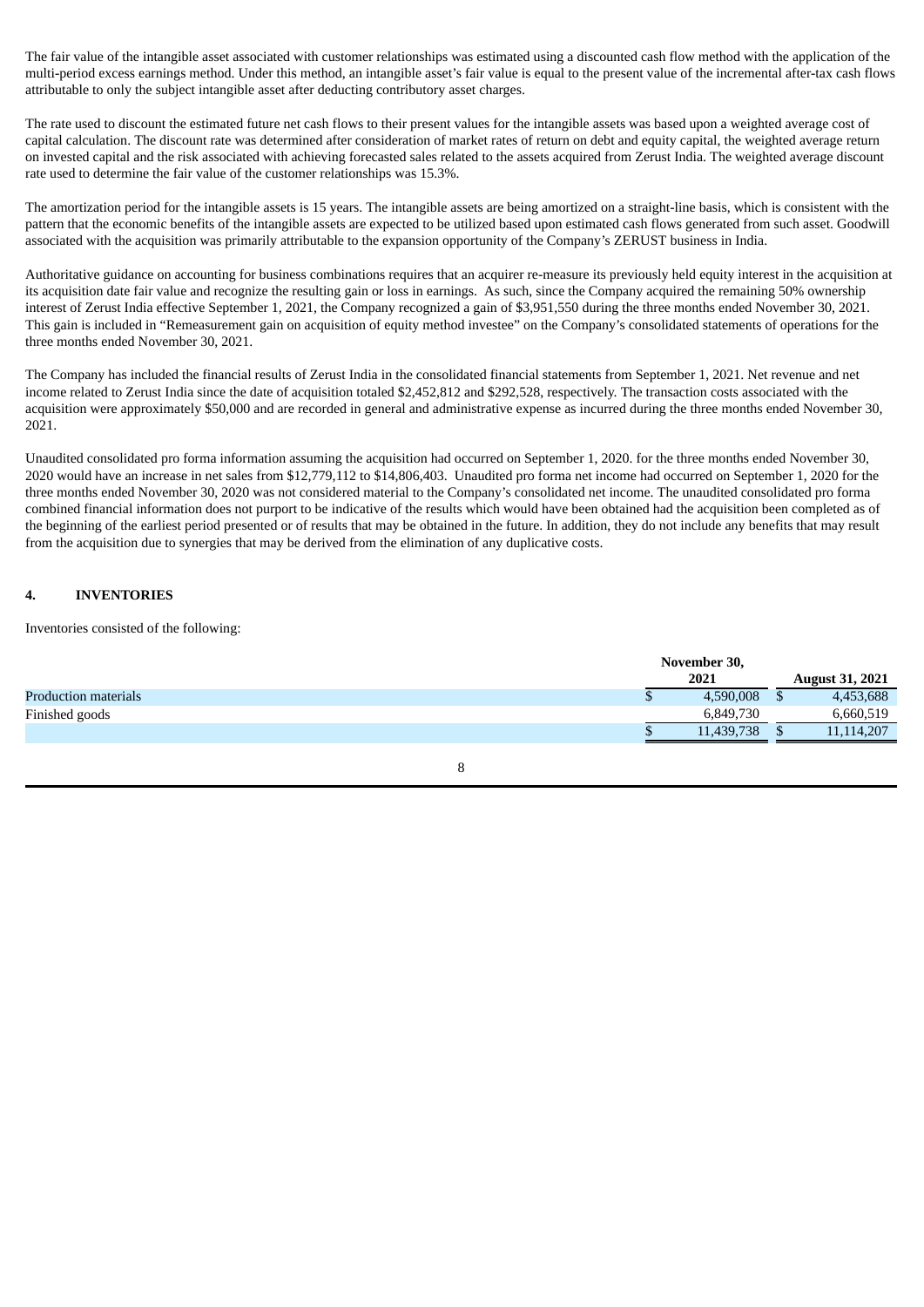## **5. PROPERTY AND EQUIPMENT, NET**

Property and equipment, net consisted of the following:

|                               |      | November 30, |  |                        |  |
|-------------------------------|------|--------------|--|------------------------|--|
|                               | 2021 |              |  | <b>August 31, 2021</b> |  |
| Land                          |      | 310,365      |  | 310,365                |  |
| Buildings and improvements    |      | 13,723,824   |  | 13,149,258             |  |
| Machinery and equipment       |      | 5,477,338    |  | 5,453,679              |  |
|                               |      | 19,511,527   |  | 18,913,302             |  |
| Less accumulated depreciation |      | (7,316,853)  |  | (7,091,844)            |  |
|                               |      | 12,194,674   |  | 11,821,458             |  |

## **6. PATENTS AND TRADEMARKS, NET**

Patents and trademarks, net consisted of the following:

|                               |  | November 30, |                        |
|-------------------------------|--|--------------|------------------------|
|                               |  | 2021         | <b>August 31, 2021</b> |
| Patents and trademarks        |  | 3.070.704    | 3,018,507              |
| Less accumulated amortization |  | (2,360,829)  | (2,308,935)            |
|                               |  | 709,875      | 709,572                |

Patent and trademark costs are amortized over seven years. Costs incurred related to patents and trademarks are capitalized until filed and approved, at which time the amounts capitalized to date are amortized, and any further costs, including maintenance costs, are expensed as incurred. Amortization expense is estimated to be \$190,000 in each of the next four fiscal years.

## **7. INVESTMENTS IN JOINT VENTURES**

The consolidated financial statements of the Company's foreign joint ventures are initially prepared using the accounting principles accepted in the respective joint ventures' countries of domicile. Amounts related to foreign joint ventures reported in the below tables and the accompanying consolidated financial statements have subsequently been adjusted to conform with U.S. GAAP in all material respects. All material profits on sales recorded that remain on the consolidated balance sheet from the Company to its joint ventures and from joint ventures to other joint ventures have been eliminated for financial reporting purposes.

Financial information from the audited and unaudited financial statements of the Company's joint venture in Germany, Excor Korrosionsschutz – Technologien und Produkte GmbH (EXCOR), and all the Company's other joint ventures are summarized as follows:

|                                                                                   | As of November 30, 2021 |            |              |            |      |            |
|-----------------------------------------------------------------------------------|-------------------------|------------|--------------|------------|------|------------|
|                                                                                   |                         | Total      | <b>EXCOR</b> |            |      | All Other  |
| Current assets                                                                    |                         | 54,945,793 |              | 25,127,390 | - \$ | 29,818,403 |
| Total assets                                                                      |                         | 58,833,491 |              | 27,282,965 |      | 31,550,526 |
| Current liabilities                                                               |                         | 14,079,093 |              | 4,139,822  |      | 9,939,271  |
| Noncurrent liabilities                                                            |                         | 1,288,670  |              |            |      | 1,288,670  |
| Joint ventures' equity                                                            |                         | 43,465,728 |              | 23,143,143 |      | 20,322,585 |
| Northern Technologies International Corporation's share of joint ventures' equity |                         | 21,357,911 |              | 11,571,573 |      | 9,786,338  |
| Northern Technologies International Corporation's share of joint ventures'        |                         |            |              |            |      |            |
| undistributed earnings                                                            |                         | 19,142,941 |              | 11,540,668 |      | 7,602,273  |
|                                                                                   |                         |            |              |            |      |            |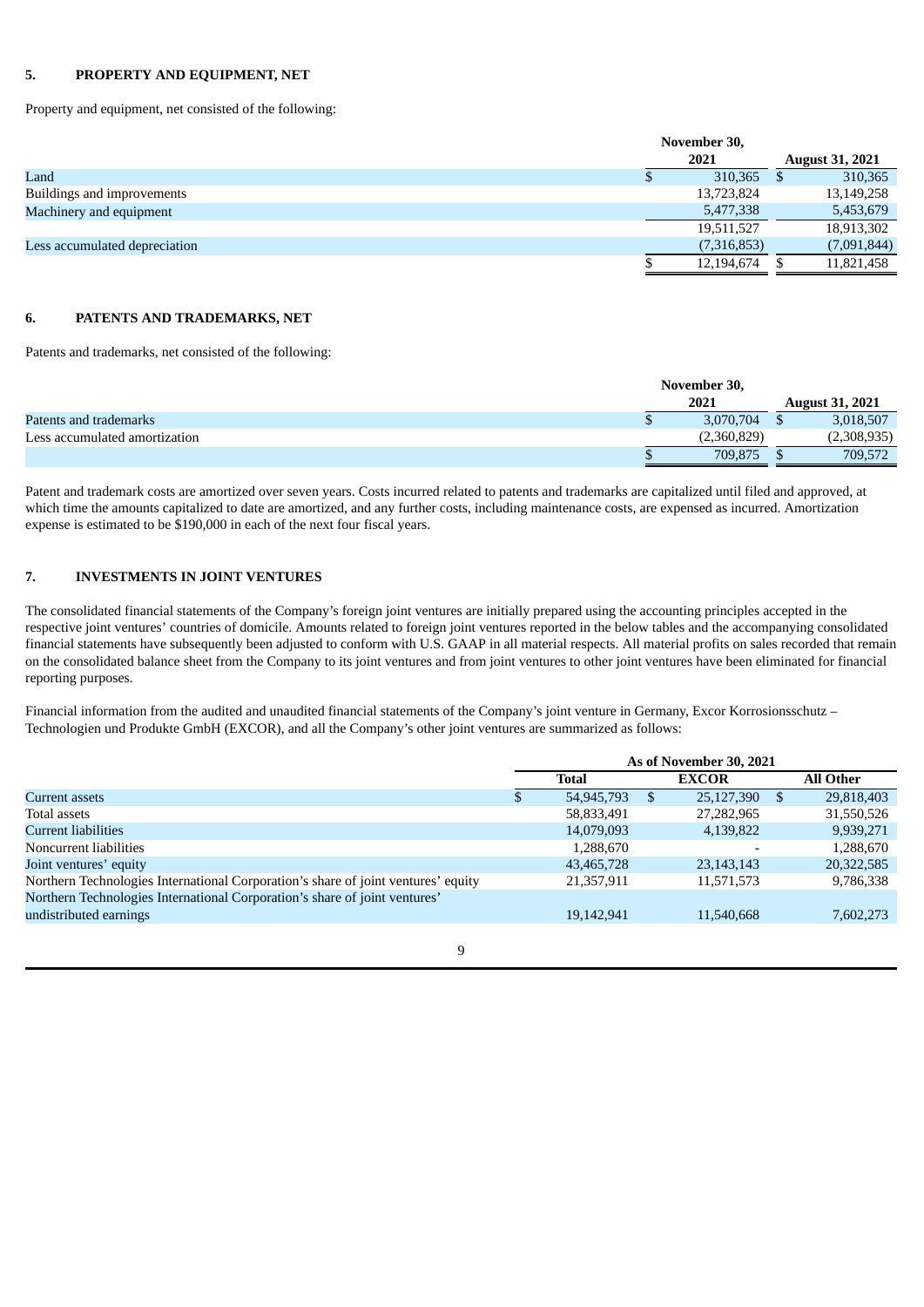|                                                                                  | <b>Three Months Ended November 30, 2021</b> |            |              |            |  |                  |
|----------------------------------------------------------------------------------|---------------------------------------------|------------|--------------|------------|--|------------------|
|                                                                                  |                                             | Total      | <b>EXCOR</b> |            |  | <b>All Other</b> |
| Net sales                                                                        | S                                           | 27,022,995 | S            | 11,300,228 |  | 15,722,767       |
| Gross profit                                                                     |                                             | 11,032,959 |              | 5,468,986  |  | 5,563,973        |
| Net income                                                                       |                                             | 2.777,605  |              | 1,821,547  |  | 956,058          |
| Northern Technologies International Corporation's share of equity in income from |                                             |            |              |            |  |                  |
| joint ventures                                                                   |                                             | 1.374.749  |              | 910.773    |  | 463,976          |
| Northern Technologies International Corporation's dividends received from joint  |                                             |            |              |            |  |                  |
| ventures                                                                         |                                             | 5,042,271  |              | 4,255,200  |  | 787.071          |

|                                                                                   | As of August 31, 2021 |            |              |            |  |              |
|-----------------------------------------------------------------------------------|-----------------------|------------|--------------|------------|--|--------------|
|                                                                                   |                       | Total      | <b>EXCOR</b> |            |  | All Other(1) |
| Current assets                                                                    | S                     | 69,394,796 | S            | 33,886,655 |  | 35,508,141   |
| Total assets                                                                      |                       | 73,814,402 |              | 36,211,520 |  | 37,602,882   |
| <b>Current liabilities</b>                                                        |                       | 16,366,398 |              | 5,386,377  |  | 10,980,021   |
| Noncurrent liabilities                                                            |                       | 1,455,524  |              |            |  | 1,455,524    |
| Joint ventures' equity                                                            |                       | 55,992,480 |              | 30,825,144 |  | 25, 167, 336 |
| Northern Technologies International Corporation's share of joint ventures' equity |                       | 27,623,768 |              | 15,412,574 |  | 12,211,194   |
| Northern Technologies International Corporation's share of joint ventures'        |                       |            |              |            |  |              |
| undistributed earnings                                                            |                       | 24,702,778 |              | 14,697,490 |  | 10,005,288   |

|                                                                                  | <b>Three Months Ended November 30, 2020</b> |              |              |           |   |              |
|----------------------------------------------------------------------------------|---------------------------------------------|--------------|--------------|-----------|---|--------------|
|                                                                                  |                                             | <b>Total</b> | <b>EXCOR</b> |           |   | All Other(1) |
| Net sales                                                                        | \$                                          | 26,777,343   | -S           | 9,551,483 | S | 17,225,860   |
| Gross profit                                                                     |                                             | 12,441,761   |              | 5,699,007 |   | 6,742,754    |
| Net income                                                                       |                                             | 3,651,424    |              | 2,021,074 |   | 1,630,350    |
| Northern Technologies International Corporation's share of equity in income from |                                             |              |              |           |   |              |
| joint ventures                                                                   |                                             | 1,825,712    |              | 1,010,537 |   | 815,175      |
| Northern Technologies International Corporation's dividends received from joint  |                                             |              |              |           |   |              |
| ventures                                                                         |                                             | 1,125,361    |              |           |   | 1,125,361    |
|                                                                                  |                                             |              |              |           |   |              |

(1) Includes Zerust India since Zerust India was not a consolidated subsidiary of the Company as of August 31, 2021 or November 30, 2020. See Note 3 entitled "Business Combination."

## **8. INTANGIBLE ASSET, NET**

Intangible asset, net consisted of the following as of November 30, 2021:

|                        | <b>Gross Carrying</b> |           | Accumulated  |          | <b>Net Carrying</b> |           |
|------------------------|-----------------------|-----------|--------------|----------|---------------------|-----------|
|                        | Amount                |           | Amortization |          | Amount              |           |
| Customer relationships |                       | 6,347,000 |              | (68,000) |                     | 6,279,000 |

The customer relationships was established as a part of purchase accounting related to our Zerust India acquisition. See Note 3 entitled "Business Combination." The Company amortizes the intangible asset related to the customer relationships using the straight-line method over the estimated useful lives of the asset, which is 15 years. Total amortization expense was \$68,000 for the three months ended November 30, 2021. Amortization expense is estimated to be \$423,000 in each of the next five fiscal years.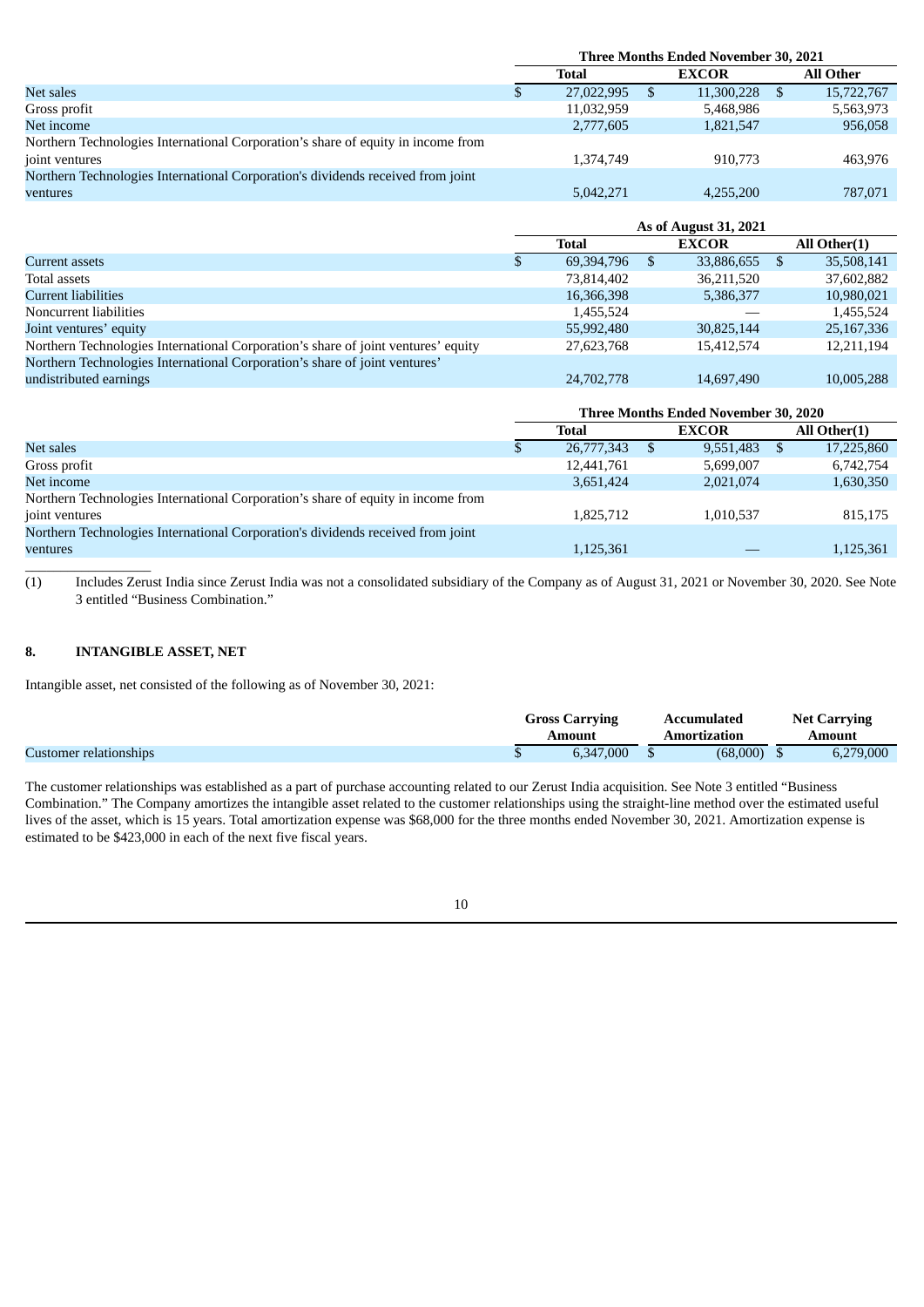## **9. CORPORATE DEBT**

The Company has a revolving line of credit with PNC Bank, National Association ("PNC Bank") of \$5,000,000 as of November 30, 2021. This line of credit was increased from \$3,000,000 to \$5,000,000 effective as of August 31, 2021. Borrowings of \$2,500,000 were outstanding under the line of credit as of November 30, 2021 and no amounts were outstanding as of August 31, 2021. Outstanding advances under the line of credit bear interest at a rate equal to the daily BSBY rate plus 2.50%. The weighted average interest rate during the three months ended November 30, 2021 was 2.57%. The line of credit matures on February 22, 2022. The line of credit is governed under an amended and restated loan agreement. The loan agreement contains covenants, including affirmative financial covenants, such as the maintenance of a minimum fixed charge coverage ratio, and negative covenants, which, among other things, limit the incurrence of additional indebtedness, loans and equity investments, disposition of assets, mergers and consolidations and other matters customarily restricted in such agreements. Under the loan agreement, the Company is subject to a minimum fixed charge coverage ratio of 1.10:1.00. As of November 30, 2021, the Company was in compliance with all debt covenants.

As of November 30, 2021 and August 31, 2021, the Company did not have any letters of credit outstanding with respect to the letter of credit sub-facility available under the revolving line of credit with PNC Bank. As of November 30, 2021 and August 31, 2021, the Company had \$104,363 of letters of credit with JP Morgan Chase Bank that are performance based and set to expire between 2021 and 2022.

#### **10. STOCKHOLDERS**' **EQUITY**

On April 23, 2020, the Company announced the temporary suspension of its quarterly cash dividend pending clarity on the financial impact of COVID-19 on the Company. Therefore, the Company did not declare a cash dividend during the three months ended November 30, 2020. However, on January 15, 2021, the Company announced the reinstatement of its quarterly cash dividend. On October 20, 2021, the Company's Board of Directors declared a cash dividend of \$0.07 per share of the Company's common stock on, payable on November 17, 2021 to stockholders of record on November 3, 2021.

During the three months ended November 30, 2021 and 2020, the Company repurchased no shares of its common stock.

During the three months ended November 30, 2021, the Company granted stock options under the Northern Technologies International Corporation 2019 Stock Incentive Plan (the 2019 Plan) to purchase an aggregate of 174,840 shares of its common stock to various employees and directors. The weighted average per share exercise price of the stock options is \$16.97. The exercise price of the stock options is equal to the fair market value of the Company's common stock on the date of grant. During the three months ended November 30, 2021, 16,000 stock options to purchase common stock were exercised at a weighted average exercise price of \$8.70.

During the three months ended November 30, 2020, the Company granted stock options under the 2019 Plan to purchase an aggregate of 419,874 shares of its common stock to various employees and directors. The weighted average per share exercise price of the stock options is \$8.24. The exercise price of the stock options is equal to the fair market value of the Company's common stock on the date of grant. During the three months ended November 30, 2020, no stock options to purchase common stock were exercised.

The Company issued 2,636 and 4,646 shares of common stock on September 1, 2021 and 2020, respectively, under the Northern Technologies International Corporation Employee Stock Purchase Plan (the ESPP). As of November 30, 2021, 72,186 shares of common stock remained available for sale under the ESPP.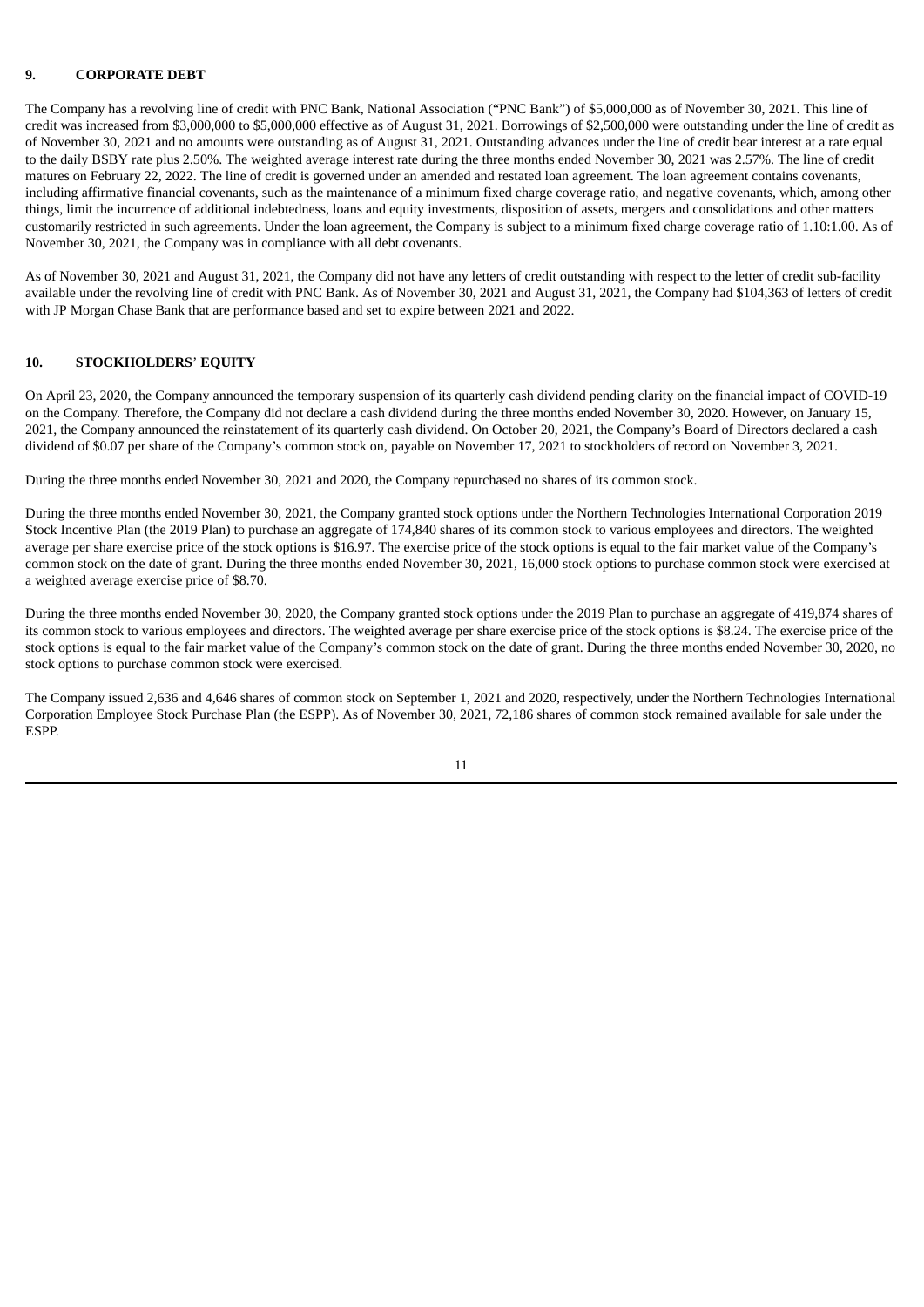## **11. NET INCOME PER COMMON SHARE**

Basic net income per common share is computed by dividing net income by the weighted average number of common shares outstanding. Diluted net income per share assumes the exercise of stock options using the treasury stock method, if dilutive.

The following is a reconciliation of the net income per share computation for the three months ended November 30, 2021 and 2020:

|                                                        |  | <b>Three Months Ended</b> |  |                             |  |  |  |
|--------------------------------------------------------|--|---------------------------|--|-----------------------------|--|--|--|
| Numerator:                                             |  | November 30,<br>2021      |  | November 30,<br><b>2020</b> |  |  |  |
| Net income attributable to NTIC                        |  | 4,493,759                 |  | 1,262,399                   |  |  |  |
| <b>Denominator:</b>                                    |  |                           |  |                             |  |  |  |
| Basic – weighted shares outstanding                    |  | 9,199,976                 |  | 9,104,623                   |  |  |  |
| Weighted shares assumed upon exercise of stock options |  | 579,794                   |  | 540,007                     |  |  |  |
| Diluted – weighted shares outstanding                  |  | 9,779,770                 |  | 9,644,630                   |  |  |  |
| Basic net income per share:                            |  | 0.49                      |  | 0.14                        |  |  |  |
| Diluted net income per share:                          |  | 0.46                      |  | 0.13                        |  |  |  |

The dilutive impact summarized above relates to the periods when the average market price of the Company's common stock exceeded the exercise price of the potentially dilutive option securities granted. Net income per common share was based on the weighted average number of common shares outstanding during the periods when computing basic net income per share. When dilutive, stock options are included as equivalents using the treasury stock market method when computing the diluted net income per share. Excluded from the computation of diluted net income per share for the three months ended November 30, 2021 were options outstanding to purchase 311,061 shares of common stock. Excluded from the computation of diluted net income per share for the three months ended November 30, 2020 were options outstanding to purchase 605,629 shares of common stock.

## **12. STOCK-BASED COMPENSATION**

The Company has three stock-based compensation plans under which stock options or other stock-based awards have been granted: the Northern Technologies International Corporation Amended and Restated 2019 Stock Incentive Plan, the Northern Technologies International Corporation Amended and Restated 2007 Stock Incentive Plan (the 2007 Plan) and the Northern Technologies International Corporation Employee Stock Purchase Plan. The 2019 Plan replaced the 2007 Plan with respect to future grants; and, therefore, no further awards may be made under the 2007 Plan. The Compensation Committee of the Board of Directors and the Board of Directors administer these plans.

The 2019 Plan provides for the grant of incentive stock options, non-statutory stock options, stock appreciation rights, restricted stock, stock unit awards, performance awards, and stock bonuses to eligible recipients to enable the Company and its subsidiaries to attract and retain qualified individuals through opportunities for equity participation in the Company and to reward those individuals who contribute to the achievement of the Company's economic objectives. On January 15, 2021, the Company's stockholders approved certain amendments to the 2019 Plan, including an increase in the number of shares of common stock available for issuance under the plan by an additional 800,000 shares. Subject to adjustment as provided in the 2019 Plan, up to a maximum of 1,600,000 shares of the Company's common stock are issuable under the 2019 Plan. Options granted generally have a term of ten years and become exercisable over a one- or three- year period beginning on the one-year anniversary of the date of grant. Options are granted at per share exercise prices equal to the market value of the Company's common stock on the date of grant. The Company issues new shares upon the exercise of options. As of November 30, 2021, options to purchase an aggregate of 895,484 shares of the Company's common stock were outstanding under the 2019 Plan and 704,516 shares of the Company's common stock remain available for grant under the 2019 Plan. As of November 30, 2021, options to purchase an aggregate of 690,007 shares of the Company's common stock were outstanding under the 2007 Plan.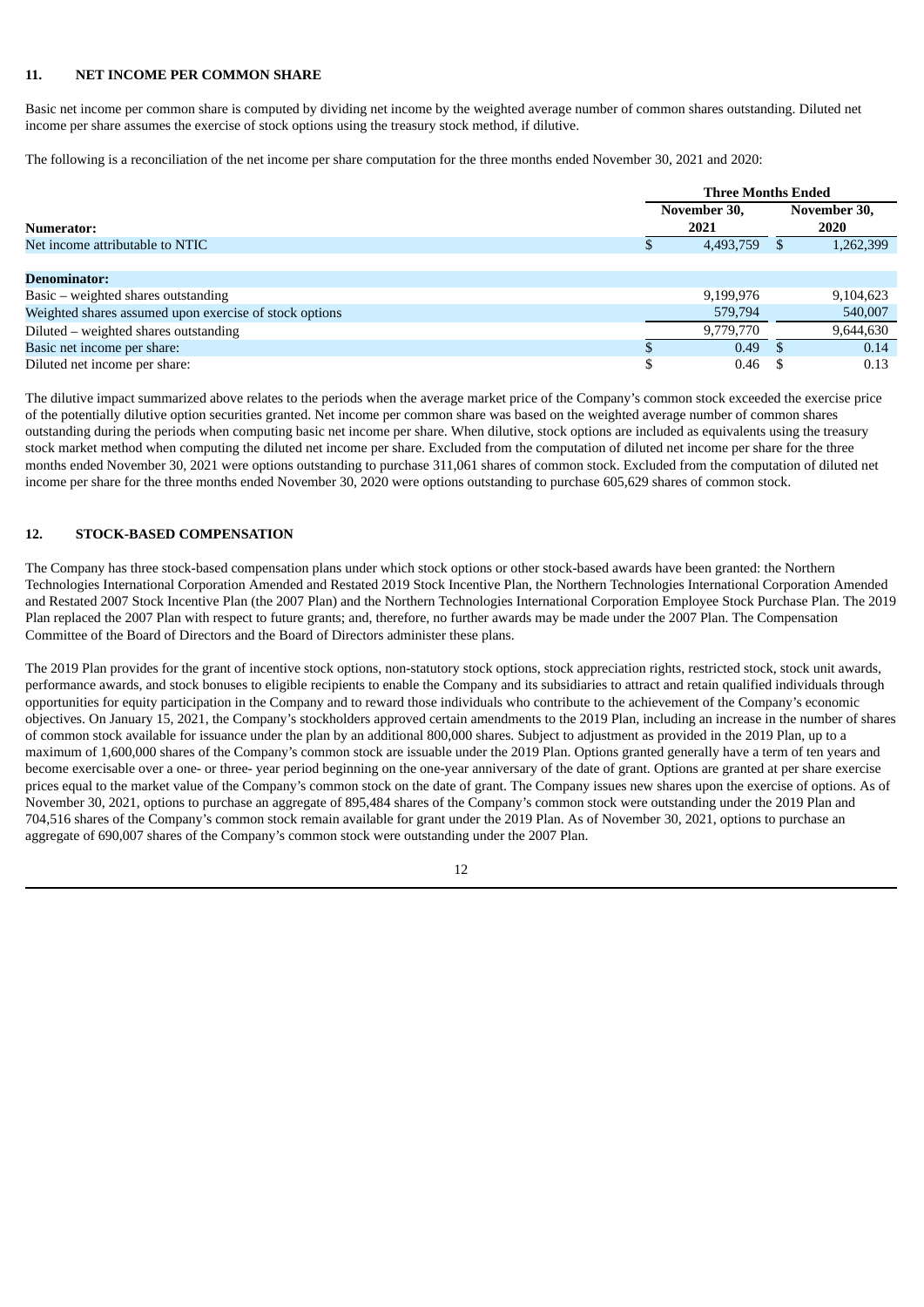The Company granted options to purchase an aggregate of 174,840 and 419,874 shares of its common stock during the three months ended November 30, 2021 and 2020, respectively. The fair value of option grants is determined at the date of grant using the Black-Scholes option pricing model with the assumptions listed below. The Company recognized compensation expense of \$232,883 and \$181,669 during the three months ended November 30, 2021 and 2020, respectively, related to the options that vested during such time period. As of November 30, 2021, the total compensation cost for non-vested options not yet recognized in the Company's consolidated statements of operations was \$1,708,368. Stock-based compensation expense of \$698,649 is expected through the remainder of fiscal year 2022, and \$671,526 and \$338,193 is expected to be recognized during fiscal 2023 and 2024, respectively, based on outstanding options as of November 30, 2021. Future option grants will impact the compensation expense recognized. Stock-based compensation expense is included in general and administrative expense on the consolidated statements of operations.

The fair value of each option grant is estimated on the grant date using the Black-Scholes option pricing model with the following assumptions and results for the grants:

|                                    | November 30, |       |
|------------------------------------|--------------|-------|
|                                    | 2021         | 2020  |
| Dividend yield                     | 1.65%        | 2.37% |
| Expected volatility                | 45.4%        | 45.6% |
| Expected life of option (in years) | 10           | 10    |
| Average risk-free interest rate    | 0.77%        | 0.28% |

The weighted average per share fair value of options granted during the three months ended November 30, 2021 and 2020 was \$7.29 and \$3.12, respectively. The weighted average remaining contractual life of the options outstanding as of November 30, 2021 and 2020 was 6.41 years and 6.90 years, respectively.

## **13. SEGMENT AND GEOGRAPHIC INFORMATION**

#### *Segment Information*

The Company's chief operating decision maker is its Chief Executive Officer. The Company's business is organized into two reportable segments: ZERUST® and Natur-Tec®. The Company has been selling its proprietary ZERUST® rust and corrosion inhibiting products and services to the automotive, electronics, electrical, mechanical, military and retail consumer markets for over 45 years and, more recently, has targeted and expanded into the oil and gas industry. The Company also sells a portfolio of bio-based and compostable (fully biodegradable) polymer resins and finished products under the Natur-Tec® brand.

The following table sets forth the Company's net sales for the three months ended November 30, 2021 and 2020 by segment:

|                      |   | <b>Three Months Ended</b>    |  |              |  |  |
|----------------------|---|------------------------------|--|--------------|--|--|
|                      |   | November 30,<br>2020<br>2021 |  | November 30, |  |  |
| ZERUST® net sales    | D | 14,423,785                   |  | 10,220,551   |  |  |
| Natur-Tec® net sales |   | 3,769,628                    |  | 2,558,561    |  |  |
| Total net sales      |   | 18,193,413                   |  | 12,779,112   |  |  |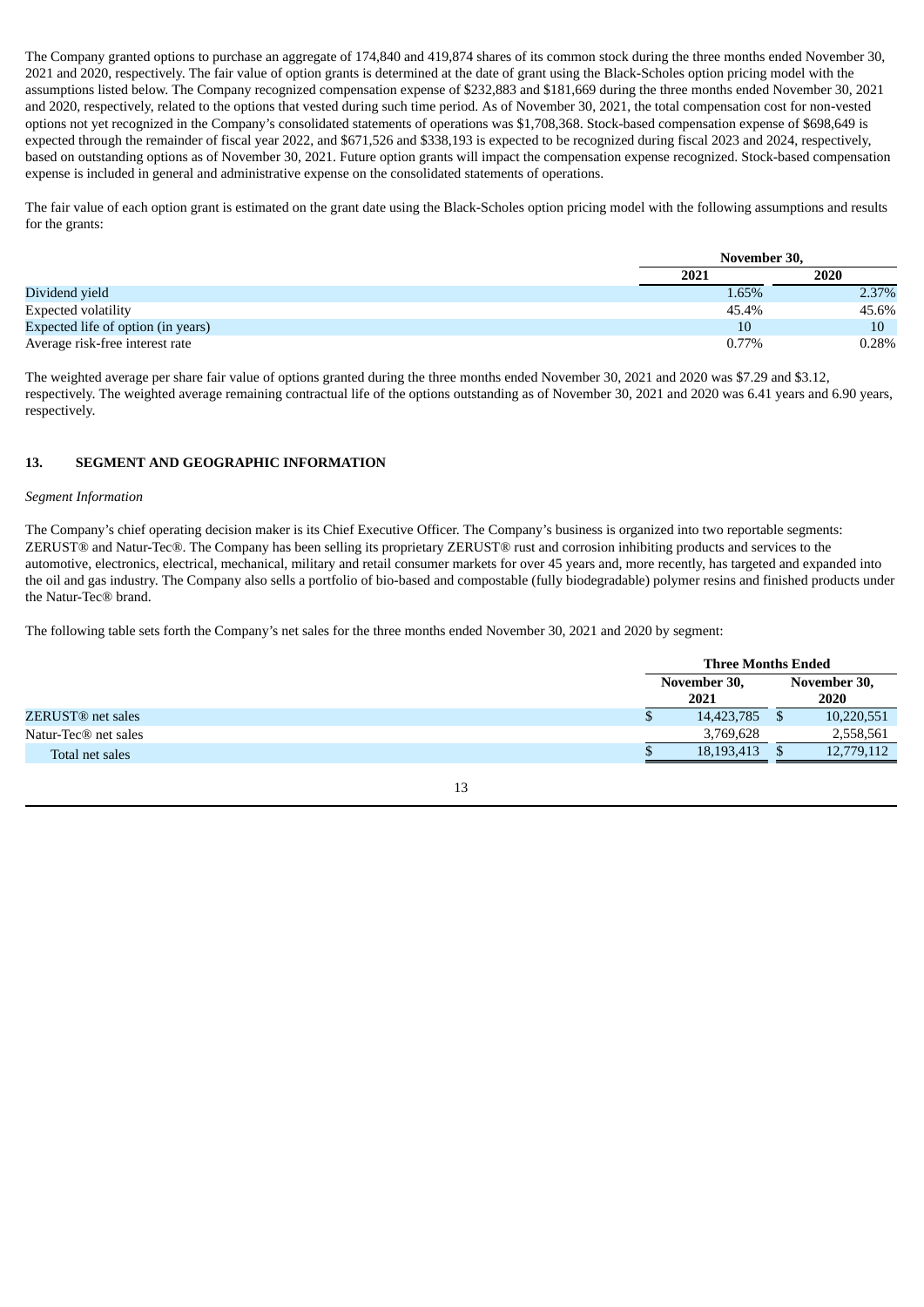The following table sets forth the Company's cost of goods sold for the three months ended November 30, 2021 and 2020 by segment:

|                              |                      | $%$ of                   |                      |                          |
|------------------------------|----------------------|--------------------------|----------------------|--------------------------|
|                              | November 30,<br>2021 | <b>Product</b><br>Sales* | November 30,<br>2020 | <b>Product</b><br>Sales* |
| Direct cost of goods sold    |                      |                          |                      |                          |
| <b>ZERUST®</b>               | 8.706.667            | $60.4\%$ \$              | 5.771.089            | 56.5%                    |
| Natur-Tec $\mathbb R$        | 2,922,098            | 77.5%                    | 1,767,630            | 69.1%                    |
| Indirect cost of goods sold  | 861.718              | NA                       | 774,602              | NA                       |
| Total net cost of goods sold | 12,490,483           |                          | 8,313,321            |                          |

The percent of segment sales is calculated by dividing the direct cost of goods sold for each individual segment category by the net sales for each segment category.

The Company utilizes product net sales and direct and indirect cost of goods sold for each product in reviewing the financial performance of a product type. Further allocation of Company expenses or assets, aside from amounts presented in the tables above, is not utilized in evaluating product performance, nor does such allocation occur for internal financial reporting.

#### *Geographic Information*

Net sales by geographic location for the three months ended November 30, 2021 and 2020 were as follows:

|                                                                              | <b>Three Months Ended</b> |                      |  |  |
|------------------------------------------------------------------------------|---------------------------|----------------------|--|--|
|                                                                              | November 30,<br>2021      | November 30,<br>2020 |  |  |
| Inside the U.S.A. to unaffiliated customers                                  | 6.156.322                 | 4,861,355            |  |  |
| Outside the U.S.A. to:                                                       |                           |                      |  |  |
| Joint ventures in which the Company is a shareholder directly and indirectly | 840,439                   | 580,304              |  |  |
| Unaffiliated customers                                                       | 11,196,652                | 7,337,453            |  |  |
|                                                                              | 18,193,413                | 12,779,112           |  |  |

Net sales by geographic location are based on the location of the customer.

Fees for services provided to joint ventures by geographic location as a percentage of total fees for services provided to joint ventures during the three months ended November 30, 2021 and 2020 were as follows:

|                       |              | <b>Three Months Ended</b> |                       |           |                    |  |  |  |
|-----------------------|--------------|---------------------------|-----------------------|-----------|--------------------|--|--|--|
|                       |              |                           | % of Total            |           | % of Total         |  |  |  |
|                       |              |                           | Fees                  |           | Fees               |  |  |  |
|                       |              |                           | for Services          |           | for Services       |  |  |  |
|                       |              |                           | <b>Provided to</b>    |           | <b>Provided to</b> |  |  |  |
|                       |              | November 30,              | Joint<br>November 30, |           | Joint              |  |  |  |
|                       |              | 2021                      | <b>Ventures</b>       | 2020      | <b>Ventures</b>    |  |  |  |
| Germany               | $\mathbb{S}$ | 218,430                   | 17.3% \$              | 228,826   | 17.1%              |  |  |  |
| Poland                |              | 176,927                   | 14.1%                 | 189,410   | 14.2%              |  |  |  |
| Japan                 |              | 166,807                   | 13.3%                 | 179,962   | 13.5%              |  |  |  |
| France                |              | 116,292                   | 9.2%                  | 105,907   | 7.9%               |  |  |  |
| Sweden                |              | 108,070                   | 8.6%                  | 90,489    | 6.8%               |  |  |  |
| <b>United Kingdom</b> |              | 94,927                    | 7.5%                  | 61,915    | 4.6%               |  |  |  |
| Thailand              |              | 87,554                    | 7.0%                  | 89,932    | 6.7%               |  |  |  |
| Finland               |              | 80,173                    | 6.4%                  | 76,283    | 5.7%               |  |  |  |
| Czech Republic        |              | 70,098                    | 5.6%                  | 69,353    | 5.2%               |  |  |  |
| South Korea           |              | 62,626                    | 5.0%                  | 85,079    | 6.4%               |  |  |  |
| Other                 |              | 76,954                    | 6.0%                  | 71,197    | 5.3%               |  |  |  |
|                       | \$           | 1,258,858                 | 100.0% \$             | 1,336,561 | 100.0%             |  |  |  |

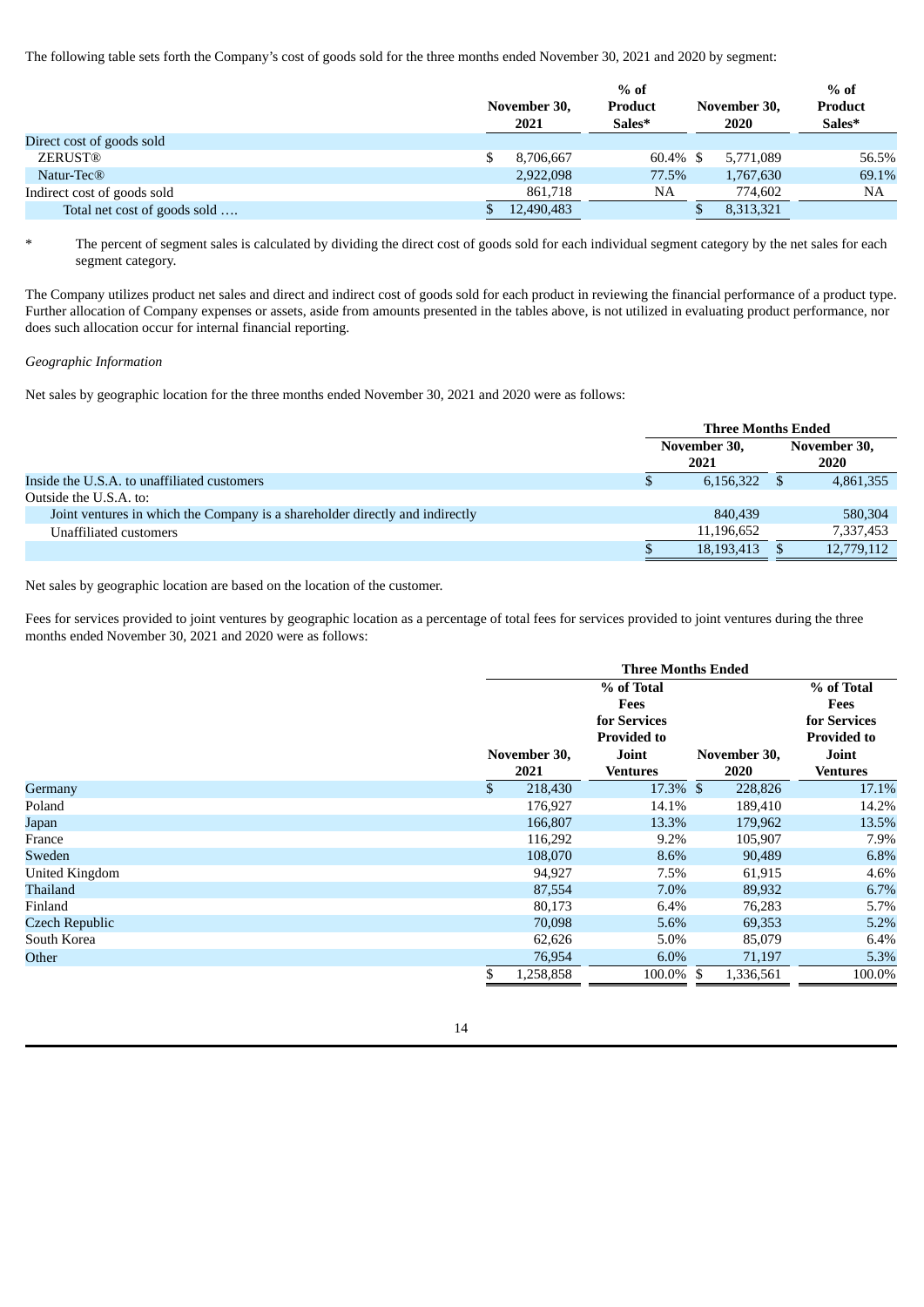The geographical distribution of total property and equipment and net sales is as follows:

|                                   | As of<br>November 30,     |                        | As of      |  |
|-----------------------------------|---------------------------|------------------------|------------|--|
|                                   | 2021                      | <b>August 31, 2021</b> |            |  |
| China                             | 5,380,922                 | - \$                   | 5,110,071  |  |
| Other                             | 668,393                   |                        | 453,199    |  |
| <b>United States</b>              | 6,145,359                 |                        | 6,258,188  |  |
| Total property and equipment, net | 12,194,674                |                        | 11,821,458 |  |
|                                   | <b>Three Months Ended</b> |                        |            |  |

|                      | November 30,<br>2021 | November 30,<br>2020 |            |  |
|----------------------|----------------------|----------------------|------------|--|
| China                | 4,057,853            | -S                   | 4,543,978  |  |
| <b>Brazil</b>        | 1,296,217            |                      | 713,853    |  |
| India                | 4,476,984            |                      | 1,200,468  |  |
| Other                | 2,206,037            |                      | 1,459,458  |  |
| <b>United States</b> | 6,156,322            |                      | 4,861,355  |  |
| Total net sales      | 18,193,413           |                      | 12,779,112 |  |

Long-lived assets consist of property and equipment and intangible assets. These assets are periodically reviewed to assure the net realizable value from the estimated future production based on forecasted sales exceeds the carrying value of the assets.

Sales to the Company's joint ventures are included in the foregoing segment and geographic information; however, sales by the Company's joint ventures to other parties are not included. The foregoing segment and geographic information represents only sales recognized directly by the Company and sold in that geographic territory.

All joint venture operations, including equity in income, fees for services and related dividends, are primarily related to ZERUST® products and services.

#### **14. COMMITMENTS AND CONTINGENCIES**

#### *Annual Bonus Plan*

On August 26, 2021, the Compensation Committee of the Board of Directors of the Company approved the material terms of an annual bonus plan for the Company's executive officers as well as certain officers and employees for the fiscal year ending August 31, 2022. For fiscal 2022, as in past years, the total amount available under the bonus plan for all plan participants, including executive officers, is dependent upon the Company's earnings before interest, taxes, and other income (EBITOI), as adjusted to take into account amounts to be paid under the bonus plan and certain other adjustments (Adjusted EBITOI). Each plan participant's percentage of the overall bonus pool is based upon the number of plan participants, the individual's annual base salary, and the individual's position and level of responsibility within the Company. In the case of each of the Company's executive officer participants, 75% of the amount of their individual bonus payout will be determined based upon the Company's actual EBITOI for fiscal 2022 compared to a preestablished target EBITOI for fiscal 2022, and 25% of the payout will be determined based upon such executive officer's achievement of certain preestablished individual performance objectives. The payment of bonuses under the plan is discretionary, and bonuses may be paid to executive officer participants in both cash and shares of the Company's common stock, the exact amount and percentages of which are determined by the Company's Board of Directors, upon recommendation of the Compensation Committee, after the completion of the Company's consolidated financial statements for fiscal 2022. There was \$483,334 recognized for management bonuses for the three months ended November 30, 2021 compared to \$516,667 accrued for management bonuses for the three months ended November 30, 2020.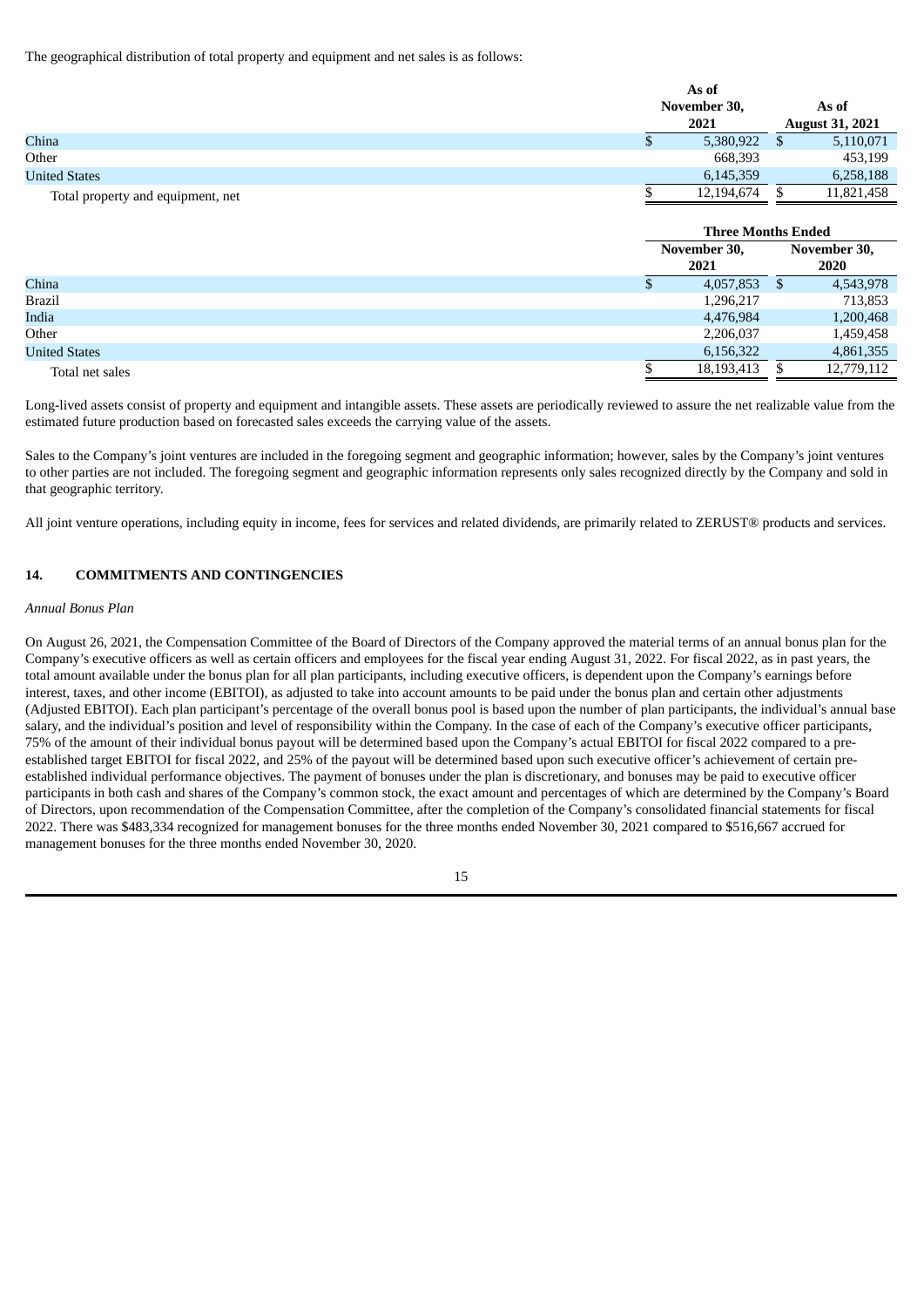## *Concentrations*

Two joint ventures (consisting of the Company's joint ventures in the Korea and Japan) accounted for 42.4% of the Company's trade joint venture receivables as of November 30, 2021, and three joint ventures (consisting of the Company's joint ventures in South Korea, USA and India) accounted for 55.6% of the Company's trade joint venture receivables as of November 30, 2020.

#### *Legal Matters*

From time to time, the Company is subject to various other claims and legal actions in the ordinary course of its business. The Company records a liability in its consolidated financial statements for costs related to claims, including future legal costs, settlements and judgments, where the Company has assessed that a loss is probable, and an amount could be reasonably estimated. If the reasonable estimate of a probable loss is a range, the Company records the most probable estimate of the loss or the minimum amount when no amount within the range is a better estimate than any other amount. The Company discloses a contingent liability even if the liability is not probable or the amount is not estimable, or both, if there is a reasonable possibility that material loss may have been incurred. In the opinion of management, as of November 30, 2021, the amount of liability, if any, with respect to these matters, individually or in the aggregate, will not materially affect the Company's consolidated results of operations, financial position or cash flows.

#### **15. FAIR VALUE MEASUREMENTS**

Assets and liabilities that are measured at fair value on a recurring basis primarily relate to marketable equity securities. These items are marked-to-market at each reporting period, and the Company estimates that market value approximates costs.

The following tables provide information by level for assets and liabilities that are measured at fair value on a recurring basis:

|                               |                                                  | <b>Fair Value Measurements</b><br><b>Using Inputs Considered as</b> |                                                                     |                |  |
|-------------------------------|--------------------------------------------------|---------------------------------------------------------------------|---------------------------------------------------------------------|----------------|--|
|                               | Fair value as<br>of<br>November 30,<br>2021      | <b>Level 1</b>                                                      | <b>Level 2</b>                                                      | <b>Level 3</b> |  |
| Available for sale securities | 4,634<br>\$                                      | 4,634 \$<br>\$                                                      |                                                                     | - \$           |  |
|                               |                                                  |                                                                     | <b>Fair Value Measurements</b><br><b>Using Inputs Considered as</b> |                |  |
|                               | <b>Fair value as</b><br>of<br>August 31,<br>2021 | <b>Level 1</b>                                                      | <b>Level 2</b>                                                      | <b>Level 3</b> |  |
| Available for sale securities | 4,634<br>S.                                      | $4,634$ \$                                                          | $\overbrace{\phantom{12333}}$                                       |                |  |

There were no transfers between Level 1, Level 2, or Level 3 during the three months ended November 30, 2021 or 2020.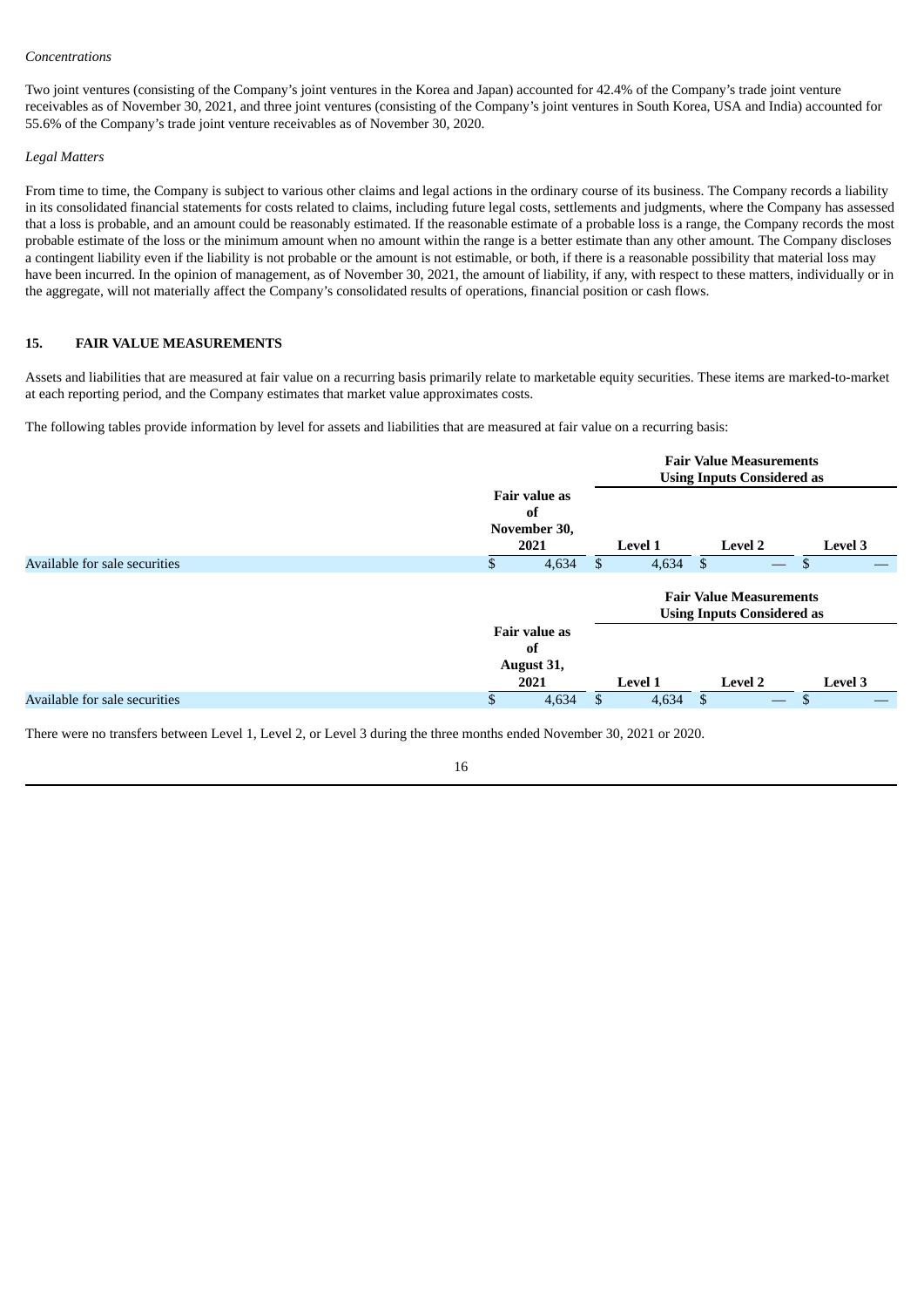### **16. SUPPLEMENTAL CASH FLOW INFORMATION**

Supplemental disclosures of cash flow information consisted of:

|                        |      | <b>Three Months Ended</b> |      |              |  |
|------------------------|------|---------------------------|------|--------------|--|
|                        |      | November 30,              |      | November 30, |  |
|                        | 2021 |                           | 2020 |              |  |
| Cash paid for interest |      | 2,891                     |      | 2,368        |  |

## **17. INCOME TAXES**

Income tax expense for the three months ended November 30, 2021 was \$504,380 compared to \$378,590 for the same prior year period. The expense was largely due to foreign operations. The Company has federal and state tax credit carry forwards, net operating loss carry forwards and foreign tax carry forwards. The Company has recorded a full valuation allowance against the U.S. deferred tax assets as of November 30, 2021 and August 31, 2021.

## **18. SUBSEQUENT EVENT**

On January 4, 2022, the Company and PNC Bank entered into an Amended and Restated Revolving Line of Credit Note, which extended the maturity date to January 7, 2023 and revised the rate at which amounts outstanding under the line of credit bear interest to equal a per annum rate equal to the daily Bloomberg Short-Term Bank Yield Index plus 250 basis points (2.50%). Additionally, beginning February 23, 2022 and through January 7, 2023, the line of credit will be decreased from \$5,000,000 to \$3,000,000. The other material terms of the line of credit were not affected by this amendment.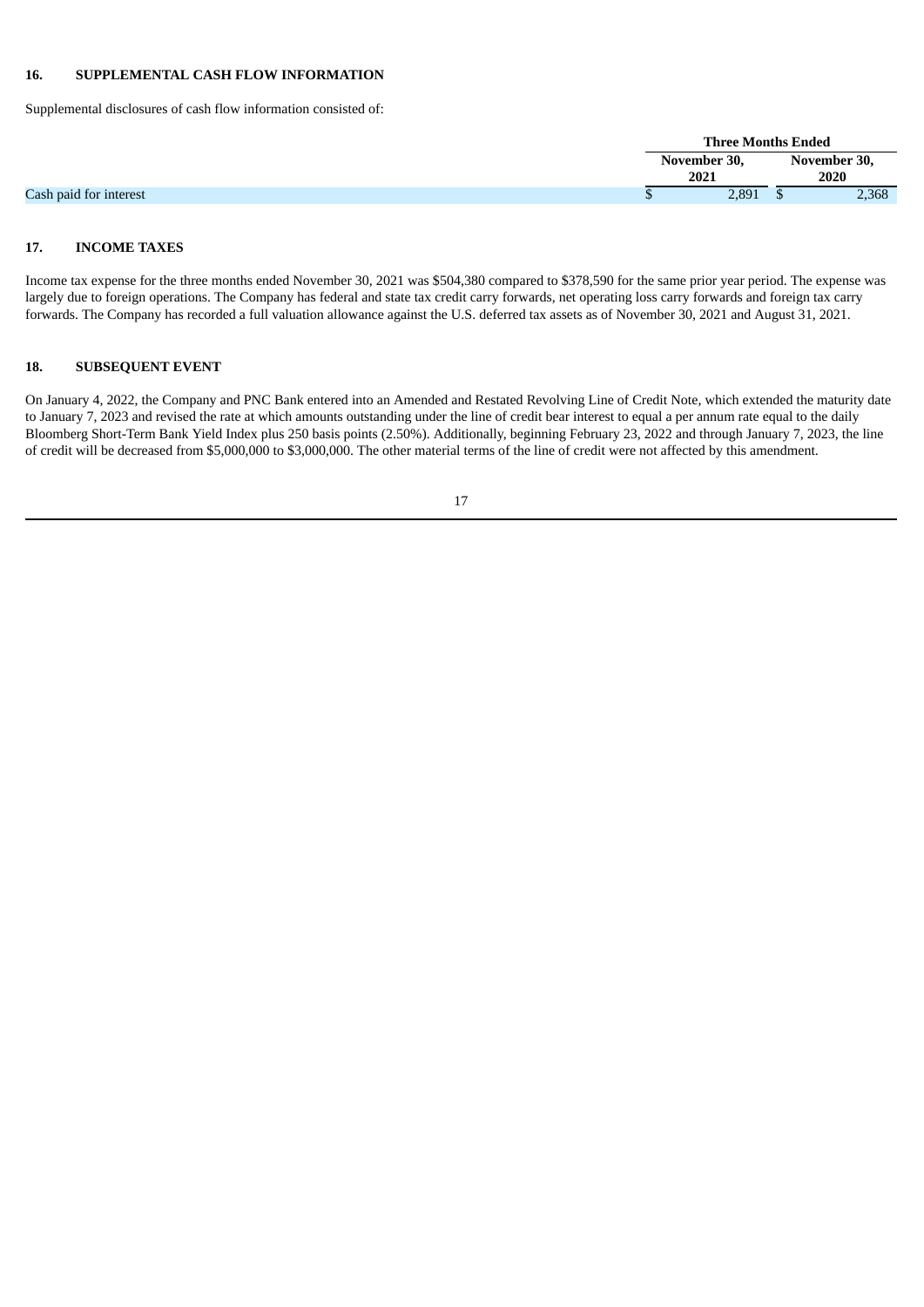## <span id="page-20-0"></span>**ITEM 2. MANAGEMENT**'**S DISCUSSION AND ANALYSIS OF FINANCIAL CONDITION AND RESULTS OF OPERATIONS**

This Management's Discussion and Analysis provides material historical and prospective disclosures intended to enable investors and other users to assess NTIC's financial condition and results of operations. Statements that are not historical are forward-looking and involve risks and uncertainties discussed under the heading "Part I. Item 2. Management's Discussion and Analysis of Financial Condition and Results of Operations—Forward-Looking *Statements*" in this report and under "*Part 1. Item 1A. Risk Factors*" in our annual report on Form 10-K for the fiscal year ended August 31, 2021. The following discussion of the results of the operations and financial condition of NTIC should be read in conjunction with NTIC's consolidated financial statements and the related notes thereto included under the heading "*Part I. Item 1. Financial Statements*."

#### **Business Overview**

NTIC develops and markets proprietary, environmentally-beneficial products and services in over 65 countries either directly or via a network of subsidiaries, joint ventures, independent distributors, and agents. NTIC's primary business is corrosion prevention marketed mainly under the ZERUST® brand. NTIC has been selling its proprietary ZERUST® products and services to the automotive, electronics, electrical, mechanical, military, and retail consumer markets for over 45 years and, in recent years, has targeted and expanded into the oil and gas industry. NTIC also markets and sells a portfolio of bio-based and certified compostable (fully biodegradable) polymer resin compounds and finished products under the Natur-Tec® brand. These products are intended to reduce NTIC's customers' carbon footprint and provide environmentally sound waste disposal options.

NTIC's ZERUST® rust and corrosion inhibiting products include plastic and paper packaging, liquids, coatings, rust removers, cleaners, and diffusers as well as engineered solutions designed specifically for the oil and gas industry. NTIC also offers worldwide, on-site, technical consulting for rust and corrosion prevention issues. NTIC's technical service consultants work directly with the end users of NTIC's ZERUST® rust and corrosion inhibiting products to analyze their specific needs and develop systems to meet their performance requirements. In North America, NTIC sells its ZERUST® corrosion prevention solutions through a network of independent distributors and agents supported by a direct sales force.

Internationally, NTIC sells its ZERUST® corrosion prevention solutions through its wholly-owned subsidiary in China, NTIC (Shanghai) Co., Ltd. (NTIC China), starting September 1, 2021 its wholly-owned subsidiary in India, Harita-NTI Ltd. (Zerust India), its majority-owned joint venture holding company for NTIC's joint venture investments in the Association of Southeast Asian Nations (ASEAN) region, NTI Asean LLC (NTI Asean), certain majorityowned and wholly-owned subsidiaries, and joint venture arrangements in North America, Europe, and Asia. NTIC also sells products directly to its European joint venture partners through its wholly-owned subsidiary in Germany, NTIC Europe GmbH (NTI Europe).

One of NTIC's strategic initiatives is to expand into and penetrate other markets for its ZERUST® corrosion prevention technologies. Consequently, for the past several years, NTIC has focused significant sales and marketing efforts on the oil and gas industry, as the infrastructure that supports that industry is typically constructed using metals that are highly susceptible to corrosion. NTIC believes that its ZERUST® corrosion prevention solutions will minimize maintenance downtime on critical oil and gas industry infrastructure, extend the life of such infrastructure, and reduce the risk of environmental pollution due to leaks caused by corrosion.

NTIC markets and sells its ZERUST® rust and corrosion prevention solutions to customers in the oil and gas industry across several countries either directly, through its subsidiaries, or through its joint venture partners and other strategic partners. The sale of ZERUST® corrosion prevention solutions to customers in the oil and gas industry typically involves long sales cycles, often including multi-year trial periods with each customer and a slow integration process thereafter.

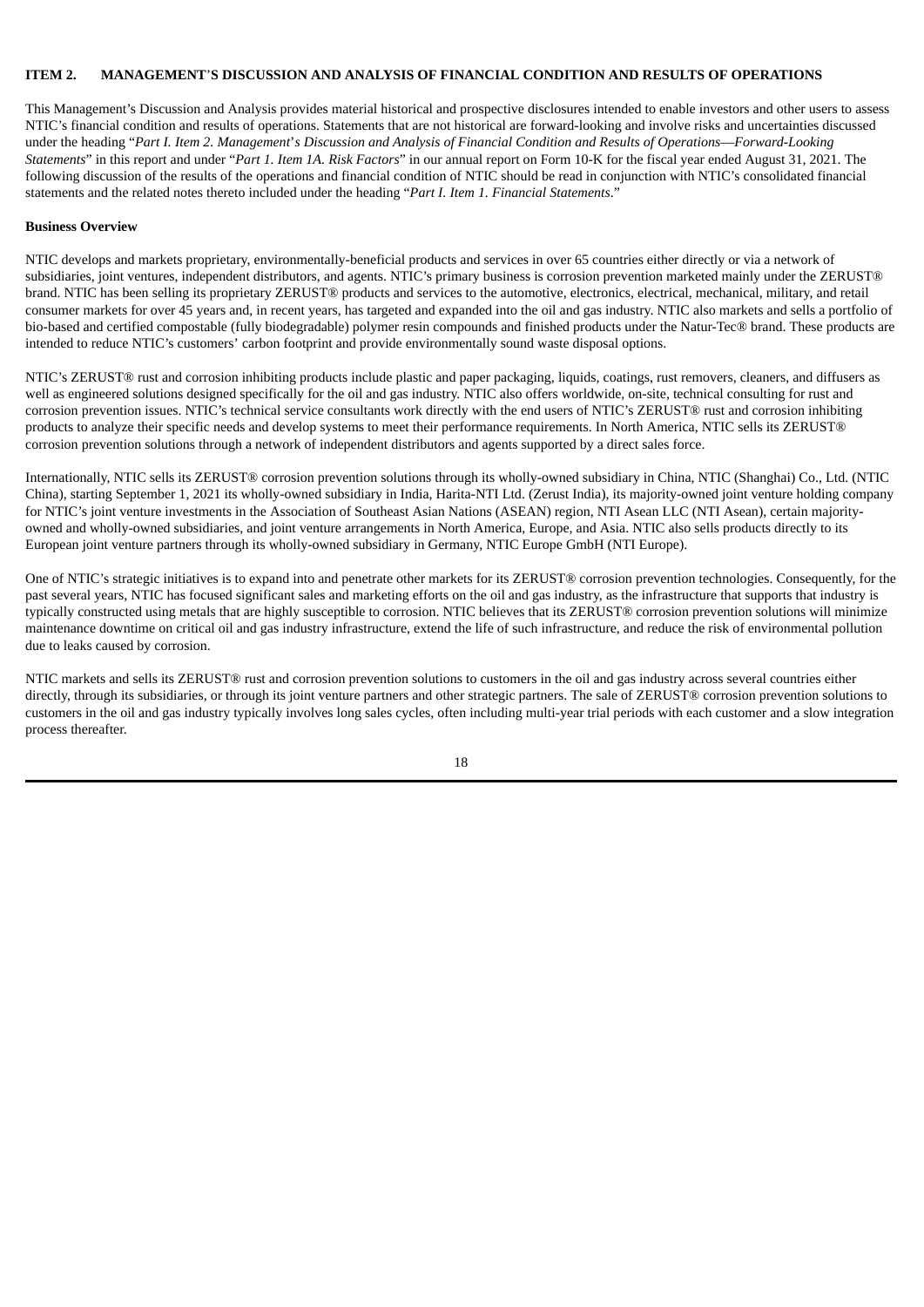Natur-Tec® bio-based and compostable plastics are manufactured using NTIC's patented and/or proprietary technologies and are intended to replace conventional petroleum-based plastics. The Natur-Tec® biopolymer resin compound portfolio includes formulations that have been optimized for a variety of applications, including blown-film extrusion, extrusion coating, injection molding, and engineered plastics. These resin compounds are certified to be fully biodegradable in a composting environment and are currently being used to produce finished products, including can liners, shopping and grocery bags, lawn and leaf bags, branded apparel packaging bags and accessories, and various foodservice items, such as disposable cutlery, drinking straws, foodhandling gloves, and coated paper products. In North America, NTIC markets its Natur-Tec® resin compounds and finished products primarily through a network of regional and national distributors as well as independent agents. NTIC continues to see significant opportunities for finished bioplastic products and, therefore, continues to strengthen and expand its North American distribution network for finished Natur-Tec® bioplastic products.

Internationally, NTIC sells its Natur-Tec® resin compounds and finished products both directly and through its wholly-owned subsidiary in China and majority-owned subsidiaries in India and Sri Lanka, and through distributors and certain joint ventures.

#### **Recent Acquisition of Zerust India**

On September 21, 2021, NTIC announced that it acquired the remaining 50% ownership interest in its Indian joint venture, Zerust India, for \$6.25 million in cash, effective as of September 1, 2021. Prior to September 1, 2021, NTIC owned 50% of the outstanding capital stock of Zerust India. NTIC had historically accounted for this investment under the equity method of accounting.

The purchase price of \$6.25 million was funded with cash on hand and borrowings under the Company's revolving line of credit, which was increased in connection with the transaction to \$5.0 million.

Because NTIC increased its ownership interest in Zerust India to 100%, the acquisition of Zerust India has been accounted for in accordance with Accounting Standards Codification (ASC) 805, Business Combinations, by using the acquisition method of accounting. Effective September 1, 2021, Zerust India is now a consolidated subsidiary within NTIC's financial statements.

Net sales and net income related to Zerust India since the date of acquisition totaled \$2,452,812 and \$292,528, respectively. The transaction costs associated with the acquisition were approximately \$50,000 and are recorded in general and administrative expense as incurred during the three months ended November 30, 2021.

Authoritative guidance on accounting for business combinations requires that an acquirer re-measure its previously held equity interest in the acquisition at its acquisition date fair value and recognize the resulting gain or loss in earnings. As such, since NTIC acquired the remaining 50% ownership interest of Zerust India effective September 1, 2021, NTIC recognized a gain of \$3,951,550 during the three months ended November 30, 2021. This gain is included in "Remeasurement gain on acquisition of equity method investee" on NTIC's consolidated statements of operations.

As a result of the acquisition of Zerust India, NTIC's revenues and operating expenses increased and its equity in income from joint ventures decreased during the three months ended November 30, 2021 as compared to the three months ended November 30, 2020 and it is anticipated that the acquisition will continue to have these effects on NTIC's financial results during the remainder of fiscal 2022.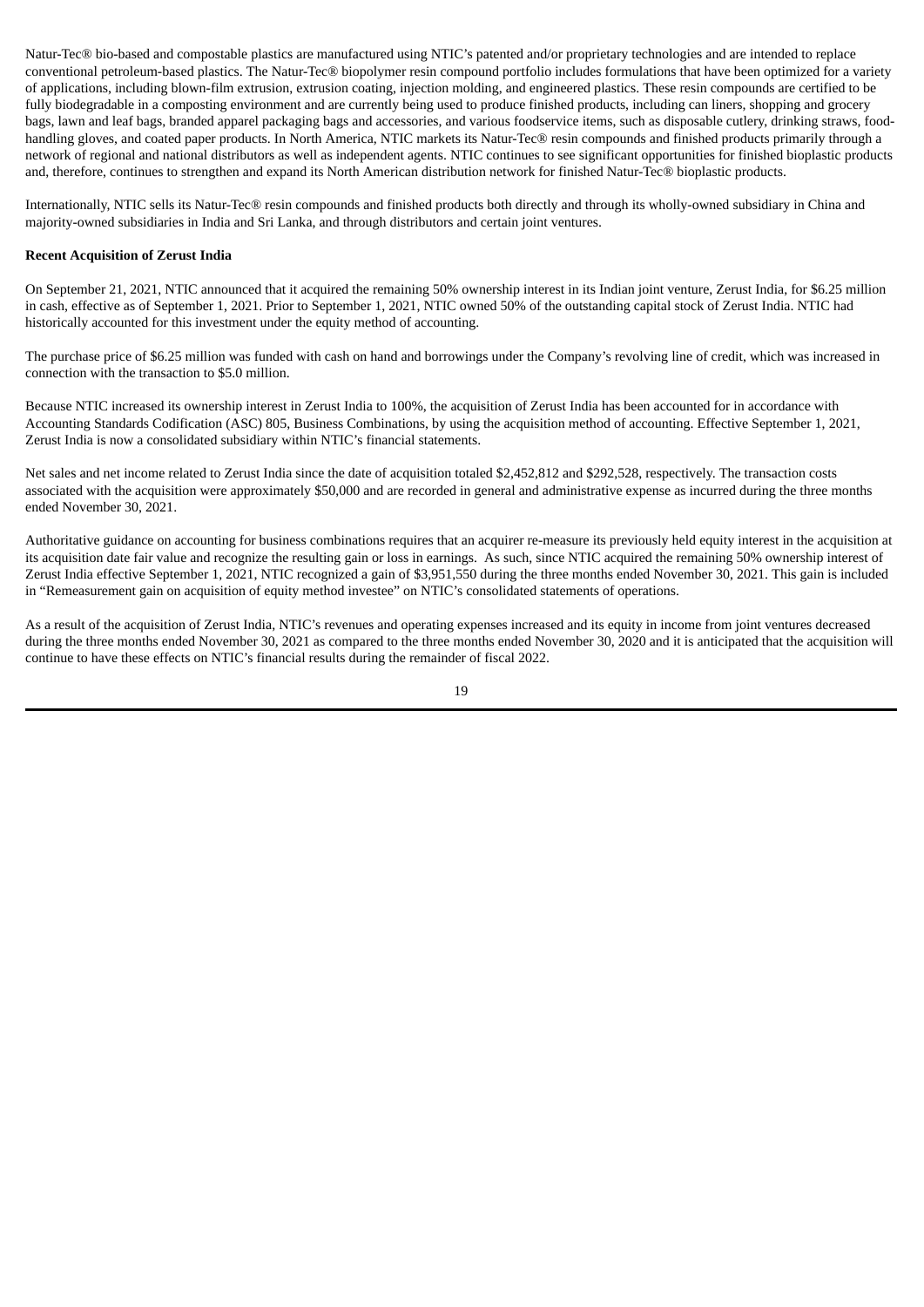#### **NTIC**'**s Subsidiaries and Joint Venture Network**

**\_\_\_\_\_\_\_\_\_\_\_\_\_\_\_\_\_\_**

NTIC has ownership interests in 10 operating subsidiaries in North America, South America, Europe and Asia. The following table sets forth a list of NTIC's operating subsidiaries as of November 30, 2021, the country in which the subsidiary is organized and NTIC's ownership percentage in each subsidiary:

|                                        |                      | <b>NTIC</b>           |
|----------------------------------------|----------------------|-----------------------|
| <b>Subsidiary Name</b>                 | Country              | Percent (%) Ownership |
| NTIC (Shanghai) Co., Ltd               | China                | 100%                  |
| NTI Asean LLC                          | <b>United States</b> | 60%                   |
| Zerust Prevenção de Corrosão S.A.      | <b>Brazil</b>        | 85%                   |
| ZERUST-EXCOR MEXICO, S. de R.L. de C.V | Mexico               | 100%                  |
| Harita-NTI Limited                     | India                | 100%                  |
| Natur-Tec India Private Limited        | India                | 75%                   |
| Natur Tec Lanka (Pvt) Ltd              | $Sri$ Lanka $(1)$    | 75%                   |
| NTIC Europe GmbH                       | Germany              | 100%                  |
| Zerust Singapore Pte Ltd               | Singapore(2)         | 60%                   |
| Zerust Vietnam Co. Ltd                 | $V$ ietnam $(2)$     | 60%                   |

(1) Natur Tec Lanka (Pvt) Ltd. is 100% owned by Natur-Tec India Private Limited and, therefore, indirectly owned by NTIC.

(2) Zerust Singapore Pte Ltd and Zerust Vietnam Co. Ltd are 100% owned by NTI Asean LLC and, therefore, indirectly owned by NTIC.

The results of these subsidiaries are fully consolidated in NTIC's consolidated financial statements, including Zerust India, which has been consolidated since September 1, 2021.

NTIC participates in 17 active joint venture arrangements in North America, Europe and Asia. Each of these joint ventures generally manufactures and markets products in the geographic territory to which it is assigned. While most of NTIC's joint ventures exclusively sell rust and corrosion inhibiting products, some of the joint ventures also sell NTIC's Natur-Tec® resin compounds. NTIC has historically funded its investments in joint ventures with cash generated from operations.

The following table sets forth a list of NTIC's operating joint ventures as of November 30, 2021, the country in which the joint venture is organized and NTIC's ownership percentage in each joint venture:

**NTIC**

|                                                                   |                       | NTIC                  |
|-------------------------------------------------------------------|-----------------------|-----------------------|
| <b>Joint Venture Name</b>                                         | Country               | Percent (%) Ownership |
| TAIYONIC LTD.                                                     | Japan                 | 50%                   |
| <b>ACOBAL SAS</b>                                                 | France                | 50%                   |
| EXCOR KORROSIONSSCHUTZ - TECHNOLOGIEN<br><b>UND PRODUKTE GMBH</b> | Germany               | 50%                   |
| <b>ZERUST AB</b>                                                  | Sweden                | 50%                   |
| MOSTNIC-ZERUST                                                    | Russia                | 50%                   |
| <b>ZERUST OY</b>                                                  | Finland               | 50%                   |
| ZERUST (U.K.) LTD.                                                | <b>United Kingdom</b> | 50%                   |
| EXCOR-ZERUST S.R.O.                                               | Czech Republic        | 50%                   |
| EXCOR SP. Z.O.O.                                                  | Poland                | 50%                   |
| ZERUST A.S.                                                       | Turkey                | 50%                   |
| ZERUST CONSUMER PRODUCTS, LLC                                     | <b>United States</b>  | 50%                   |
| <b>ZERUST - DNEPR</b>                                             | Ukraine               | 50%                   |
| KOREA ZERUST CO., LTD.                                            | South Korea $(1)$     | 30%                   |
| ZERUST-NIC (TAIWAN) CORP.                                         | Taiwan $(1)$          | 30%                   |
| PT. CHEMINDO - NTIA                                               | Indonesia $(1)$       | 30%                   |
| ZERUST SPECIALTY TECH CO. LTD.                                    | Thailand $(1)$        | 30%                   |
| CHONG WAH-NTIA SDN, BHD.                                          | Malaysia (1)          | 30%                   |
|                                                                   |                       |                       |

(1) Indirect ownership interest through NTI Asean.

NTIC receives funds from its joint ventures as fees received for services that NTIC provides to its joint ventures and as dividend distributions. The fees for services provided to joint ventures are determined based on either a flat fee or a percentage of sales depending on local laws and tax regulations. With respect to NTIC's joint venture in Germany (EXCOR), NTIC recognizes an agreed upon quarterly fee for services. NTIC recognizes equity income from each joint venture based on the overall profitability of the joint venture. Such profitability is subject to variability from quarter to quarter, which, in turn, subjects NTIC's earnings to variability from quarter to quarter. The profits of each joint venture are shared by the respective joint venture owners in accordance with their respective ownership percentages. NTIC typically directly or indirectly owns 50% or less of each of its joint venture entities and, thus, does not control the decisions of these entities regarding whether dividends are paid and, if so, what amount is paid in a given year. The payment of a dividend by an entity is determined by a joint vote of the owners and is not at the sole discretion of NTIC.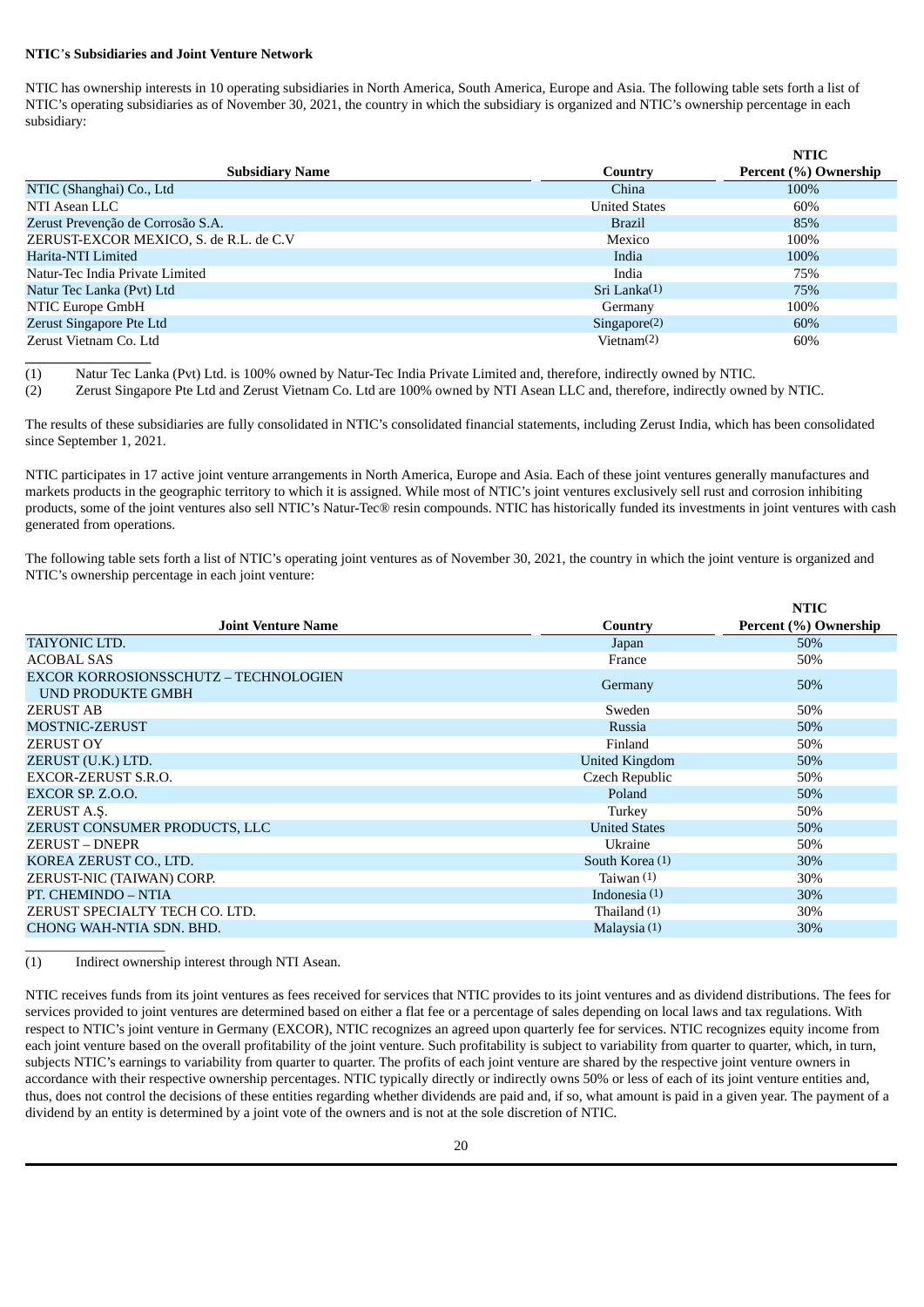NTIC accounts for the investments and financial results of its joint ventures in its financial statements utilizing the equity method of accounting.

NTIC considers EXCOR to be individually significant to NTIC's consolidated assets and income as of November 30, 2021. Therefore, NTIC provides certain additional information regarding EXCOR in the notes to NTIC's consolidated financial statements and in this section of this report.

#### **Impact of the COVID-19 Pandemic**

In March 2020, the World Health Organization declared the novel coronavirus (COVID-19) outbreak a global pandemic. The COVID-19 pandemic has negatively impacted the global economy, disrupted global supply chains and shipping, created significant volatility and disruption in financial markets and has resulted in an economic recession. The outbreak and continuing rapid spread of COVID-19 has resulted in a substantial curtailment of business activities worldwide and is causing weakened economic conditions, both in the United States and abroad.

As part of efforts to contain the spread of COVID-19, federal, state, local and foreign governments imposed various restrictions on the conduct of business and travel, some of which remain in place in whole or in part and some of which have been or may be reinstated. Government restrictions, such as stay-athome orders, quarantines and worker absenteeism as a result of COVID-19, led to a significant number of business closures and slowdowns. These business closures and slowdowns adversely impacted and may continue to adversely impact NTIC directly and caused some of NTIC's customers and suppliers to operate at a fraction of their capacities or wholly lock down, which disrupted and may continue to disrupt NTIC's sales and production.

As the events surrounding the COVID-19 pandemic unfolded, NTIC's primary focus was, and continues to be, the health, safety and wellbeing of its employees, customers and suppliers. In order to continue its operations, as permitted by respective state, local and foreign governments, NTIC has adopted numerous safety measures in accordance with U.S. Centers for Disease Control and Prevention, World Health Organization, and federal, state, local and foreign guidance in order to protect its employees, customers and suppliers. These safety measures include, but are not limited to, adhering to social distancing protocols, enabling the majority of its employees to work from home, suspending non-essential travel, disinfecting facilities and workspaces extensively and frequently, suspending all non-essential visitors and requiring employees who must be present at NTIC's facilities to wear face coverings. NTIC expects to continue such safety measures for the foreseeable future and may take further actions, or adapt these existing policies, as government authorities may require or recommend or as it may determine to be in the best interests of its employees, customers and suppliers.

NTIC has been balancing its safety-focused approach with the needs of its customers. Government mandated measures resulting in the substantial curtailment of business activities generally have excluded certain essential businesses and services, including certain manufacturing. With the exception of the temporary closures of NTIC's facilities in China and India during the COVID-19 pandemic in 2020 and again sporadically during 2021, NTIC's manufacturing activities are generally considered part of the "critical sector" with respect to state and local government orders. This has allowed NTIC to continue to receive orders and provide uninterrupted order fulfillment to its customers. However, its facilities have been operating at a reduced capacity in order to abide by local government requirements and recommendations, such as social distancing practices, and in response to reduced demand. During the first quarter of fiscal 2022, certain of NTIC's facilities were impacted by reduced levels of production, manufacturing inefficiencies due to the reconfiguration of certain of its manufacturing processes in order to implement social distancing protocols and reduced demand. NTIC has engaged and continues to engage in communications with its suppliers in an attempt to identify and mitigate supply chain risks and shipping delays and proactively manage inventory levels in order to align production with demand. While domestic and international governmental measures may be modified or extended, NTIC currently expects that its global facilities will remain operational, although operating at reduced production capacity at certain of its facilities. However, such expectation is dependent upon future governmental actions and demand for NTIC's products, the stability of its global supply chain and the ability of carriers to transport supplies to its facilities and products to its customers.

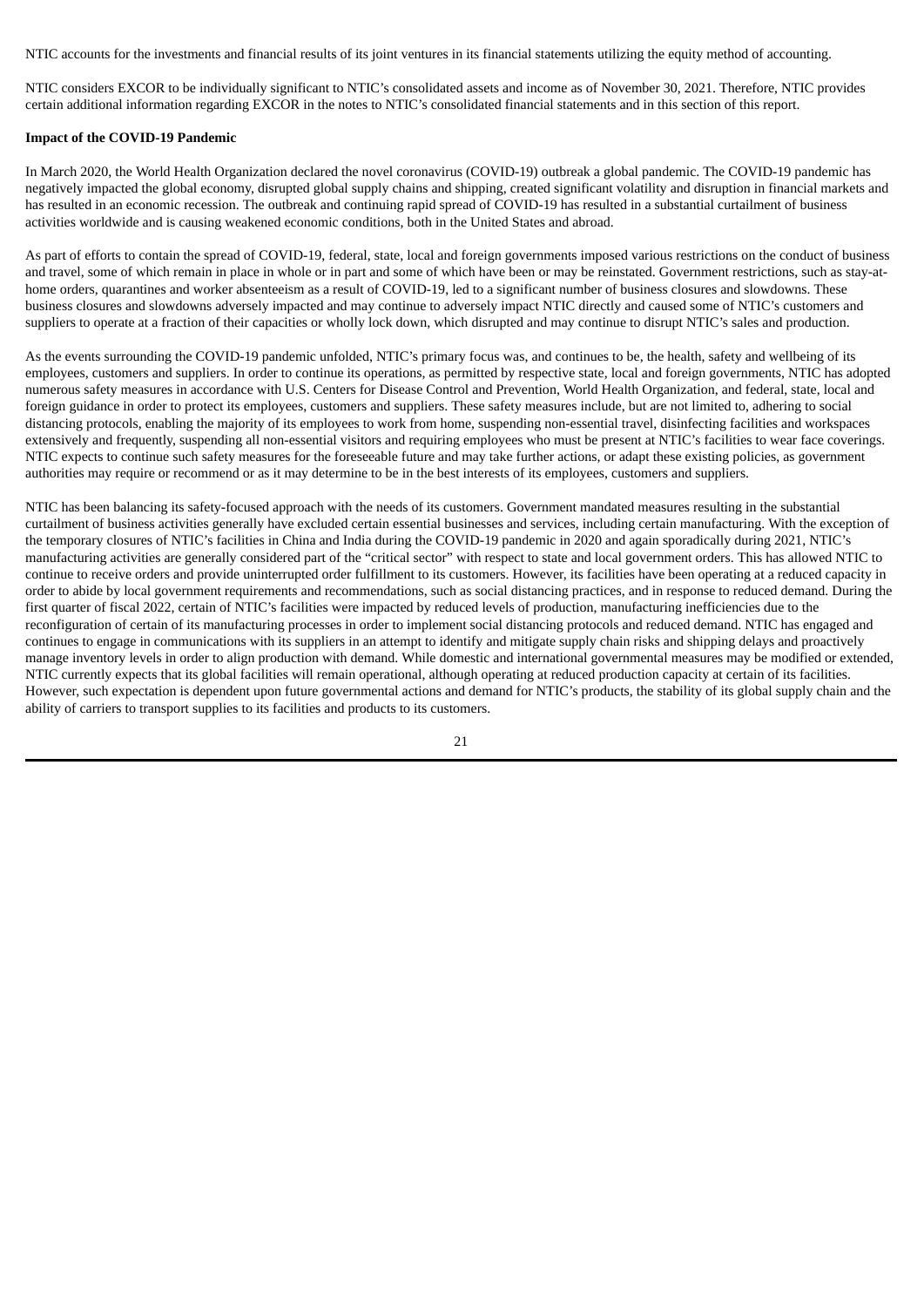As a result of the global economic slowdown caused by the COVID-19 pandemic, NTIC experienced softened demand in various regions and markets during the three months ended November 30, 2021, which had an adverse effect on NTIC's operating results and financial condition. NTIC expects this softness in sales to continue through at least the second quarter of fiscal 2022. In addition, NTIC has experienced supply shortages and price increases on raw materials and increased labor costs, which have adversely affected its margins. NTIC has also experienced increased shipping costs and shipping delays as a result of freight container shortages. These issues have persisted into second quarter of fiscal 2022 and are expected to continue to persist throughout fiscal 2022. Due to the international reach of COVID-19, NTIC's international joint ventures have also been adversely impacted. It is not possible to predict how long the pandemic will last or the time that it will take for economic activity to return to prior levels for all business units.

Any of these events could materially adversely affect NTIC's business, operating results and financial condition.

### **Worldwide Supply Chain Disruptions**

Worldwide supply chain disruptions, which were initially brought about by the impact of the COVID-19 pandemic, have persisted despite the recovery in the global economy and financial markets. These issues have continued into the second quarter of fiscal 2022 and are expected to continue throughout fiscal 2022. NTIC has experienced longer lead times for raw materials, has been forced to find new suppliers of certain raw materials, and has experienced raw material cost increases compared to prior fiscal quarters. Additionally, NTIC has experienced significantly longer shipping times and significant price increases per shipping container compared to prior fiscal quarters due to ocean freight capacity issues resulting from increased demand for shipping and reduced capacity and equipment. These and other issues resulting from worldwide supply chain disruptions are expected to continue throughout fiscal 2022 and could continue to have a material adverse effect on NTIC's business, operating results and financial condition. The precise financial impact and duration, however, cannot be reasonably estimated at this time.

#### **Financial Overview**

NTIC's management, including its chief executive officer, who is NTIC's chief operating decision maker, reports and manages NTIC's operations in two reportable business segments based on products sold, customer base and distribution center: ZERUST® products and services and Natur-Tec® products.

Highlights of our second quarter of fiscal 2022 financial results include:

- NTIC's consolidated net sales increased 42.4% during the three months ended November 30, 2021 compared to the three months ended November 30, 2020. NTIC's consolidated net sales for the three months ended November 30, 2021 were positively affected by incremental sales as a result of the Zerust India acquisition and to a lesser extent increased demand, partially offset by softened demand in certain regions and markets due to the COVID-19 pandemic. NTIC expects this softness in sales as a result of the pandemic to continue through at least the second quarter of fiscal 2022.
- During the three months ended November 30, 2021, 79.3% of NTIC's consolidated net sales were derived from sales of ZERUST® products and services, which increased 41.1% to \$14,423,785 compared to \$10,220,551 for the three months ended November 30, 2020. This increase was due to incremental sales as a result of the Zerust India acquisition and increased sales to new and existing customers due to increased global demand.. NTIC's consolidated net sales for the three months ended November 30, 2021 included \$971,816 of sales made to customers in the oil and gas industry compared to \$562,693 for the three months ended November 30, 2020.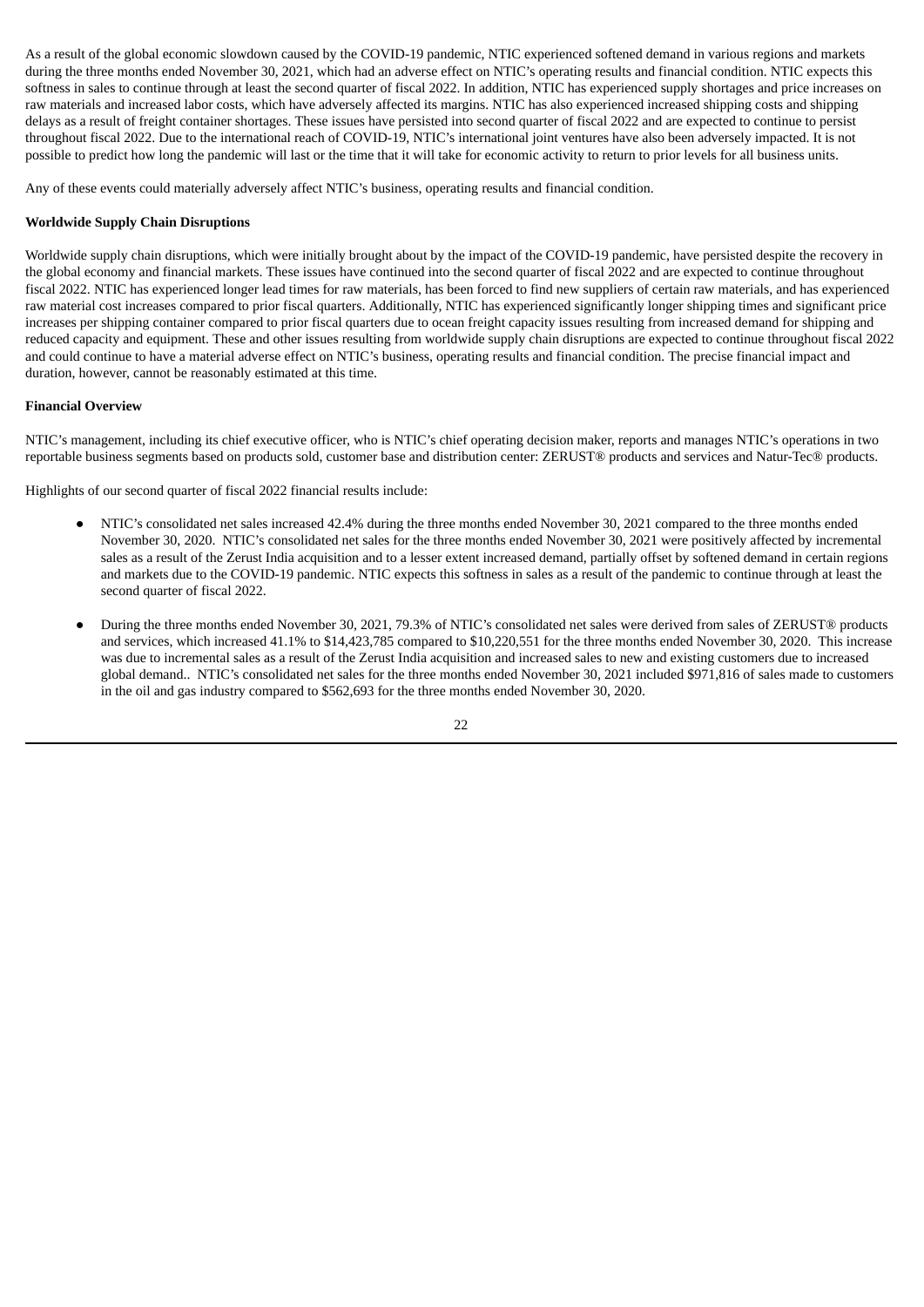- Net sales of Natur-Tec® products increased 47.3% during the three months ended November 30, 2021 compared to the three months ended November 30, 2020 primarily due to an increase in finished product sales in North America and at NTIC's majority-owned subsidiary in India, Natur-Tec India Private Limited.
- Cost of goods sold as a percentage of net sales increased to 68.7% during the three months ended November 30, 2021, compared to 65.1% during the three months ended November 30, 2020 primarily as a result of price increases on raw materials used in NTIC's products, as well as increased labor costs.
- NTIC's equity in income from joint ventures decreased 24.7% to \$1,374,749 during the three months ended November 30, 2021 compared to \$1,825,712 during the three months ended November 30, 2020. This decrease was primarily due to the fact that Zerust India is now a consolidated subsidiary within NTIC's financial statements and to a lesser extent an increase in operating expenses and a decrease in gross margins at the joint ventures.
- Net sales at the joint ventures increased 0.9% to \$27,022,995 during the three months ended November 30, 2021, compared to \$26,777,343 for the three months ended November 30, 2020. The increase in the net sales of NTIC's joint ventures was due primarily to increased sales to existing customers as a result of increased global demand for existing products, partially offset by a decrease in net sales at the joint ventures as a result of the Zerust India acquisition and its sales being included in NTIC's net sales.
- NTIC's total operating expenses increased 19.6% to \$7,069,926 during the three months ended November 30, 2021 compared to \$5,911,487 for the three months ended November 30, 2020. This increase was primarily due to \$558,337 in incremental expenses due to the Zerust India acquisition and increased personnel, travel and research and development expenses.
- Since NTIC acquired the remaining 50% ownership interest of Zerust India effective September 1, 2021, NTIC recognized a gain of \$3,951,550 during the three months ended November 30, 2021, which is included in "Remeasurement gain on acquisition of equity method investee" on NTIC's consolidated statements of operations.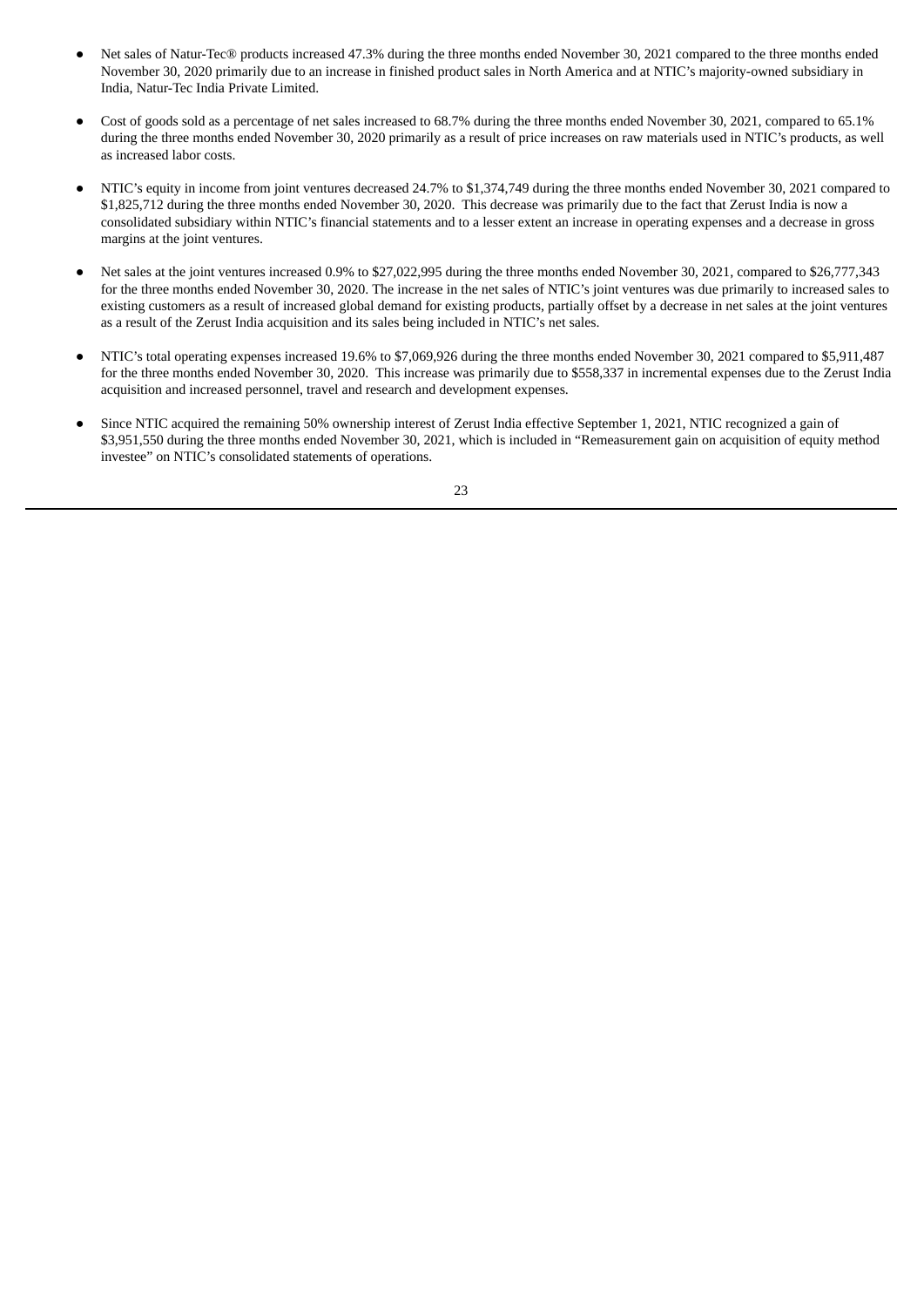NTIC incurred net income attributable to NTIC of \$4,493,759, or \$0.46 per diluted common share, for the three months ended November 30, 2021 compared to \$1,262,399, or \$0.13 per diluted common share, for the three months ended November 30, 2020. Of this increase, \$3,951,550, was due to the gain from the Zerust India acquisition.

## **Results of Operations**

The following table sets forth NTIC's results of operations for the three months ended November 30, 2021 and 2020.

|                                      | <b>Three Months Ended</b> |                  |              |                  |               |               |  |  |
|--------------------------------------|---------------------------|------------------|--------------|------------------|---------------|---------------|--|--|
|                                      | November 30.              | $%$ of           | November 30. | $%$ of           | \$            | $\frac{0}{0}$ |  |  |
|                                      | 2021                      | <b>Net Sales</b> | 2020         | <b>Net Sales</b> | <b>Change</b> | Change        |  |  |
| Net sales, excluding joint ventures  | 17,352,974<br>\$          | 95.4% \$         | 12,198,808   | 95.5%            | 5,154,166     | 42.3%         |  |  |
| Net sales, to joint ventures         | 840,439                   | 4.6%             | 580,304      | 4.5%             | 260.135       | 44.8%         |  |  |
| Cost of goods sold                   | 12,490,483                | 68.7%            | 8,313,321    | 65.1%            | 4,177,162     | 50.2%         |  |  |
|                                      |                           |                  |              |                  |               |               |  |  |
| Equity in income from joint ventures | 1,374,749                 | n/a              | 1,825,712    | n/a              | (450, 963)    | $(24.7)\%$    |  |  |
| Fees for services provided to joint  |                           |                  |              |                  |               |               |  |  |
| ventures                             | 1,258,858                 | n/a              | 1,336,561    | n/a              | (77,703)      | (5.8)%        |  |  |
|                                      |                           |                  |              |                  |               |               |  |  |
| Selling expenses                     | 3,237,758                 | 17.8%            | 2.741.768    | 21.5%            | 495.990       | 18.1%         |  |  |
| General and administrative expenses  | 2,596,347                 | 14.3%            | 2,093,982    | 16.4%            | 502,365       | 24.0%         |  |  |
| Research and development expenses    | 1,235,821                 | 6.8%             | 1,075,737    | 8.4%             | 160.084       | 14.9%         |  |  |

*Net Sales*. NTIC's consolidated net sales increased 42.4% to \$18,193,413 during the three months ended November 30, 2021 compared to the three months ended November 30, 2020. NTIC's consolidated net sales to unaffiliated customers excluding NTIC's joint ventures increased 42.3% to \$17,352,974 during the three months ended November 30, 2021 compared to the same period in fiscal 2021. These increases were primarily a result of \$2,452,812 in incremental sales as a result of the Zerust India acquisition and increased demand, partially offset by softened demand in certain regions and markets due to the COVID-19 pandemic. NTIC expects this softness in sales as a result of the pandemic to continue through at least the second quarter of fiscal 2022.

The following table sets forth NTIC's net sales by product segment for the three months ended November 30, 2021 and 2020 by segment:

|                                 | <b>Three Months Ended</b> |  |              |  |           |        |  |
|---------------------------------|---------------------------|--|--------------|--|-----------|--------|--|
|                                 | November 30,              |  | November 30. |  |           | $\%$   |  |
|                                 | 2021                      |  | 2020         |  | Change    | Change |  |
| Total ZERUST <sup>®</sup> sales | 14.423.785                |  | 10.220.551   |  | 4,203,234 | 41.1%  |  |
| Total Natur-Tec® sales          | 3.769.628                 |  | 2.558.561    |  | 1.211.067 | 47.3%  |  |
| Total net sales                 | 18.193.413                |  | 12,779,112   |  | 5.414.301 | 42.4%  |  |

During the three months ended November 30, 2021, 79.3% of NTIC's consolidated net sales were derived from sales of ZERUST® products and services, which increased 41.1% to \$14,423,785 during the three months ended November 30, 2021 compared to \$10,220,551 during the three months ended November 30, 2020. This increase was primarily a result of incremental sales as a result of the Zerust India acquisition and increased demand in North America.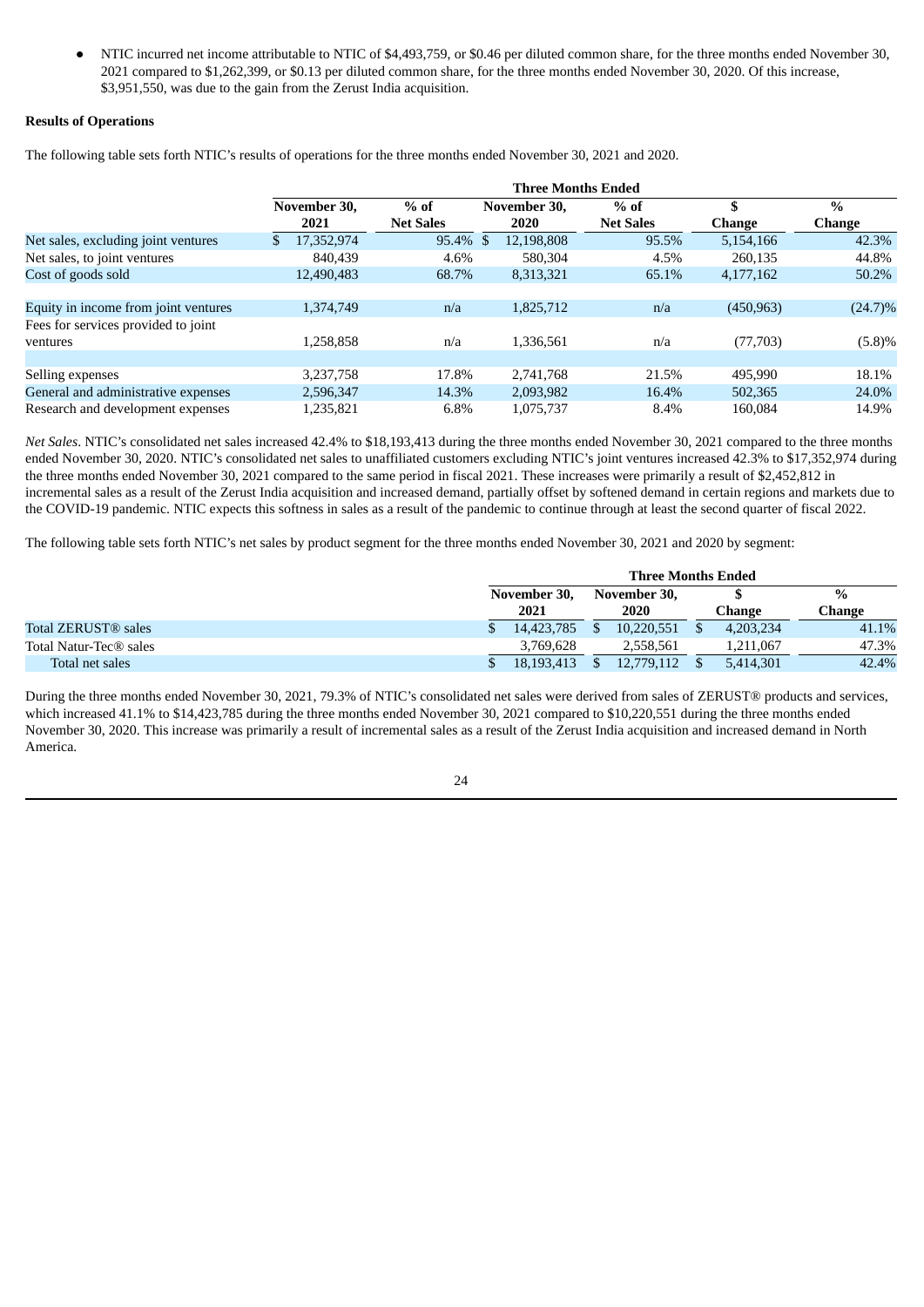The following table sets forth NTIC's net sales of ZERUST® products for the three months ended November 30, 2021 and 2020:

|                                             | <b>Three Months Ended</b> |  |              |  |           |        |  |
|---------------------------------------------|---------------------------|--|--------------|--|-----------|--------|--|
|                                             | November 30,              |  | November 30, |  |           | $\%$   |  |
|                                             | 2021                      |  | 2020         |  | Change    | Change |  |
| ZERUST <sup>®</sup> industrial net sales    | 12,611,530                |  | 9,077,554    |  | 3,533,976 | 38.9%  |  |
| ZERUST <sup>®</sup> joint venture net sales | 840,439                   |  | 580.304      |  | 260,135   | 44.8%  |  |
| ZERUST <sup>®</sup> oil & gas net sales     | 971.816                   |  | 562,693      |  | 409.123   | 72.7%  |  |
| Total ZERUST <sup>®</sup> net sales         | 14.423.785                |  | 10.220.551   |  | 4,203,234 | 41.1%  |  |

NTIC's total ZERUST® net sales increased during the three months ended November 30, 2021, compared to the prior fiscal year period, primarily due to overall increased demand for ZERUST® industrial products and services. Overall demand for ZERUST® products and services depends heavily on the overall health of the markets in which NTIC sells its products, including the automotive, oil and gas, agriculture, and mining markets in particular.

ZERUST® oil and gas net sales increased 72.7% during the three months ended November 30, 2021 compared to the same period last fiscal year primarily as a result of new opportunities with new customers compared to the prior fiscal year period. NTIC anticipates that its sales of ZERUST® products and services into the oil and gas industry will continue to remain subject to significant volatility from quarter to quarter as sales are recognized, specifically due to the volatility of oil prices. Demand for oil and gas products around the world depends primarily on market acceptance and the reach of NTIC's distribution network. Because of the typical size of individual orders and overall size of NTIC's net sales derived from sales of oil and gas products, the timing of one or more orders can materially affect NTIC's quarterly sales compared to prior fiscal year quarters.

During the three months ended November 30, 2021, 20.7% of NTIC's consolidated net sales were derived from sales of Natur-Tec® products, compared to 20.0% during the three months ended November 30, 2020. Sales of Natur-Tec® products increased 47.3% to \$3,769,628 during the three months ended November 30, 2021 compared to \$2,558,561 during the three months ended November 30, 2020 as a result of increased global demand. The COVID-19 pandemic has adversely impacted demand for Natur-Tec® products from across the apparel industry, as well as many large users of bioplastics, including college campuses, stadiums, arenas, restaurants, and corporate office complexes. NTIC still expects these customers will be some of the last businesses to fully re-open, and accordingly, anticipates that the COVID-19 pandemic will continue to adversely affect sales of Natur-Tec® products during the remainder of fiscal 2022.

*Cost of Goods Sold*. Cost of goods sold increased 50.2% for the three months ended November 30, 2021 compared to the three months ended November 30, 2020 primarily as a result of the increase in net sales, as described above. Cost of goods sold as a percentage of net sales increased to 68.7% for the three months ended November 30, 2021 compared to 65.1% for the three months ended November 30, 2020 primarily due to price increases on raw materials used in NTIC's products, as well as increased labor costs. Although NTIC intends to take certain actions to address inflationary pressures, it expects these inflationary pressures to persist into at least the second quarter of fiscal 2022 and does not expect to realize benefits from its actions until the second half of fiscal 2022.

*Equity in Income from Joint Ventures.* NTIC's equity in income from joint ventures decreased 24.7% to \$1,374,749 during the three months ended November 30, 2021 compared to \$1,825,712 during the three months ended November 30, 2020. This decrease was primarily due to the fact that Zerust India is now a consolidated subsidiary within NTIC's financial statements and to a lesser extent an increase in operating expenses and a decrease in gross margins at the joint ventures. NTIC's equity in income from joint ventures fluctuates based on net sales and profitability of the joint ventures during the respective periods. Of the total equity in income from joint ventures, NTIC had equity in income from joint ventures of \$910,773 attributable to EXCOR during the three months ended November 30, 2021 compared to \$1,010,537 during the three months ended November 30, 2020. NTIC had equity in income from all other joint ventures of \$463,976 during the three months ended November 30, 2021, compared to \$815,175 during the three months ended November 30, 2020.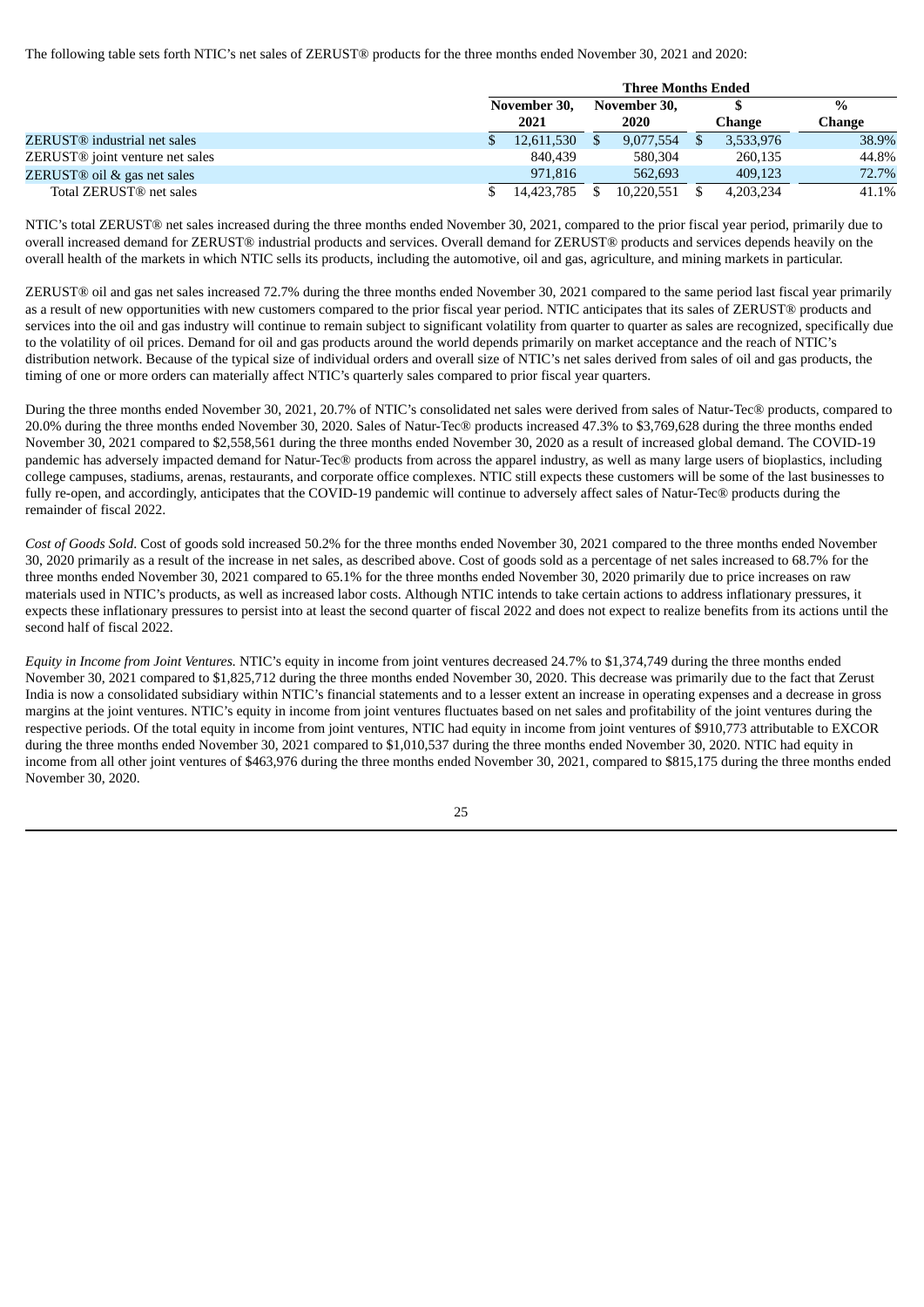*Fees for Services Provided to Joint Ventures*. NTIC recognized fee income for services provided to joint ventures of \$1,258,858 during the three months ended November 30, 2021 compared to \$1,336,561 during the three months ended November 30, 2020, representing a decrease of \$77,703, or 5.8%. Fee income for services provided to joint ventures is traditionally a function of the sales made by NTIC's joint ventures; however, at various joint ventures, the fee income for services is a fixed amount that does not fluctuate with the increase in sales which was experienced by certain joint ventures during the three months ended November 30, 2021. Total net sales of NTIC's joint ventures increased 0.9% to \$27,022,995 during the three months ended November 30, 2021 compared to \$26,777,343 for the three months ended November 30, 2020 due to increased global demand, partially offset by Zerust India previously being included in the net sales of NTIC's joint ventures. Net sales of NTIC's joint ventures are not included in NTIC's product sales and are not included in NTIC's consolidated financial statements. Of the total fee income for services provided to joint ventures, fees of \$218,430 were attributable to EXCOR during the three months ended November 30, 2021 compared to \$228,826 attributable to EXCOR during the three months ended November 30, 2020.

*Selling Expenses*. NTIC's selling expenses increased 18.1% for the three months ended November 30, 2021 compared to the same period in fiscal 2021 due primarily to incremental expenses due to the Zerust India acquisition, as well as an increase in travel and personnel expenses compared to the expenses incurred during the three months ended November 30, 2020. Selling expenses as a percentage of net sales decreased to 17.8% for the three months ended November 30, 2021 from 21.5% during the three months ended November 30, 2020 primarily due to the fluctuations in net sales and selling expenses, as previously described.

*General and Administrative Expenses*. NTIC's general and administrative expenses increased 24.0% for the three months ended November 30, 2021 compared to the same period in fiscal 2021 due primarily to incremental expenses due to the Zerust India acquisition, as well as increased travel and personnel expenses compared to the expenses incurred during the three months ended November 30, 2020. As a percentage of net sales, general and administrative expenses decreased to 14.3% for the three months ended November 30, 2021 from 16.4% for the three months ended November 30, 2020 primarily due to the increase in net sales, as previously described.

*Research and Development Expenses*. NTIC's research and development expenses increased 14.9% for the three months ended November 30, 2021 compared to the same period in fiscal 2021 primarily due to incremental expenses due to the Zerust India acquisition, as well as increased personnel and development efforts.

*Interest Income*. NTIC's interest income decreased to \$10,943 during the three months ended November 30, 2021 compared to \$69,538 during the three months ended November 30, 2020 due primarily to changes in the invested cash balances.

*Interest Expense*. NTIC's interest expense increased to \$2,891 during the three months ended November 30, 2021 compared to \$2,368 during the three months ended November 30, 2020 due primarily to outstanding borrowings under the line of credit during the current fiscal year period.

*Remeasurement Gain on Acquisition of Equity Method Investee*. Authoritative guidance on accounting for business combinations requires that an acquirer re-measure its previously held equity interest in the acquisition at its acquisition date fair value and recognize the resulting gain or loss in earnings. As such, since NTIC acquired the remaining 50% ownership interest of Zerust India effective September 1, 2021, NTIC recognized a gain of \$3,951,550 during the three months ended November 30, 2021. This gain is included in "Remeasurement gain on acquisition of equity method investee" on NTIC's consolidated statements of operations.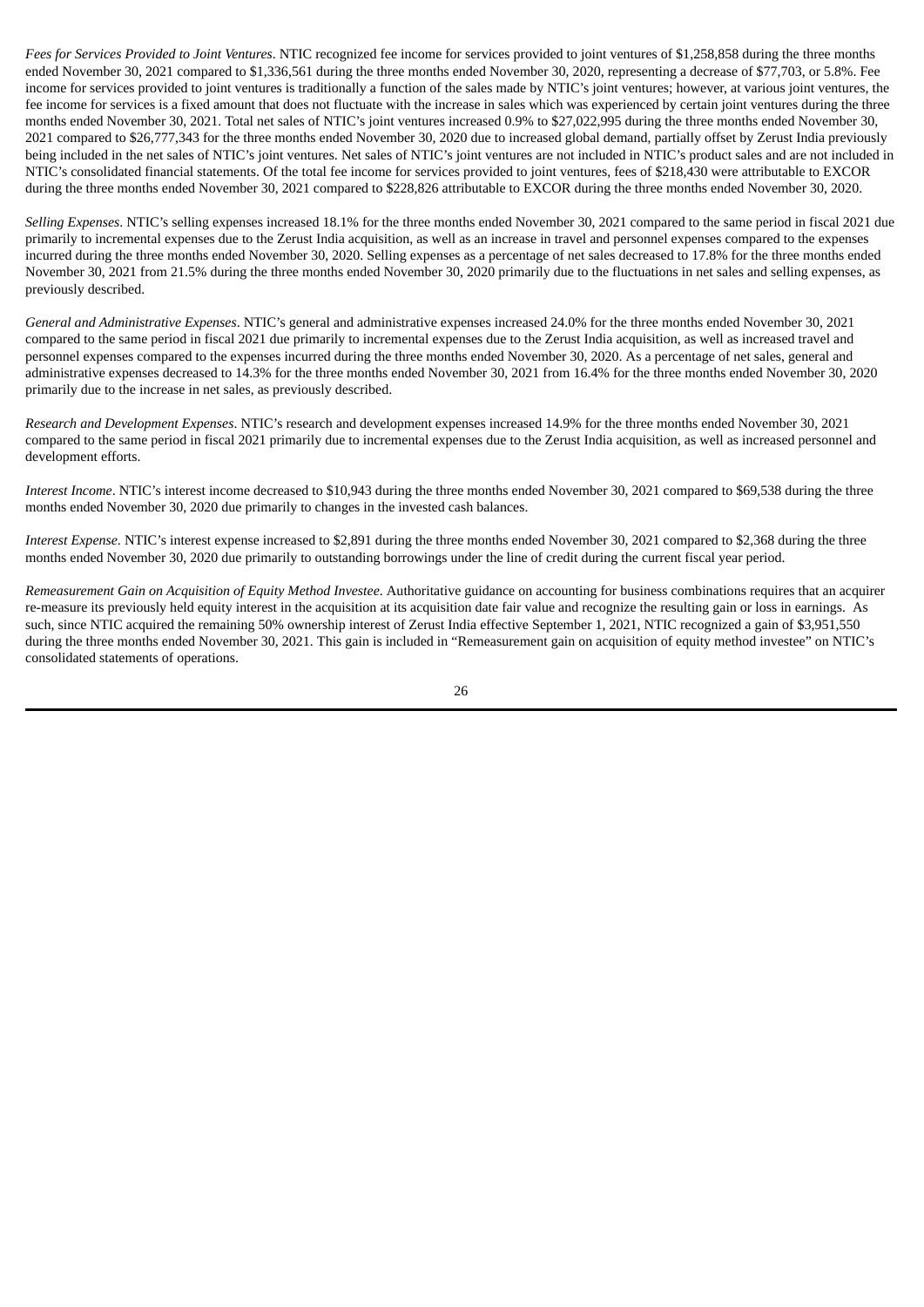*Income Before Income Tax Expense*. NTIC had income before income tax expense of \$5,226,213 for the three months ended November 30, 2021 compared to \$1,783,747 for the three months ended November 30, 2020.

*Income Tax Expense*. Income tax expense was \$504,380 during the three months ended November 30, 2021 compared to \$378,590 during the three months ended November 30, 2020. Income tax expense was calculated based on management's estimate of NTIC's annual effective income tax rate.

NTIC considers the earnings of certain foreign joint ventures to be indefinitely invested outside the United States on the basis of estimates that NTIC's future domestic cash generation will be sufficient to meet future domestic cash needs. As a result, U.S. income and foreign withholding taxes have not been recognized on the cumulative undistributed earnings of \$19,142,941 and \$24,702,778 as of November 30, 2021 and August 31, 2021, respectively. To the extent undistributed earnings of NTIC's joint ventures are distributed in the future, they are not expected to result in any material additional income tax liability after the application of foreign tax credits.

*Net Income Attributable to NTIC*. Net income attributable to NTIC increased \$3,231,360 to \$4,493,759, or \$0.46 per diluted common share, for the three months ended November 30, 2021 compared to \$1,262,399, or \$0.13 per diluted common share, for the three months ended November 30, 2020. This increase was primarily due to the remeasurement gain related to the acquisition of Zerust India of \$3,951,550 during the three months ended November 30, 2021 included in "Remeasurement gain on acquisition of equity method investee" on NTIC's consolidated statements of operations, as well as increased gross profit, partially offset by a decrease in joint venture operations and increased operating expenses during the three months ended November 30, 2021. NTIC anticipates that its earnings for the remainder of fiscal 2022 will continue to be somewhat adversely affected by the COVID-19 pandemic. Additionally, NTIC anticipates that its quarterly net income will continue to remain subject to significant volatility primarily due to the financial performance of its subsidiaries and joint ventures, sales of its ZERUST® products and services into the oil and gas industry, and sales of its Natur-Tec® bioplastics products, which sales fluctuate more on a quarterly basis than the traditional ZERUST® business.

*Other Comprehensive Income - Foreign Currency Translations Adjustment.* The changes in the foreign currency translations adjustment were due to the fluctuation of the U.S. dollar compared to the Euro and other foreign currencies during the three months ended November 30, 2021 compared to the same period in fiscal 2021.

### **Liquidity and Capital Resources**

*Sources of Cash and Working Capital*. NTIC's working capital, defined as current assets less current liabilities, was \$25,875,362 as of November 30, 2021, including \$8,047,565 in cash and cash equivalents and \$4,634 in available for sale securities, compared to \$25,230,893 as of August 31, 2021, including \$7,680,641 in cash and cash equivalents and \$4,634 in available for sale securities.

As of November 30, 2021, NTIC has a revolving line of credit with PNC Bank of \$5.0 million, which was increased from \$3.0 million effective as of August 31, 2021. \$2,500,000 was outstanding under the line of credit as of November 30, 2021. Outstanding advances under the line of credit bear interest at the daily BSBY rate plus 250 basis points (2.50%). The revolving line of credit matures on February 22, 2022. The line of credit is governed under an amended and restated loan agreement. The loan agreement contains standard covenants, including affirmative financial covenants, such as the maintenance of a minimum fixed charge coverage ratio, and negative covenants, which, among other things, limit the incurrence of additional indebtedness, loans and equity investments, disposition of assets, mergers and consolidations and other matters customarily restricted in such agreements. Under the loan agreement, NTIC is subject to a minimum fixed charge coverage ratio of 1.10:1.00. As of November 30, 2021, NTIC was in compliance with all debt covenants. As of November 30, 2021, NTIC did not have any letters of credit outstanding with respect to the letter of credit sub-facility available under the revolving line of credit with PNC Bank.

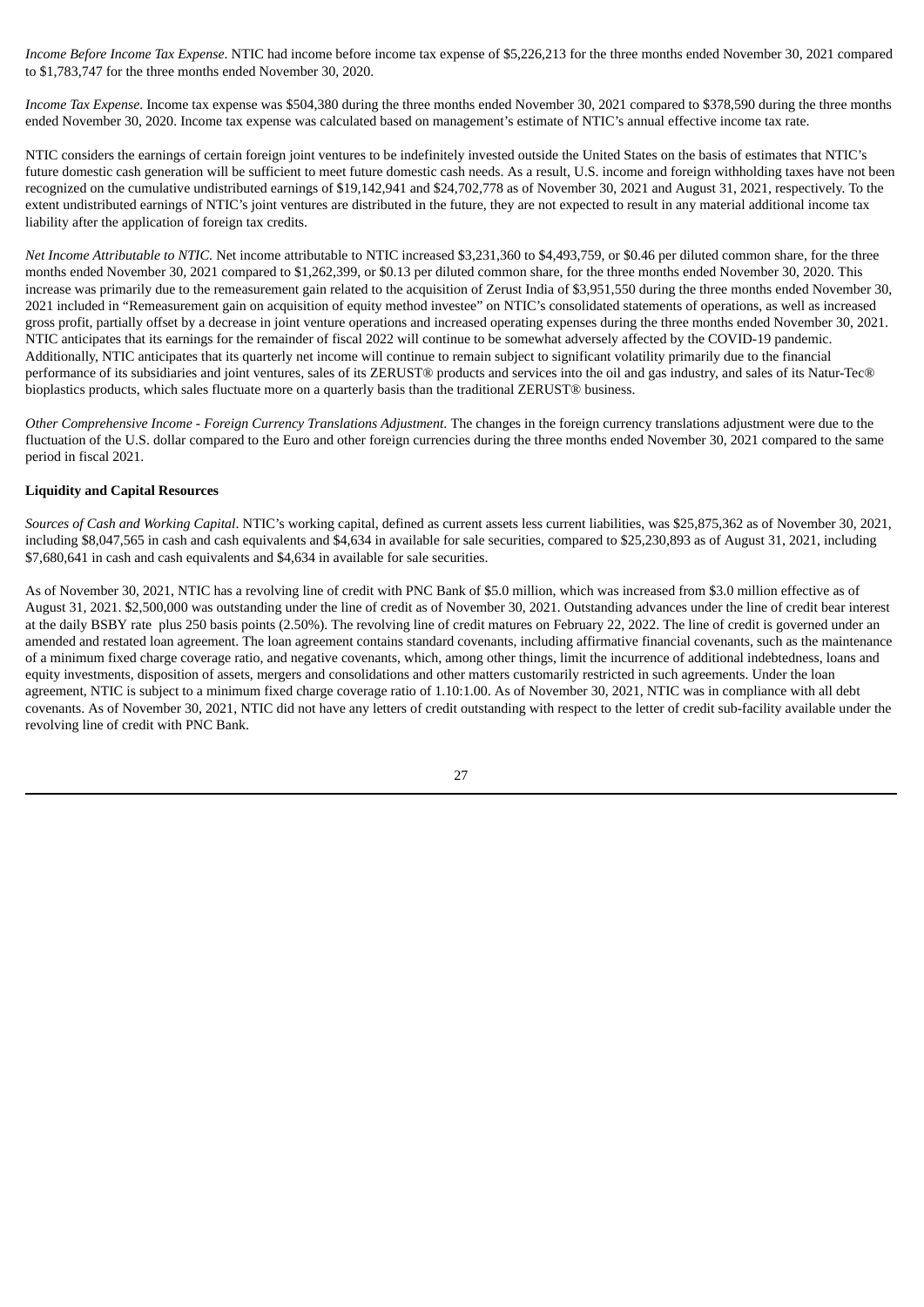On January 4, 2022, NTIC and PNC Bank entered into an Amended and Restated Revolving Line of Credit Note, which extended the maturity date to January 7, 2023 and revised the rate at which amounts outstanding under the line of credit bear interest to equal a per annum rate equal to the daily Bloomberg Short-Term Bank Yield Index plus 250 basis points (2.50%). Additionally, beginning February 23, 2022 and through January 7, 2023, the line of credit will be decreased from \$5.0 million to \$3.0 million. The other material terms of the line of credit were not affected by this amendment.

NTIC believes that a combination of its existing cash and cash equivalents, available for sale securities, forecasted cash flows from future operations, anticipated distributions of earnings, anticipated fees to NTIC for services provided to its joint ventures, and funds available through existing or anticipated financing arrangements will be adequate to fund its existing operations, investments in new or existing joint ventures or subsidiaries, capital expenditures, debt repayments, cash dividends, and any stock repurchases for at least the next 12 months. During the remainder of fiscal 2022, NTIC expects to continue to invest directly and through its use of working capital in Zerust India, NTIC China, Zerust Mexico, NTI Europe, its joint ventures, research and development, marketing efforts, resources for the application of its corrosion prevention technology in the oil and gas industry, and its Natur-Tec® bioplastics business, although the amounts of these various investments are not known at this time. In order to take advantage of such new product and market opportunities to expand its business and increase its revenues, NTIC may decide to finance such opportunities by borrowing under its revolving line of credit or raising additional financing through the issuance of debt or equity securities. There is no assurance that any financing transaction will be available on terms acceptable to NTIC or at all or that any financing transaction will not be dilutive to NTIC's current stockholders.

NTIC traditionally has used the cash generated from its operations, distributions of earnings from joint ventures and fees for services provided to its joint ventures to fund NTIC's new technology investments and capital contributions to new and existing subsidiaries and joint ventures. NTIC's joint ventures traditionally have operated with little or no debt and have been self-financed with minimal initial capital investment and minimal additional capital investment from their respective owners. Therefore, NTIC believes there is limited exposure by NTIC's joint ventures that could materially impact their respective operations and/or liquidity.

*Uses of Cash and Cash Flows*. Net cash provided by operating activities during the three months ended November 30, 2021 was \$3,319,024, which resulted principally from NTIC's net income, dividends received from joint ventures, deferred income tax, depreciation expense, and stock-based compensation, partially offset by the remeasurement gain on acquisition of equity method investee and equity in income from joint ventures. Net cash provided by operating activities during the three months ended November 30, 2020 was \$1,601,120, which resulted principally from NTIC's net income, dividends received from joint ventures, depreciation expense, and stock-based compensation, partially offset by equity in income from joint ventures.

NTIC's cash flows from operations are impacted by significant changes in certain components of NTIC's working capital, including inventory turnover and changes in receivables and payables. NTIC considers internal and external factors when assessing the use of its available working capital, specifically when determining inventory levels and credit terms of customers. Key internal factors include existing inventory levels, stock reorder points, customer forecasts and customer requested payment terms. Key external factors include the availability of primary raw materials and sub-contractor production lead times. NTIC's typical contractual terms for trade receivables, excluding joint ventures, are traditionally 30 days and 90 days for trade receivables from its joint ventures. Before extending unsecured credit to customers, excluding NTIC's joint ventures, NTIC reviews customers' credit histories and will establish an allowance for uncollectible accounts based upon factors surrounding the credit risk of specific customers and other information. Accounts receivable over 30 days are considered past due for most customers. NTIC does not accrue interest on past due accounts receivable. If accounts receivables in excess of the provided allowance are determined uncollectible, they are charged to selling expense in the period that the determination is made. Accounts receivable are deemed uncollectible based on NTIC exhausting reasonable efforts to collect. NTIC's typical contractual terms for receivables for services provided to its joint ventures are 90 days. NTIC records receivables for services provided to its joint ventures on an accrual basis, unless circumstances exist that make the collection of the balance uncertain, in which case the fee income will be recorded on a cash basis until there is consistency in payments. This determination is handled on a case-by-case basis.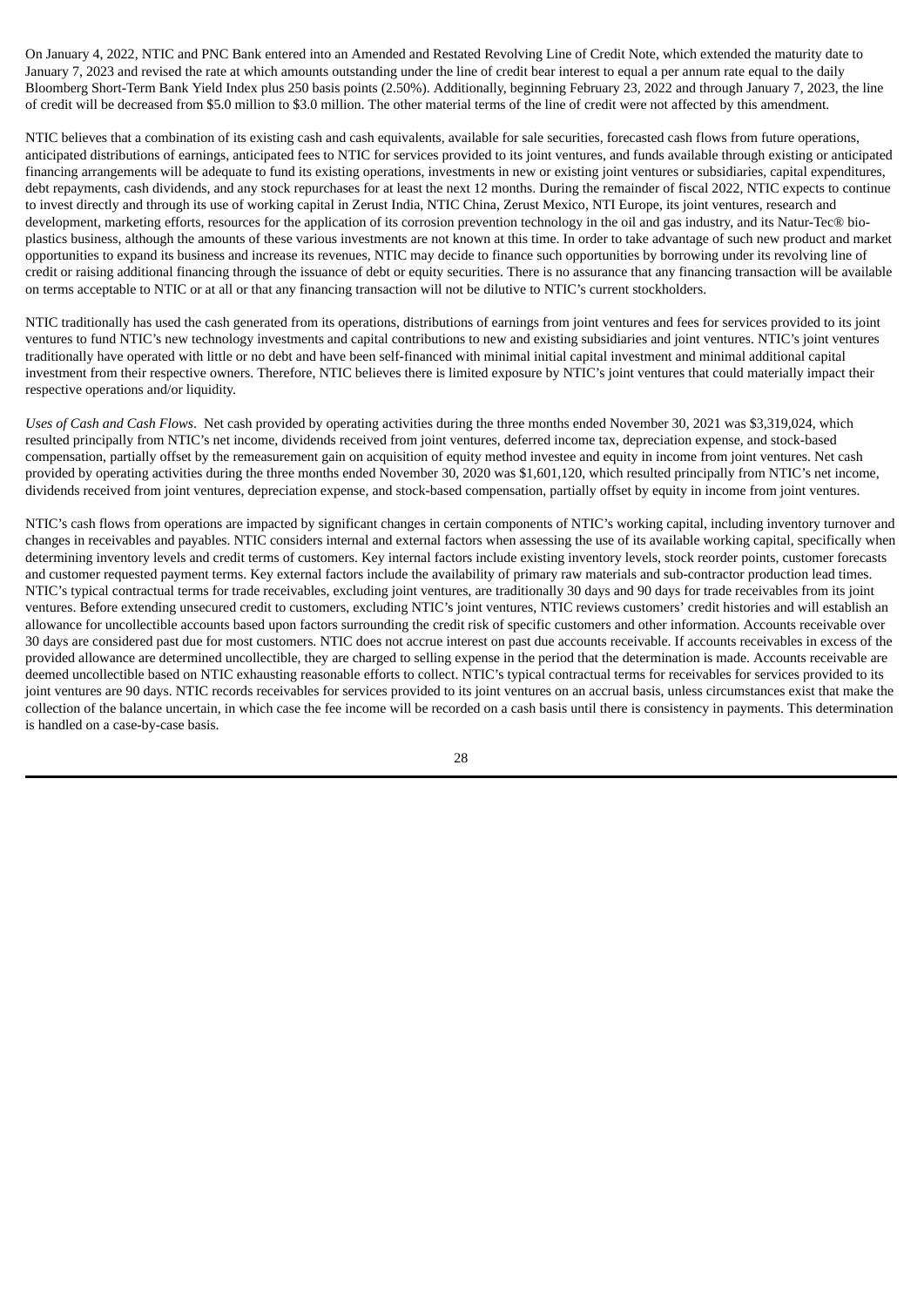NTIC experienced an increase in trade receivables and inventory as of November 30, 2021 compared to August 31, 2021. Trade receivables excluding joint ventures as of November 30, 2021 increased \$1,978,321 compared to August 31, 2021, primarily related to an increase in sales.

Outstanding trade receivables, excluding joint ventures balances, as of November 30, 2021 remained comparable to an average of 69 days from balances outstanding from these customers as of August 31, 2021.

Outstanding trade receivables from joint ventures as of November 30, 2021 increased \$166,438 compared to August 31, 2021 primarily due to the timing of payments. Outstanding balances from trade receivables from joint ventures decreased an average of 1 day from an average of 87 days from balances outstanding from these customers compared to August 31, 2021. The average days outstanding of trade receivables from joint ventures as of November 30, 2021 were primarily due to the receivables balances at NTIC's joint ventures in the United States, South Korea and Japan.

Outstanding receivables for services provided to joint ventures as of November 30, 2021 decreased \$304,258 compared to August 31, 2021 and the average days to pay decreased an average of 1 day from an average of 88 days to an average of 87 days, compared to August 31, 2021.

Net cash used in investing activities for the three months ended November 30, 2021 was \$5,429,590, which was primarily the result of the purchase of the remaining 50% ownership interest in Zerust India, purchases of property and equipment, and investments in patents. Net cash used in investing activities for the three months ended November 30, 2020 was \$1,177,869, which was primarily the result of the purchase of available for sale securities, purchases of property and equipment, and investments in patents.

Net cash provided by financing activities for the three months ended November 30, 2021 was \$1,834,611, which resulted from borrowings under the line of credit and proceeds from NTIC's employee stock purchase plan and the exercise of stock options, partially offset by dividends paid to shareholders and dividends received by non-controlling interests. Net cash provided by financing activities for the three months ended November 30, 2020 was \$36,192, which resulted from proceeds from NTIC's employee stock purchase plan.

*Share Repurchase Plan*. On January 15, 2015, NTIC's Board of Directors authorized the repurchase of up to \$3,000,000 in shares of NTIC common stock through open market purchases or unsolicited or solicited privately negotiated transactions. This program has no expiration date but may be terminated by NTIC's Board of Directors at any time. No repurchases occurred during the three months ended November 30, 2021. As of November 30, 2021, up to \$2,640,548 in shares of NTIC common stock remained available for repurchase under NTIC's stock repurchase program.

*Cash Dividends*. On April 23, 2020, the Company announced the temporary suspension of its quarterly cash dividend pending clarity on the financial impact of COVID-19 on the Company. Therefore, the Company did not declare a cash dividend during the three months ended November 30, 2020. However, on January 15, 2021, the Company announced the reinstatement of its quarterly cash dividend. On October 20, 2021, the Company's Board of Directors declared a cash dividend of \$0.07 per share of NTIC's common stock on, payable on November 17, 2021 to stockholders of record on November 3, 2021. The declaration of future dividends is not guaranteed and will be determined by NTIC's Board of Directors in light of conditions then existing, including NTIC's earnings, financial condition, cash requirements, restrictions in financing agreements, business conditions and other factors, including without limitation the effect of COVID-19 on NTIC's business, operating results and financial condition.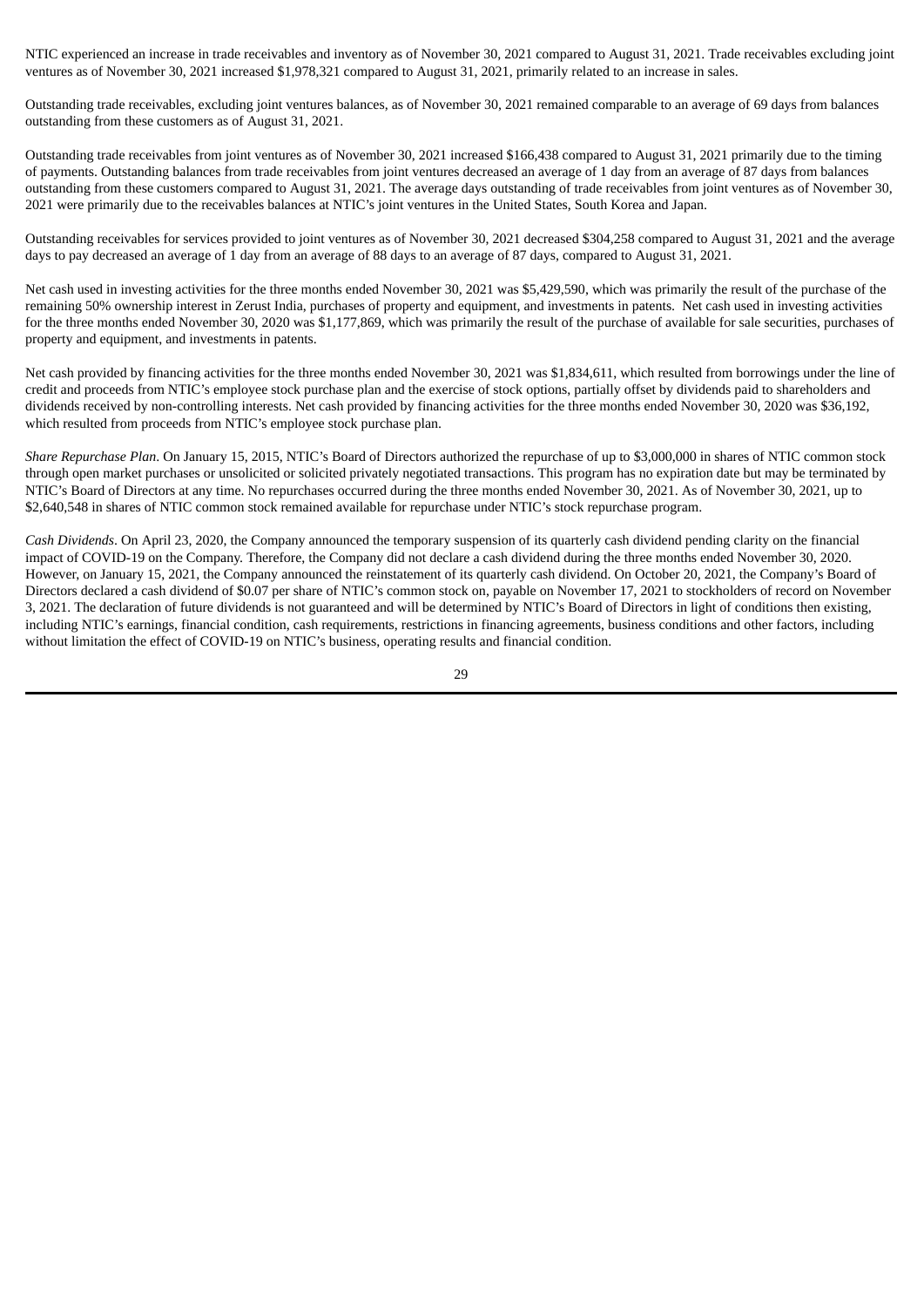*Capital Expenditures and Commitments*. NTIC spent \$315,390 on capital expenditures during the three months ended November 30, 2021, which related primarily to the purchase of new equipment and facility improvements. NTIC expects to spend an aggregate of approximately \$2,200,000 to \$2,500,000 on capital expenditures during fiscal 2022, which it expects will relate primarily to anticipated renovation and equipment costs.

## **Contractual Obligations**

There has been no material change to NTIC's contractual obligations as provided in "Part II. Item 7, Management's Discussion and Analysis of Financial *Condition and Results of Operations*—*Contractual Obligations*," included in NTIC's annual report on Form 10-K for the fiscal year ended August 31, 2021.

## **Off-Balance Sheet Arrangements**

NTIC does not have any relationships with unconsolidated entities or financial partnerships, such as entities often referred to as structured finance or special purpose entities, which are established for the purpose of facilitating off-balance sheet financial arrangements. As such, NTIC is not materially exposed to any financing, liquidity, market or credit risk that could arise if NTIC had engaged in such arrangements.

## **Inflation and Seasonality**

Although inflation in the United States and abroad historically has had little effect on NTIC, inflationary pressures adversely affected NTIC's gross margins during the first quarter of fiscal 2022 and are expected to persist into at least the second quarter of fiscal 2022. Although NTIC's business historically has not been seasonal, NTIC believes there is some seasonality in its business. NTIC anticipates its net sales in the second fiscal quarter may be adversely affected by the long Chinese New Year, the North American holiday season and overall less corrosion taking place at lower winter temperatures worldwide.

## **Market Risk**

NTIC is exposed to some market risk stemming from changes in foreign currency exchange rates, commodity prices and interest rates.

Because the functional currency of NTIC's foreign operations and investments in its foreign joint ventures is the applicable local currency, NTIC is exposed to foreign currency exchange rate risk arising from transactions in the normal course of business. NTIC's principal exchange rate exposure is with the Euro, the Japanese Yen, the Indian Rupee, the Chinese Renminbi, the South Korean Won, and the English Pound against the U.S. Dollar. NTIC's fees for services provided to joint ventures and dividend distributions from these foreign entities are paid in foreign currencies and, thus, fluctuations in foreign currency exchange rates could result in declines in NTIC's reported net income. Since NTIC's investments in its joint ventures are accounted for using the equity method, any changes in foreign currency exchange rates would be reflected as a foreign currency translation adjustment and would not change NTIC's equity in income from joint ventures reflected in its consolidated statements of operations. NTIC does not hedge against its foreign currency exchange rate risk.

Some raw materials used in NTIC's products are exposed to commodity price changes. The primary commodity price exposures are with a variety of plastic resins.

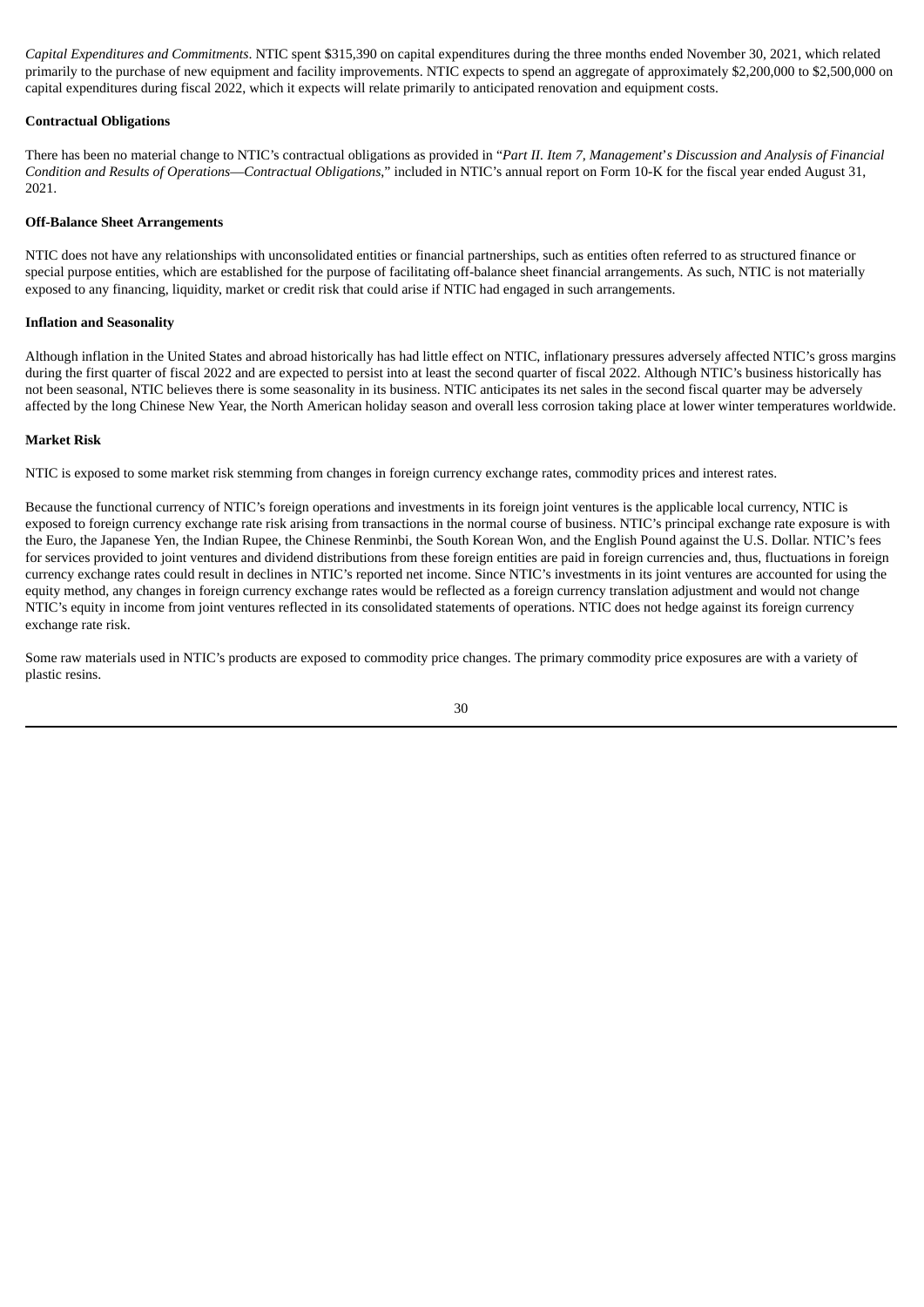Any outstanding advances under NTIC's revolving line of credit with PNC Bank bear interest at an annual rate based on daily LIBOR plus 2.50%. As of November 30, 2021, NTIC had borrowings of \$2,500,000 under the line of credit that existed as of that date.

#### **Critical Accounting Policies and Estimates**

There have been no material changes to NTIC's critical accounting policies and estimates from the information provided in "*Part II. Item 7, Management*'*s* Discussion and Analysis of Financial Condition and Results of Operations—Critical Accounting Policies," included in NTIC's annual report on Form 10-K for the fiscal year ended August 31, 2021, other than the new critical accounting policy below in light of NTIC's Zerust India acquisition.

#### *Business Combinations*

When applicable, NTIC accounts for the acquisition of a business in accordance with the accounting standards codification guidance for business combinations, whereby the total consideration transferred is allocated to the assets acquired and liabilities assumed, including amounts attributable to noncontrolling interests, when applicable, based on their respective estimated fair values as of the date of acquisition. Goodwill represents the excess of consideration transferred over the estimated fair value of the net assets acquired in a business combination.

Assigning estimated fair values to the net assets acquired requires the use of significant estimates, judgments, inputs, and assumptions regarding the fair value of intangible assets that are separately identifiable from goodwill, inventory, and property, plant, and equipment. While the ultimate responsibility for determining estimated fair values of the acquired net assets resides with management, for material acquisitions NTIC may retain the services of certified valuation specialists to assist with assigning estimated fair values to certain acquired assets and assumed liabilities, including intangible assets that are separately identifiable from goodwill, inventory, and property, plant, and equipment. Estimated fair values of acquired intangible assets that are separately identifiable from goodwill, inventory, and property, plant, and equipment are generally based on available historical information, future expectations, available market data, and assumptions determined to be reasonable but are inherently uncertain with respect to future events, including economic conditions, competition, technological obsolescence, the useful life of the acquired assets, and other factors. These significant estimates, judgments, inputs, and assumptions include, when applicable, the selection of an appropriate valuation method depending on the nature of the respective asset, such as the income approach, the market or sales comparison approach, or the cost approach; estimating future cash flows based on projected revenues and/or margins that NTIC expects to generate subsequent to the acquisition; applying an appropriate discount rate to estimate the present value of those projected cash flows NTIC expects to generate; selecting an appropriate terminal growth rate and/or royalty rate or estimating a customer attrition or technological obsolescence factor where necessary and appropriate given the nature of the respective asset; assigning an appropriate contributory asset charge where needed; determining an appropriate useful life and the related depreciation or amortization method for the respective asset; and assessing the accuracy and completeness of other historical financial metrics of the acquiree used as standalone inputs or as the basis for determining estimated projected inputs such as margins, customer attrition, and costs to hold and sell product.

In determining the estimated fair value of intangible assets that are separately identifiable from goodwill, NTIC typically utilizes the income approach, which discounts the projected future cash flows using a discount rate that appropriately reflects the risks associated with the projected cash flows. Generally, NTIC estimates the fair value of acquired customer relationships using the relief from royalty method under the income approach, which is based on the hypothetical royalty stream that would be received if NTIC were to license the acquired trade name. For most other acquired intangible assets, NTIC estimates fair value using the excess earnings method under the income approach, which is typically applied when cash flows are not directly generated by the asset, but rather, by an operating group that includes the particular asset. In certain instances, particularly in relation to developed technology or patents, NTIC may utilize the cost approach depending on the nature of the respective intangible asset and the recency of the development or procurement of such technology. The useful lives and amortization methods for the acquired intangible assets that are separately identifiable from goodwill are generally determined based on the period of expected cash flows used to measure the fair value of the acquired intangible assets and the nature of the use of the respective acquired intangible asset, adjusted as appropriate for entity-specific factors including legal, regulatory, contractual, competitive, economic, and/or other factors such as customer attrition rates and product or order lifecycles that may limit the useful life of the respective acquired intangible asset. In determining the estimated fair value of acquired inventory, NTIC typically utilizes the cost approach for raw materials and the sales comparison approach for work in process, finished goods, and service parts. In determining the estimated fair value of acquired property, plant, and equipment, NTIC typically utilizes the sales comparison approach or the cost approach depending on the nature of the respective asset and the recency of the construction or procurement of such asset.

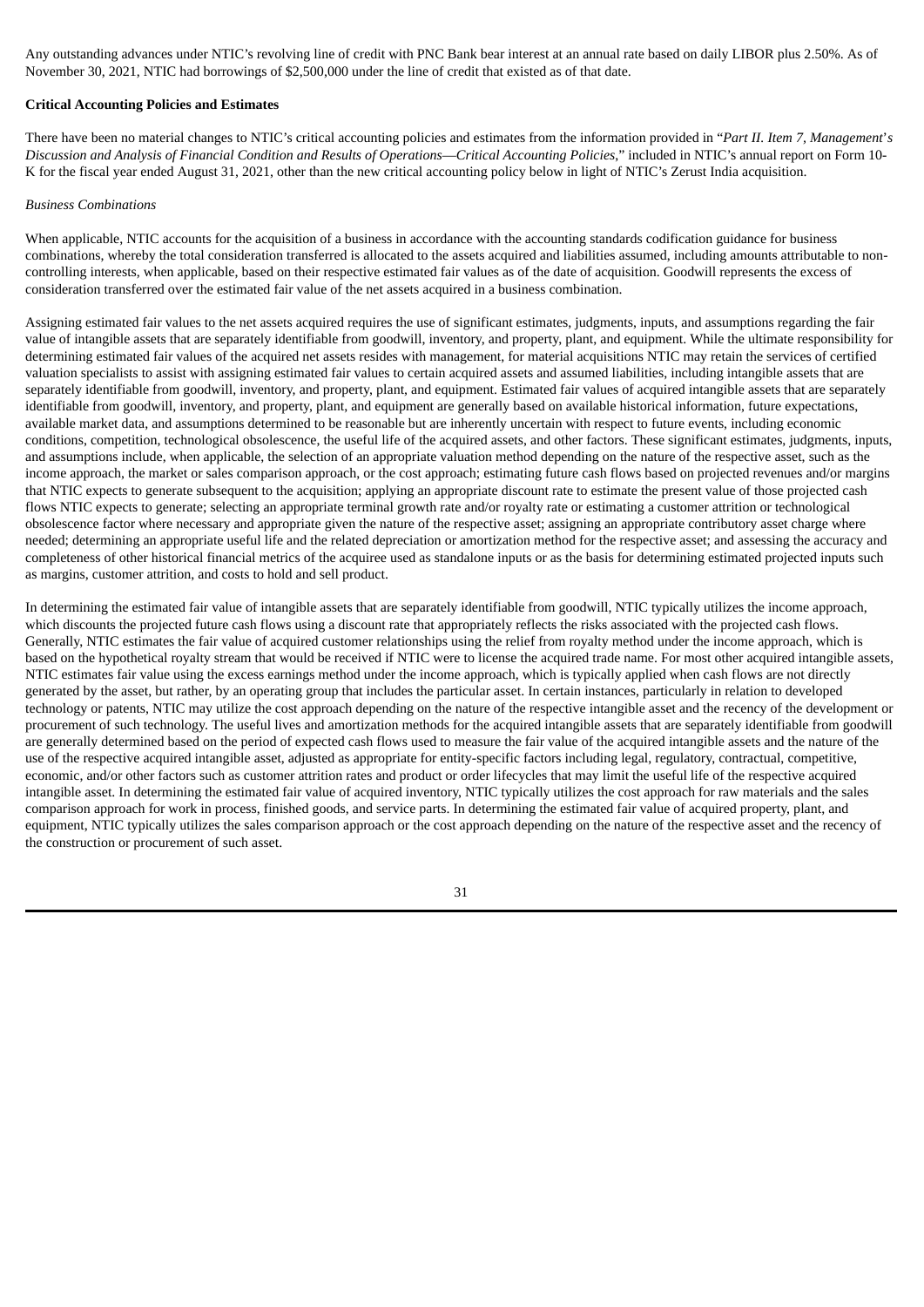NTIC may refine the estimated fair values of assets acquired and liabilities assumed, if necessary, over a period not to exceed one year from the date of acquisition by taking into consideration new information that, if known as of the date of acquisition, would have affected the estimated fair values ascribed to the assets acquired and liabilities assumed. The judgments made in determining the estimated fair value assigned to assets acquired and liabilities assumed, as well as the estimated useful life and depreciation or amortization method of each asset, can materially impact the net earnings of the periods subsequent to an acquisition through depreciation and amortization, and in certain instances through impairment charges, if the asset becomes impaired in the future. During the measurement period, any purchase price allocation changes that impact the carrying value of goodwill will affect any measurement of goodwill impairment taken during the measurement period, if applicable. If necessary, purchase price allocation revisions that occur outside of the measurement period are recorded within cost of sales, selling expenses or general and administrative expenses within NTIC's consolidated statements of operations depending on the nature of the adjustment.

#### **Recent Accounting Pronouncements**

See Note 2 to NTIC's consolidated financial statements for a discussion of recent accounting pronouncements.

#### **Forward-Looking Statements**

This quarterly report on Form 10-Q contains not only historical information, but also forward-looking statements within the meaning of Section 27A of the Securities Act of 1933, as amended, and Section 21E of the Securities Exchange Act of 1934, as amended. These forward-looking statements are subject to the safe harbor created by those sections. In addition, NTIC or others on NTIC's behalf may make forward-looking statements from time to time in oral presentations, including telephone conferences and/or web casts open to the public, in press releases or reports, on NTIC's Internet web site, or otherwise. All statements other than statements of historical facts included in this report or expressed by NTIC orally from time to time that address activities, events, or developments that NTIC expects, believes, or anticipates will or may occur in the future are forward-looking statements, including, in particular, the statements about NTIC's plans, objectives, strategies, and prospects regarding, among other things, NTIC's financial condition, results of operations and business, the anticipated effect of COVID-19 and its recent acquisition of Zerust India on NTIC's business, operating results and financial condition, the outcome of contingencies, such as legal proceedings. NTIC has identified some of these forward-looking statements in this report with words like "believe," "can," "may," "could," "would," "might," "forecast," "possible," "potential," "project," "will," "should," "expect," "intend," "plan," "predict," "anticipate," "estimate," "approximate," "outlook," or "continue" or the negative of these words or other words and terms of similar meaning. The use of future dates is also an indication of a forward-looking statement. Forward-looking statements may be contained in the notes to NTIC's consolidated financial statements and elsewhere in this report, including under the heading "*Management*'*s Discussion and Analysis of Financial Condition and Results of Operations*."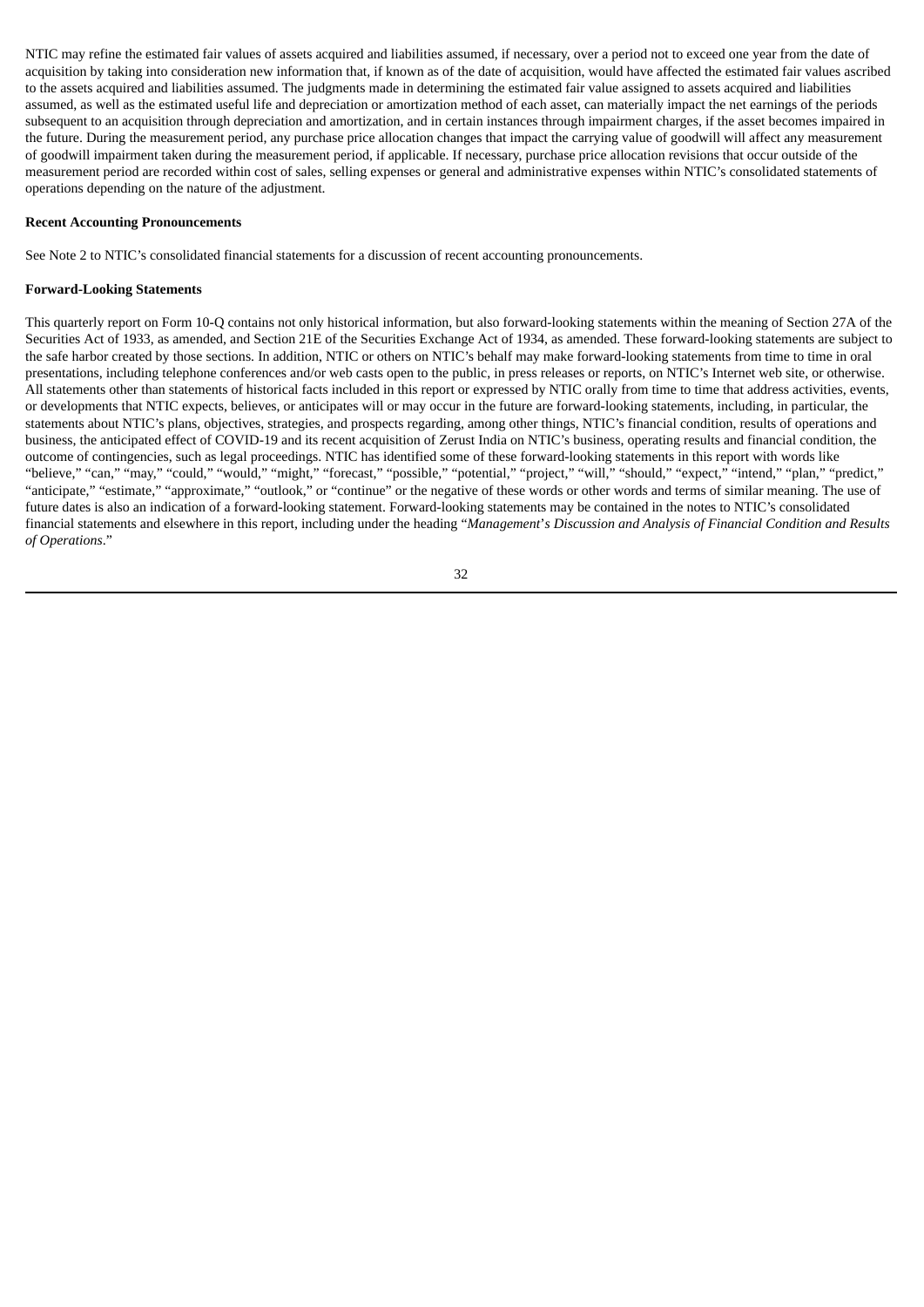Forward-looking statements are based on current expectations about future events affecting NTIC and are subject to uncertainties and factors that affect all businesses operating in a global market as well as matters specific to NTIC. These uncertainties and factors are difficult to predict, and many of them are beyond NTIC's control. The following are some of the uncertainties and factors known to us that could cause NTIC's actual results to differ materially from what NTIC has anticipated in its forward-looking statements:

- The effect of COVID-19 on NTIC's business, operating results and financial condition, including disruption to our customers, suppliers and subcontractors, as well as the global economy and financial markets;
- The effect of worldwide disruption in supply issues on NTIC's business, operating results and financial condition, which will likely continue throughout fiscal year 2022, regardless of the status of the COVID-19 pandemic;
- The effect of current worldwide economic conditions and any turmoil and disruption in the global credit and financial markets on NTIC's business;
- Variability in NTIC's sales of ZERUST® products and services to the oil and gas industry and Natur-Tec® products and NTIC's equity income of joint ventures, which variability in sales and equity in income from joint ventures, in turn, subject NTIC's earnings to quarterly fluctuations;
- Risks associated with NTIC's international operations and exposure to fluctuations in foreign currency exchange rates, import duties, taxes, and tariffs;
- The effect of the United Kingdom's process to exit the European Union on NTIC's operating results, including, in particular, future net sales of NTIC's European and other joint ventures;
- The effect of the health of the U.S. automotive industry on NTIC's business;
- NTIC's dependence on the success of its joint ventures and fees and dividend distributions that NTIC receives from them;
- Risks associated with NTIC's recent acquisition of the remaining 50% ownership interest in its Indian joint venture, Zerust India;
- NTIC's relationships with its joint ventures and its ability to maintain those relationships, especially in light of anticipated succession planning issues, and risks associated with possible future acquisitions of the remaining ownership interests of certain joint ventures;
- Fluctuations in the cost and availability of raw materials, including resins and other commodities, including supply chain disruptions and weather related impacts;
- The success of and risks associated with NTIC's emerging new businesses and products and services, including in particular NTIC's ability and the ability of NTIC's joint ventures to sell ZERUST® products and services to the oil and gas industry and Natur-Tec® products and the often lengthy and extensive sales process involved in selling such products and services;
- NTIC's ability to introduce new products and services that respond to changing market conditions and customer demand;
- Market acceptance of NTIC's existing and new products, especially in light of existing and new competitive products;
- Maturation of certain existing markets for NTIC's ZERUST® products and services and NTIC's ability to grow market share and succeed in penetrating other existing and new markets;
	- 33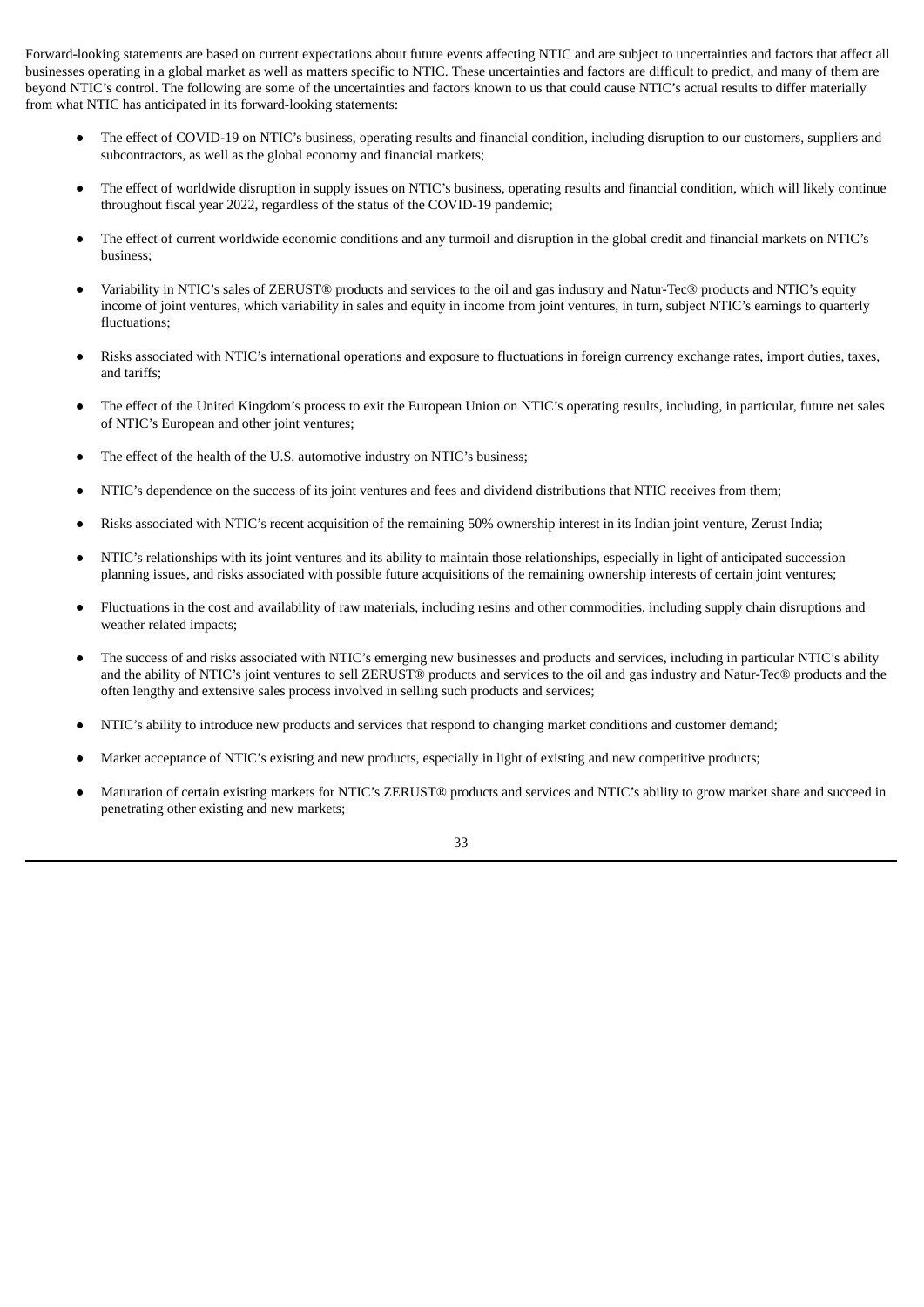- Increased competition, especially with respect to NTIC's ZERUST® products and services, and the effect of such competition on NTIC's and its joint ventures' pricing, net sales, and margins;
- NTIC's reliance upon and its relationships with its distributors, independent sales representatives, and joint ventures;
- NTIC's reliance upon suppliers;
- Oil prices, which may affect sales of NTIC's ZERUST® products and services to the oil and gas industry;
- NTIC's operations in China, and the risks associated therewith:
- The costs and effects of complying with laws and regulations and changes in tax, fiscal, government, and other regulatory policies, including rules relating to environmental, health, and safety matters;
- Unforeseen product quality or other problems in the development, production, and usage of new and existing products;
- Unforeseen production expenses incurred in connection with new customers and new products;
- Loss of or changes in executive management or key employees;
- Ability of management to manage around unplanned events;
- Pending and future litigation;
- NTIC's reliance on its intellectual property rights and the absence of infringement of the intellectual property rights of others;
- NTIC's ability to maintain effective internal control over financial reporting, especially in light of its joint venture arrangements;
- Changes in applicable laws or regulations and NTIC's failure to comply with applicable laws, rules, and regulations;
- Changes in generally accepted accounting principles and the effect of new accounting pronouncements;
- Fluctuations in NTIC's effective tax rate;
- The effect of extreme weather conditions on NTIC's operating results; and
- NTIC's reliance upon its management information systems.

For more information regarding these and other uncertainties and factors that could cause NTIC's actual results to differ materially from what NTIC has anticipated in its forward-looking statements or otherwise could materially adversely affect its business, financial condition or operating results, see NTIC's annual report on Form 10-K for the fiscal year ended August 31, 2021 under the heading "*Part I. Item 1A. Risk Factors*."

All forward-looking statements included in this report are expressly qualified in their entirety by the foregoing cautionary statements. NTIC wishes to caution readers not to place undue reliance on any forward-looking statement that speaks only as of the date made and to recognize that forward-looking statements are predictions of future results, which may not occur as anticipated. Actual results could differ materially from those anticipated in the forwardlooking statements and from historical results due to the uncertainties and factors described above and others that NTIC may consider immaterial or does not anticipate at this time. Although NTIC believes that the expectations reflected in its forward-looking statements are reasonable, NTIC does not know whether its expectations will prove correct. NTIC's expectations reflected in its forward-looking statements can be affected by inaccurate assumptions NTIC might make or by known or unknown uncertainties and factors, including those described above. The risks and uncertainties described above are not exclusive, and further information concerning NTIC and its business, including factors that potentially could materially affect its financial results or condition, may emerge from time to time. NTIC assumes no obligation to update, amend, or clarify forward-looking statements to reflect actual results or changes in factors or assumptions affecting such forward-looking statements. NTIC advises you, however, to consult any further disclosures NTIC makes on related subjects in its annual reports on Form 10-K, quarterly reports on Form 10-Q, and current reports on Form 8-K that NTIC files with or furnishes to the Securities and Exchange Commission.

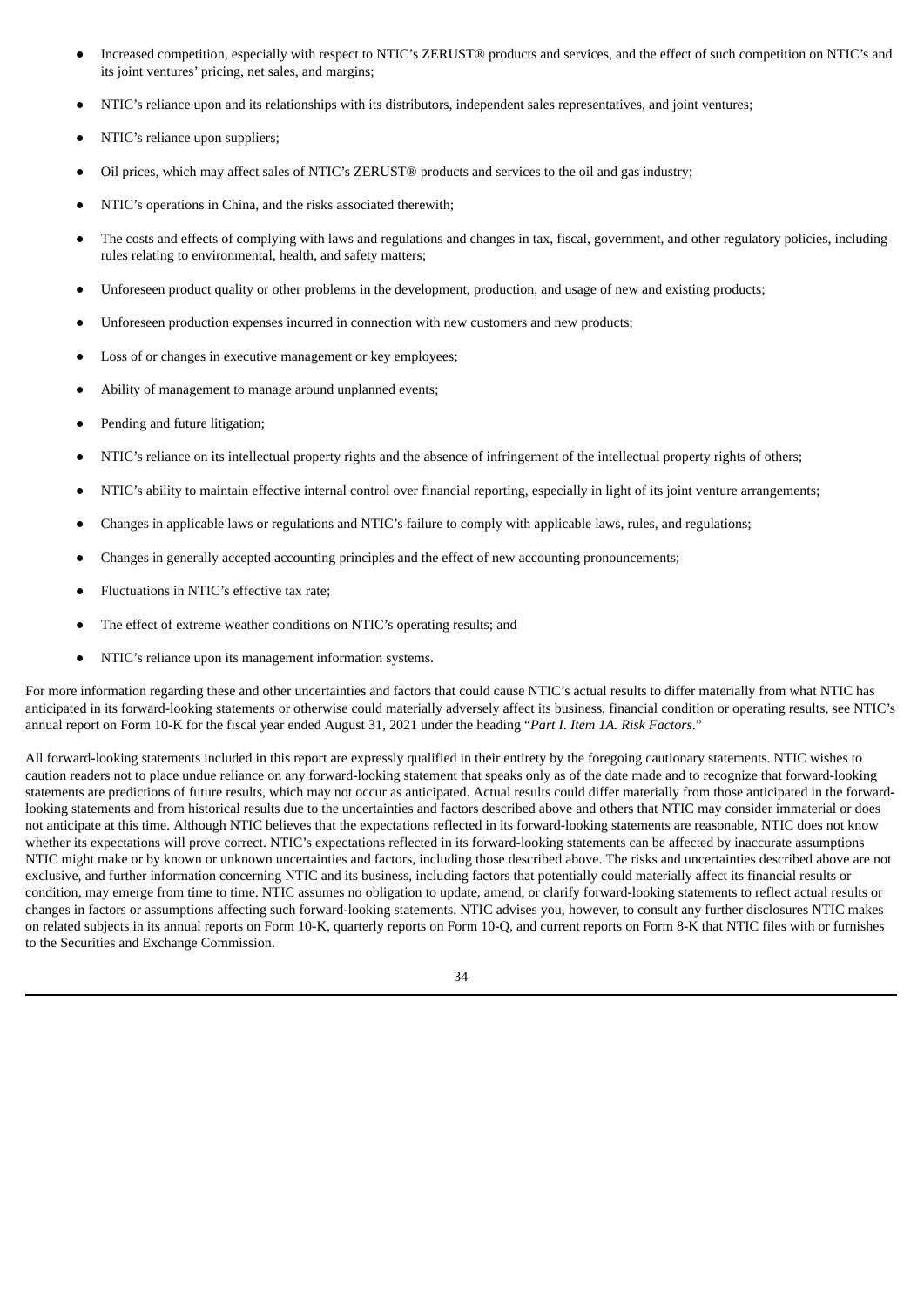## <span id="page-37-0"></span>**ITEM 3. QUANTITATIVE AND QUALITATIVE DISCLOSURES ABOUT MARKET RISK**

NTIC is exposed to some market risk stemming from changes in foreign currency exchange rates, commodity prices and interest rates.

Because the functional currency of NTIC's foreign operations and investments in its foreign joint ventures is the applicable local currency, NTIC is exposed to foreign currency exchange rate risk arising from transactions in the normal course of business. NTIC's principal exchange rate exposure is with the Euro, the Japanese Yen, the Indian Rupee, the Chinese Renminbi, the South Korean Won, and the English Pound against the U.S. Dollar. NTIC's fees for services provided to joint ventures and dividend distributions from these foreign entities are paid in foreign currencies, and, thus, fluctuations in foreign currency exchange rates could result in declines in NTIC's reported net income. Since NTIC's investments in its joint ventures are accounted for using the equity method, any changes in foreign currency exchange rates would be reflected as a foreign currency translation adjustment and would not change NTIC's equity in income from joint ventures reflected in its consolidated statements of operations. NTIC does not hedge against its foreign currency exchange rate risk.

Some raw materials used in NTIC's products are exposed to commodity price changes. The primary commodity price exposures are with a variety of plastic resins.

Any outstanding advances under NTIC's revolving line of credit with PNC Bank bear interest at an annual rate based on daily LIBOR plus 2.50%. As of November 30, 2021, NTIC had borrowings of \$2,500,000 under the line of credit that existed as of that date.

### <span id="page-37-1"></span>**ITEM 4. CONTROLS AND PROCEDURES**

#### **Evaluation of Disclosure Controls and Procedures**

NTIC maintains disclosure controls and procedures (as defined in Rules 13a-15(e) and 15d-15(e) under the Securities Exchange Act of 1934, as amended) that are designed to provide reasonable assurance that information required to be disclosed by NTIC in the reports it files or submits under the Securities Exchange Act of 1934, as amended, is recorded, processed, summarized and reported within the time periods specified in the Securities and Exchange Commission's rules and forms and that such information is accumulated and communicated to NTIC's management, including NTIC's principal executive officer and principal financial officer, or persons performing similar functions, as appropriate to allow timely decisions regarding required disclosure. NTIC's management evaluated, with the participation of its Chief Executive Officer and its Chief Financial Officer, the effectiveness of the design and operation of NTIC's disclosure controls and procedures as of the end of the period covered in this report. Based on that evaluation, NTIC's Chief Executive Officer and Chief Financial Officer concluded that NTIC's disclosure controls and procedures were effective as of the end of such period to provide reasonable assurance that information required to be disclosed in the reports that NTIC files or submits under the Exchange Act is recorded, processed, summarized and reported within the time periods specified in the SEC's rules and forms, and that such information is accumulated and communicated to NTIC's management, including NTIC's Chief Executive Officer and Chief Financial Officer, as appropriate, to allow timely decisions regarding required disclosure.

#### **Changes in Internal Control over Financial Reporting**

There was no change in NTIC's internal control over financial reporting that occurred during the quarter ended November 30, 2021 that has materially affected or is reasonably likely to materially affect NTIC's internal control over financial reporting, other than changes implemented to begin integrating Zerust India's internal controls with NTIC's internal controls.

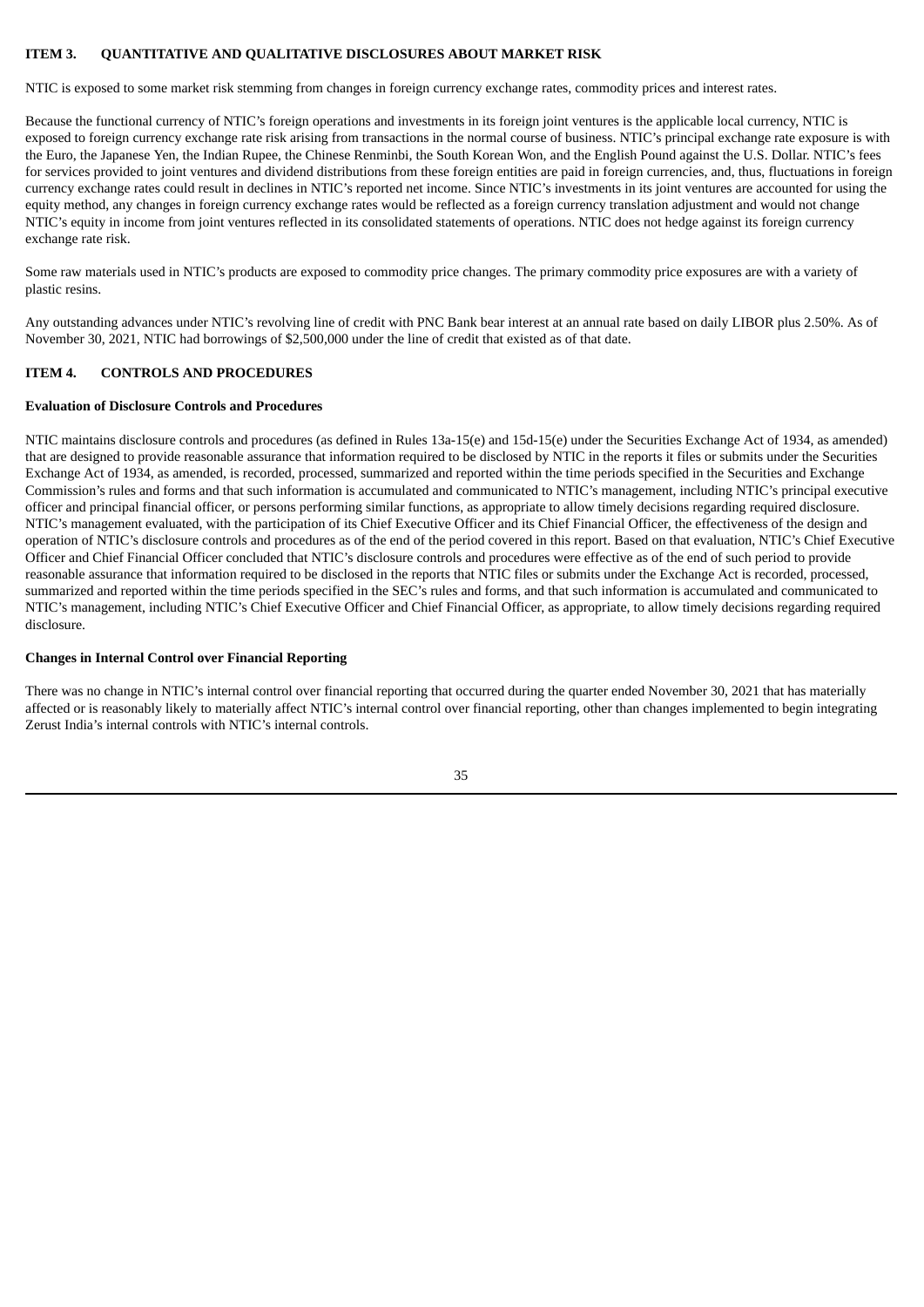### <span id="page-38-0"></span>**PART II - OTHER INFORMATION**

## <span id="page-38-1"></span>**ITEM 1. LEGAL PROCEEDINGS**

See Note 14 to NTIC's consolidated financial statements in *Part I. Item 1. Financial Statements* of this report.

## <span id="page-38-2"></span>**ITEM 1A. RISK FACTORS**

This Item 1A is inapplicable to NTIC as a smaller reporting company.

## <span id="page-38-3"></span>**ITEM 2. UNREGISTERED SALES OF EQUITY SECURITIES AND USE OF PROCEEDS**

#### **Recent Sales of Unregistered Equity Securities**

During the three months ended November 30, 2021, NTIC did not issue any shares of its common stock or other equity securities of NTIC that were not registered under the Securities Act of 1933, as amended.

#### **Issuer Purchases of Equity Securities**

The following table shows NTIC's first quarter of fiscal 2022 stock repurchase activity.

|                                          |                     |                   | <b>Total Number of</b>   | <b>Maximum</b>           |
|------------------------------------------|---------------------|-------------------|--------------------------|--------------------------|
|                                          |                     |                   | <b>Shares (or Units)</b> | Number of                |
|                                          |                     |                   | <b>Purchased As</b>      | <b>Shares (or Units)</b> |
|                                          | <b>Total Number</b> | Average           | <b>Part of Publicly</b>  | that May Yet Be          |
|                                          | of Shares           | <b>Price Paid</b> | Announced                | <b>Purchased Under</b>   |
|                                          | (or Units)          | <b>Per Share</b>  | <b>Plans or</b>          | the Plans or             |
| <b>Period</b>                            | Purchased           | (or Unit)         | <b>Programs</b>          | Programs                 |
| September 1, 2021 through September 30,  |                     | \$0               | $\Omega$                 | (1)                      |
| 2021                                     |                     |                   |                          |                          |
| October 1, 2021 through October 31, 2021 |                     | \$0               |                          | $\left[1\right]$         |
| November 1, 2021 through November 30,    |                     | \$0               | $\Omega$                 | (1)                      |
| 2021                                     |                     |                   |                          |                          |
| Total                                    |                     | \$0               |                          | (1)(2)                   |

(1) On January 15, 2015, NTIC's Board of Directors authorized the repurchase of up to \$3,000,000 in shares of NTIC common stock through open market purchases or unsolicited or solicited privately negotiated transactions. This program has no expiration date but may be terminated by NTIC's Board of Directors at any time.

(2) As of November 30, 2021, up to \$2,640,548 in shares of NTIC common stock remained available for repurchase under NTIC's stock repurchase program.

## <span id="page-38-4"></span>**ITEM 3. DEFAULTS UPON SENIOR SECURITIES**

Not applicable.

#### <span id="page-38-5"></span>**ITEM 4. MINE SAFETY DISCLOSURES**

Not applicable.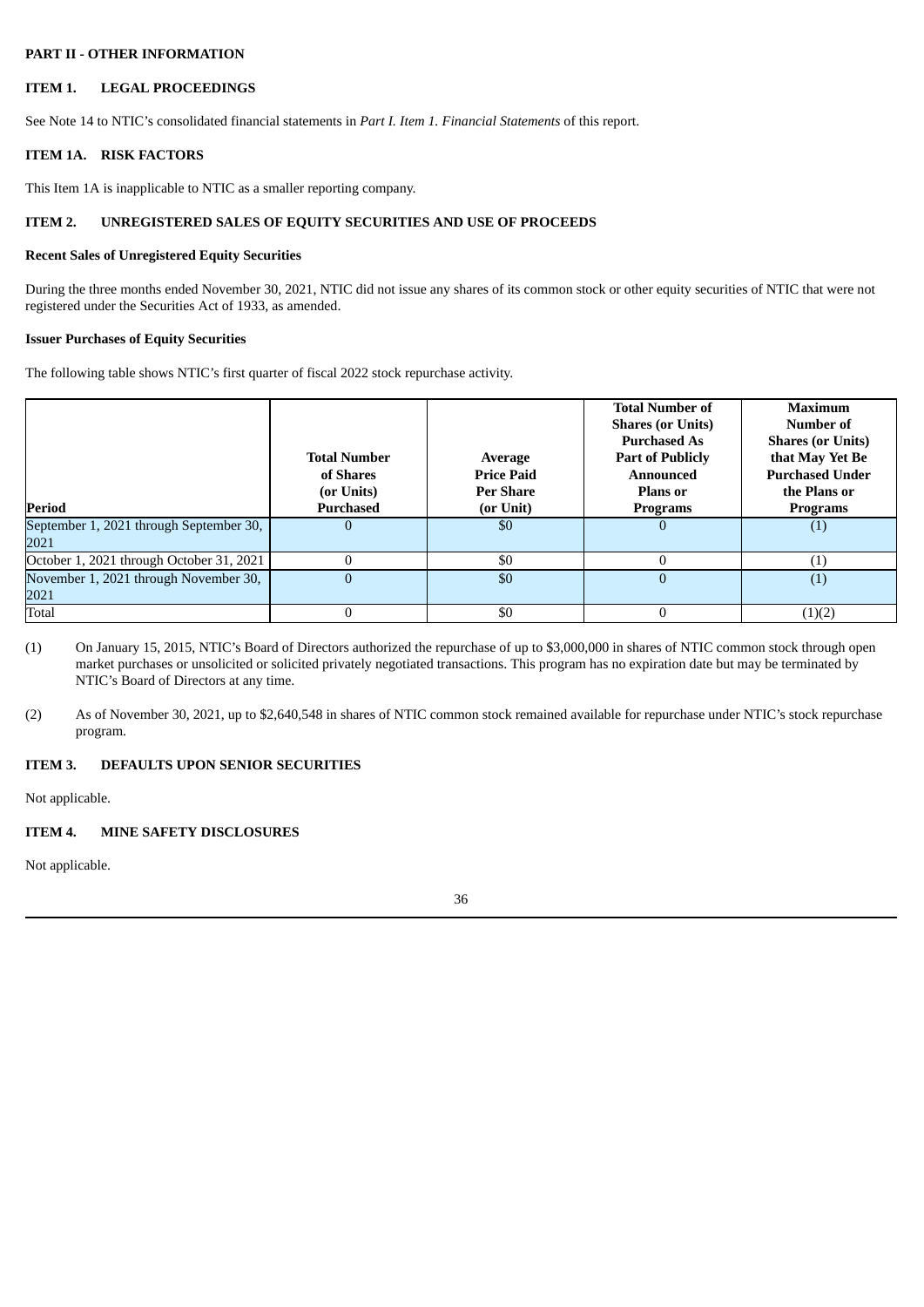## <span id="page-39-0"></span>**ITEM 5. OTHER INFORMATION**

Subsequent to the Company's issuance of its first quarter fiscal 2022 earnings release on January 6, 2022, the Company revised its preliminary purchase price allocation that includes the fair values of the separately identifiable assets acquired and liabilities assumed as of September 1, 2021 related to the Company's acquisition of the remaining 50% ownership interest in its Indian joint venture, Harita-NTI Limited (Zerust India), for \$6.25 million in cash. The result is a \$913,000 increase in goodwill, a \$774,000 increase in deferred tax liability and a \$139,000 decrease in Intangible assets on the Company's consolidated balance sheet as of November 30, 2021 as included in this Quarterly Report on Form 10-Q as compared to the respective amounts reflected on the consolidated balance sheet as of November 30, 2021 included in the Company's first quarter fiscal 2022 earnings release.

## <span id="page-39-1"></span>**ITEM 6. EXHIBITS**

The following exhibits are being filed or furnished with this quarterly report on Form 10-Q:

#### **Exhibit No. Description**

- 10.1 Amended and Restated Loan Agreement dated as of August 31, 2021 by and between Northern Technologies International Corporation and PNC Bank, National Association [\(incorporated](http://www.sec.gov/Archives/edgar/data/875582/000117184321006611/exh_101.htm) by reference to Exhibit 10.1 to NTIC's Current Report on Form 8-K as filed with the Securities and Exchange Commission on September 22, 2021 (File No. 001-11038))
- 10.2 Amended and Restated Revolving Line of Credit Note dated as of August 31, 2021 issued by Northern Technologies International Corporation to PNC Bank, National Association [\(incorporated](http://www.sec.gov/Archives/edgar/data/875582/000117184321006611/exh_102.htm) by reference to Exhibit 10.2 to NTIC's Current Report on Form 8-K as filed with the Securities and Exchange Commission on September 22, 2021 (File No. 001-11038))
- 31.1 [Certification](#page-41-0) of President and Chief Executive Officer pursuant to SEC Rule 13a-14(a), as adopted pursuant to Section 302 of the Sarbanes-Oxley Act of 2002 (filed herewith)
- 31.2 Certification of Chief Financial Officer pursuant to SEC Rule 13a-14(a), as adopted pursuant to Section 302 of the [Sarbanes-Oxley](#page-42-0) Act of 2002 (filed herewith)
- 32.1 Certification of President and Chief Executive Officer pursuant to 18 U.S.C. Section 1350, as adopted pursuant to Section 906 of the [Sarbanes-Oxley](#page-43-0) Act of 2002 (furnished herewith)
- 32.2 Certification of Chief Financial Officer pursuant to 18 U.S.C. Section 1350, as adopted pursuant to Section 906 of the [Sarbanes-Oxley](#page-44-0) Act of 2002 (furnished herewith)
- 101 The following materials from NTIC's Quarterly Report on Form 10-Q for the fiscal quarter ended November 30, 2021, formatted in Inline XBRL (Extensible Business Reporting Language): (i) the unaudited Consolidated Balance Sheets, (ii) the unaudited Consolidated Statements of Operations, (iii) the unaudited Consolidated Statements of Comprehensive Income , (iv) the unaudited Consolidated Statements of Equity, (v) the unaudited Consolidated Statements of Cash Flows, and (vi) Notes to Consolidated Financial Statements (filed herewith)
- 104 Cover Page Interactive Data File (formatted as Inline XBRL and contained in Exhibit 101)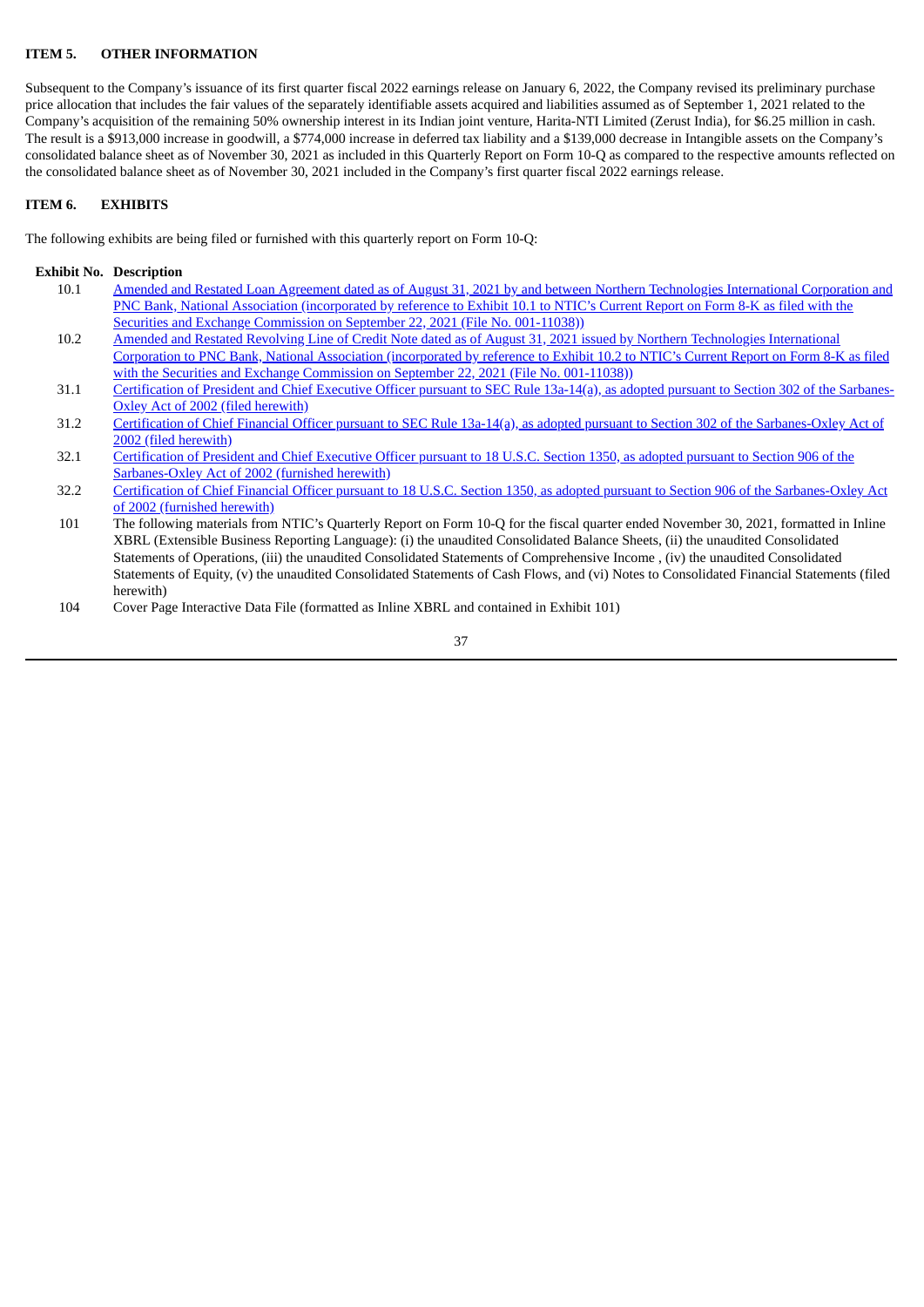## **SIGNATURES**

<span id="page-40-0"></span>Pursuant to the requirements of the Securities Exchange Act of 1934, the Registrant has duly caused this report to be signed on its behalf by the undersigned thereunto duly authorized.

## **NORTHERN TECHNOLOGIES INTERNATIONAL CORPORATION**

Date: January 12, 2022 /s/ Matthew C. Wolsfeld Matthew C. Wolsfeld, CPA Chief Financial Officer (Principal Financial and Accounting Officer and Duly Authorized to Sign on Behalf of the Registrant)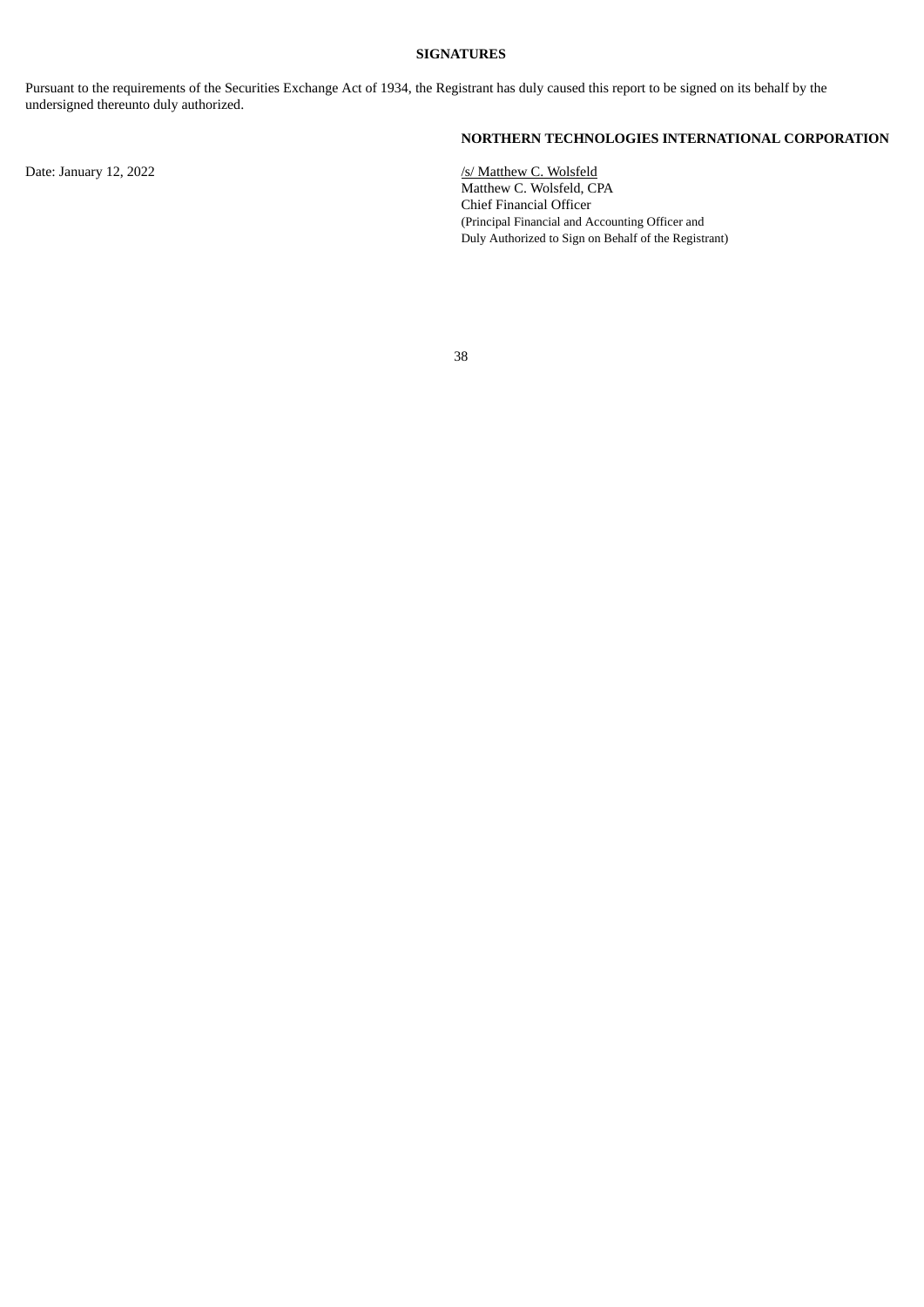## **CERTIFICATION PURSUANT TO SECTION 302(a) OF THE SARBANES-OXLEY ACT OF 2002**

<span id="page-41-0"></span>I, G. Patrick Lynch, certify that:

- 1. I have reviewed this quarterly report on Form 10-Q of Northern Technologies International Corporation;
- 2. Based on my knowledge, this report does not contain any untrue statement of a material fact or omit to state a material fact necessary to make the statements made, in light of the circumstances under which such statements were made, not misleading with respect to the period covered by this report;
- 3. Based on my knowledge, the financial statements, and other financial information included in this report, fairly present in all material respects the financial condition, results of operations and cash flows of the registrant as of, and for, the periods presented in this report;
- 4. The registrant's other certifying officer(s) and I are responsible for establishing and maintaining disclosure controls and procedures (as defined in Exchange Act Rules 13a-15(e) and 15d-15(e)) and internal control over financial reporting (as defined in Exchange Act Rules 13a-15(f) and 15d-15(f)) for the registrant and have:

(a) Designed such disclosure controls and procedures, or caused such disclosure controls and procedures to be designed under our supervision, to ensure that material information relating to the registrant, including its consolidated subsidiaries, is made known to us by others within those entities, particularly during the period in which this report is being prepared;

(b) Designed such internal control over financial reporting, or caused such internal control over financial reporting to be designed under our supervision, to provide reasonable assurance regarding the reliability of financial reporting and the preparation of financial statements for external purposes in accordance with generally accepted accounting principles;

(c) Evaluated the effectiveness of the registrant's disclosure controls and procedures and presented in this report our conclusions about the effectiveness of the disclosure controls and procedures, as of the end of the period covered by this report based on such evaluation; and

(d) Disclosed in this report any change in the registrant's internal control over financial reporting that occurred during the registrant's most recent fiscal quarter (the registrant's fourth fiscal quarter in the case of an annual report) that has materially affected, or is reasonably likely to materially affect, the registrant's internal control over financial reporting; and

5. The registrant's other certifying officer(s) and I have disclosed, based on our most recent evaluation of internal control over financial reporting, to the registrant's auditors and the audit committee of the registrant's board of directors (or persons performing the equivalent functions):

(a) All significant deficiencies and material weaknesses in the design or operation of internal control over financial reporting which are reasonably likely to adversely affect the registrant's ability to record, process, summarize and report financial information; and

(b) Any fraud, whether or not material, that involves management or other employees who have a significant role in the registrant's internal control over financial reporting.

Date: January 12, 2022 /s/ G. Patrick Lynch

G. Patrick Lynch President and Chief Executive Officer (principal executive officer)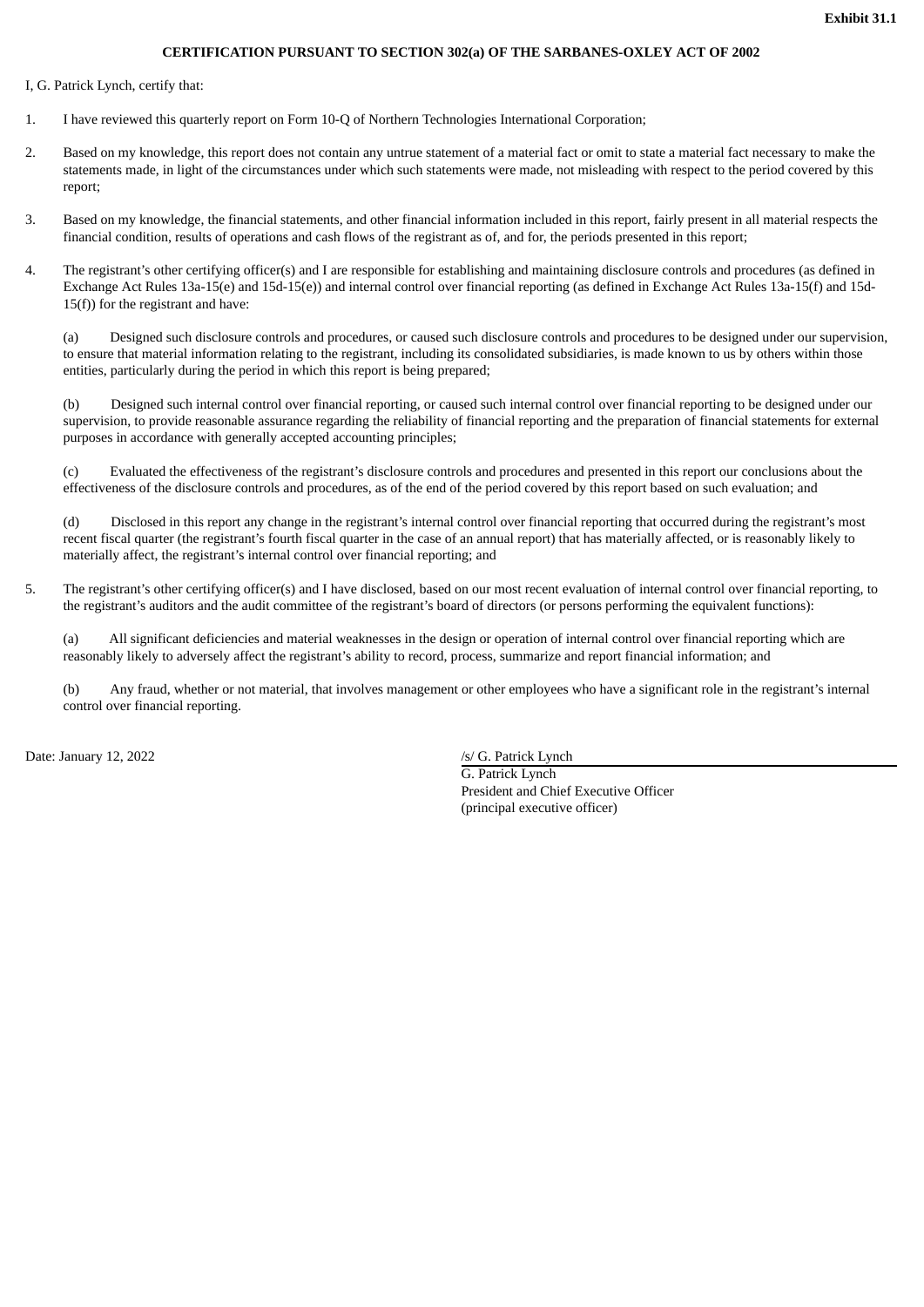## **CERTIFICATION PURSUANT TO SECTION 302(a) OF THE SARBANES-OXLEY ACT OF 2002**

<span id="page-42-0"></span>I, Matthew C. Wolsfeld, certify that:

- 1. I have reviewed this quarterly report on Form 10-Q of Northern Technologies International Corporation;
- 2. Based on my knowledge, this report does not contain any untrue statement of a material fact or omit to state a material fact necessary to make the statements made, in light of the circumstances under which such statements were made, not misleading with respect to the period covered by this report;
- 3. Based on my knowledge, the financial statements, and other financial information included in this report, fairly present in all material respects the financial condition, results of operations and cash flows of the registrant as of, and for, the periods presented in this report;
- 4. The registrant's other certifying officer(s) and I are responsible for establishing and maintaining disclosure controls and procedures (as defined in Exchange Act Rules 13a-15(e) and 15d-15(e)) and internal control over financial reporting (as defined in Exchange Act Rules 13a-15(f) and 15d-15(f)) for the registrant and have:

(a) Designed such disclosure controls and procedures, or caused such disclosure controls and procedures to be designed under our supervision, to ensure that material information relating to the registrant, including its consolidated subsidiaries, is made known to us by others within those entities, particularly during the period in which this report is being prepared;

(b) Designed such internal control over financial reporting, or caused such internal control over financial reporting to be designed under our supervision, to provide reasonable assurance regarding the reliability of financial reporting and the preparation of financial statements for external purposes in accordance with generally accepted accounting principles;

(c) Evaluated the effectiveness of the registrant's disclosure controls and procedures and presented in this report our conclusions about the effectiveness of the disclosure controls and procedures, as of the end of the period covered by this report based on such evaluation; and

(d) Disclosed in this report any change in the registrant's internal control over financial reporting that occurred during the registrant's most recent fiscal quarter (the registrant's fourth fiscal quarter in the case of an annual report) that has materially affected, or is reasonably likely to materially affect, the registrant's internal control over financial reporting; and

5. The registrant's other certifying officer(s) and I have disclosed, based on our most recent evaluation of internal control over financial reporting, to the registrant's auditors and the audit committee of the registrant's board of directors (or persons performing the equivalent functions):

(a) All significant deficiencies and material weaknesses in the design or operation of internal control over financial reporting which are reasonably likely to adversely affect the registrant's ability to record, process, summarize and report financial information; and

(b) Any fraud, whether or not material, that involves management or other employees who have a significant role in the registrant's internal control over financial reporting.

Date: January 12, 2022 /s/ Matthew C. Wolsfeld

Matthew C. Wolsfeld, CPA Chief Financial Officer and Corporate Secretary (principal financial officer)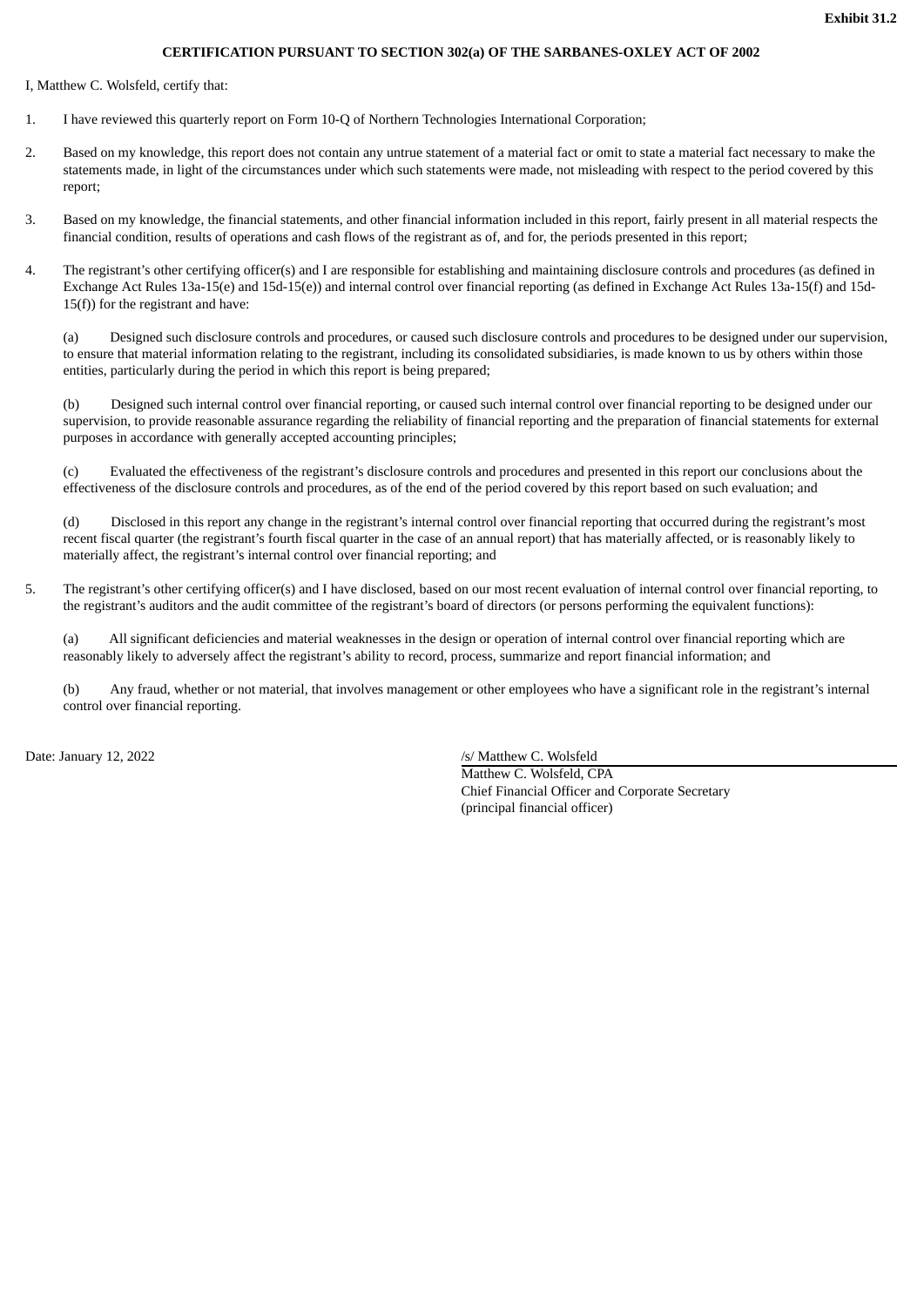#### <span id="page-43-0"></span>**CERTIFICATION PURSUANT TO 18 U.S.C. SECTION 1350, AS ADOPTED PURSUANT TO SECTION 906 OF THE SARBANES-OXLEY ACT OF 2002**

In connection with the Quarterly Report of Northern Technologies International Corporation (the "Company") on Form 10-Q for the period ended November 30, 2021, as filed with the Securities and Exchange Commission on the date hereof (the "Report"), I, G. Patrick Lynch, President and Chief Executive Officer of the Company, certify, pursuant to 18 U.S.C. Section 1350, as adopted pursuant to Section 906 of the Sarbanes-Oxley Act of 2002, that, to the best of my knowledge and belief:

- (1) The Report fully complies with the requirements of Section 13(a) or 15(d) of the Securities Exchange Act of 1934; and
- (2) The information contained in the Report fairly presents, in all material respects, the financial condition and results of operations of the Company.

/s/ G. Patrick Lynch G. Patrick. Lynch President and Chief Executive Officer (principal executive officer)

Circle Pines, Minnesota January 12, 2022